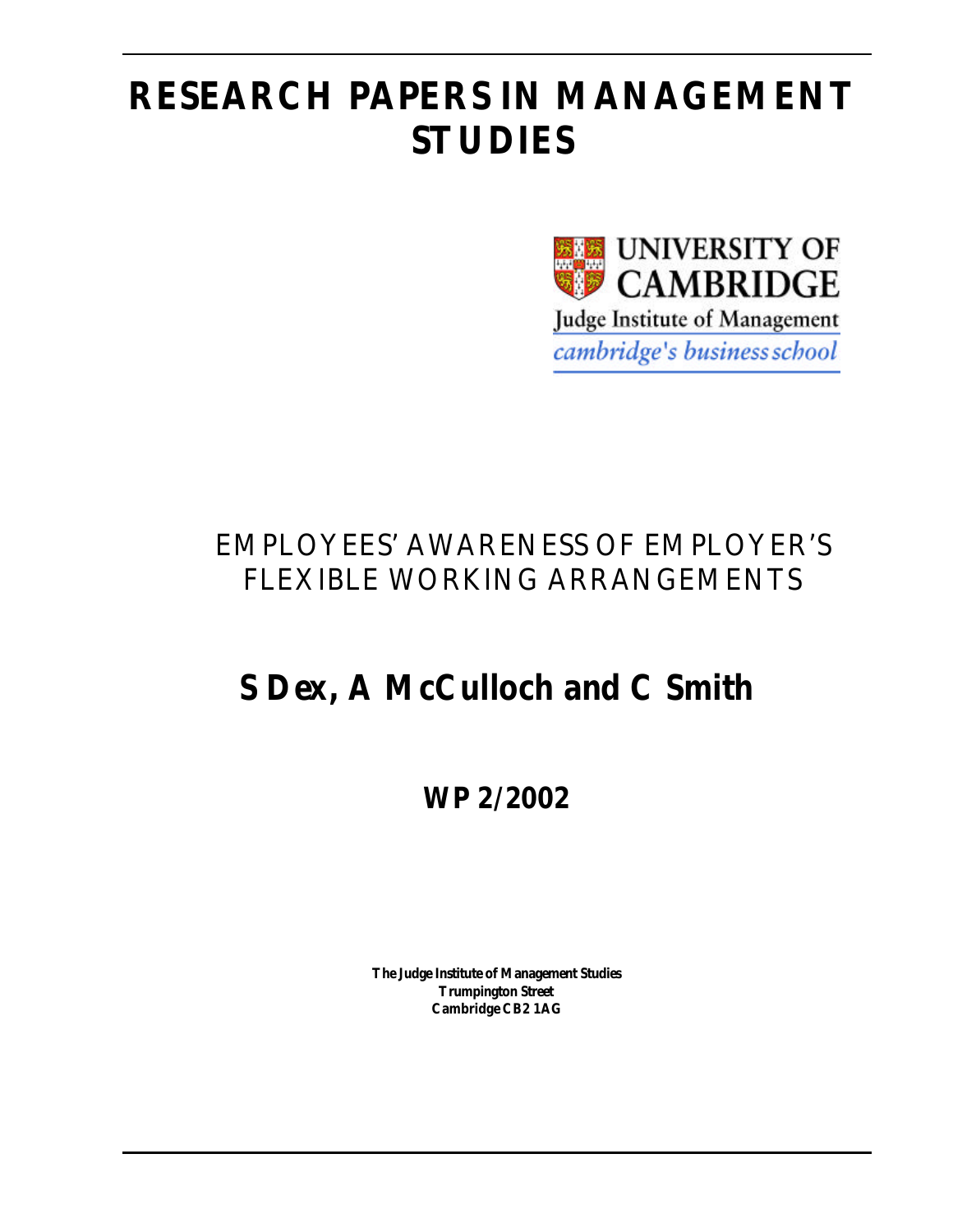## **Employees' awareness of employer's flexible working arrangements**

## **Shirley Dex\***

## **Andrew McCulloch+**

## **Colin Smith\*\***

## **\*Judge Institute of Management, University of Cambridge**

## **+Institute for Social and Economic Research, University of Essex**

## **\*\* HM Treasury, Government Economic Service.**

## **March 2002**

## **Address for correspondence:**

Shirley Dex Judge Institute of Management University of Cambridge, Trumpington St. Cambridge CB2 1AG. s.dex@jims.cam.ac.uk Tel. (44) (0)1223 339628

## **Acknowledgements.**

We wish to thank the Data Archive at the University of Essex for supplying the Workplace Employee Relations Survey data and the funders of the data, for giving us permission to use the data for the analyses contained in this Report; namely the Department of Trade and Industry, the Economic and Social Research Council, the (former) Employment Department and the Advisory, Conciliation and Arbitration Service. We are, of course, responsible for these analyses and any interpretations attached to them. The research contained in this paper was stimulated by working on an overlapping project funded by the Joseph Rowntree Foundation. Shirley Dex also wishes to thank the University of Manchester Hallsworth Fellowship for time to develop this paper, and colleagues at the CCSR (University of Manchester) seminar for useful feedback.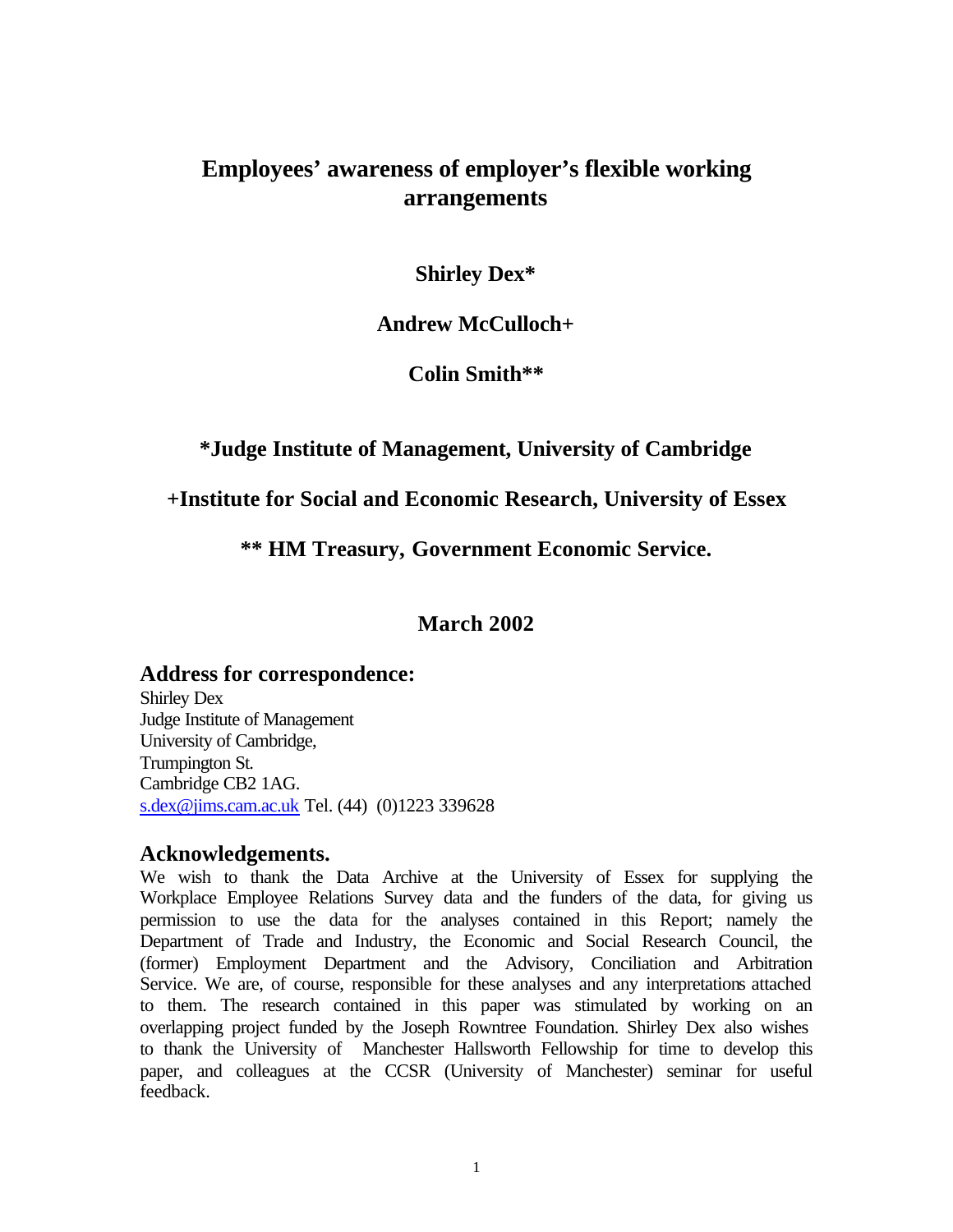## **Employees' awareness of employer's flexible working arrangements**

## **ABSTRACT**

This paper uses the linked data from employees and employers in the 1998 British Workplace Employee Relations Survey (WERS). The employee survey's findings about employees' awareness of their employer's flexible working arrangements are compared with their employer's survey data about entitlements to such provisions. The range of possible reasons for the mismatch is described. Multivariate logistic regression analysis is used to test out a number of hypotheses about why employees and employers may agree (or disagree) in their responses. Random effects techniques, used to allow for unobserved heterogeneity between employers, were found to indicate significant differences between employers. These may be due to cultural differences between workplaces or recruitment patterns that made the employees more uniform..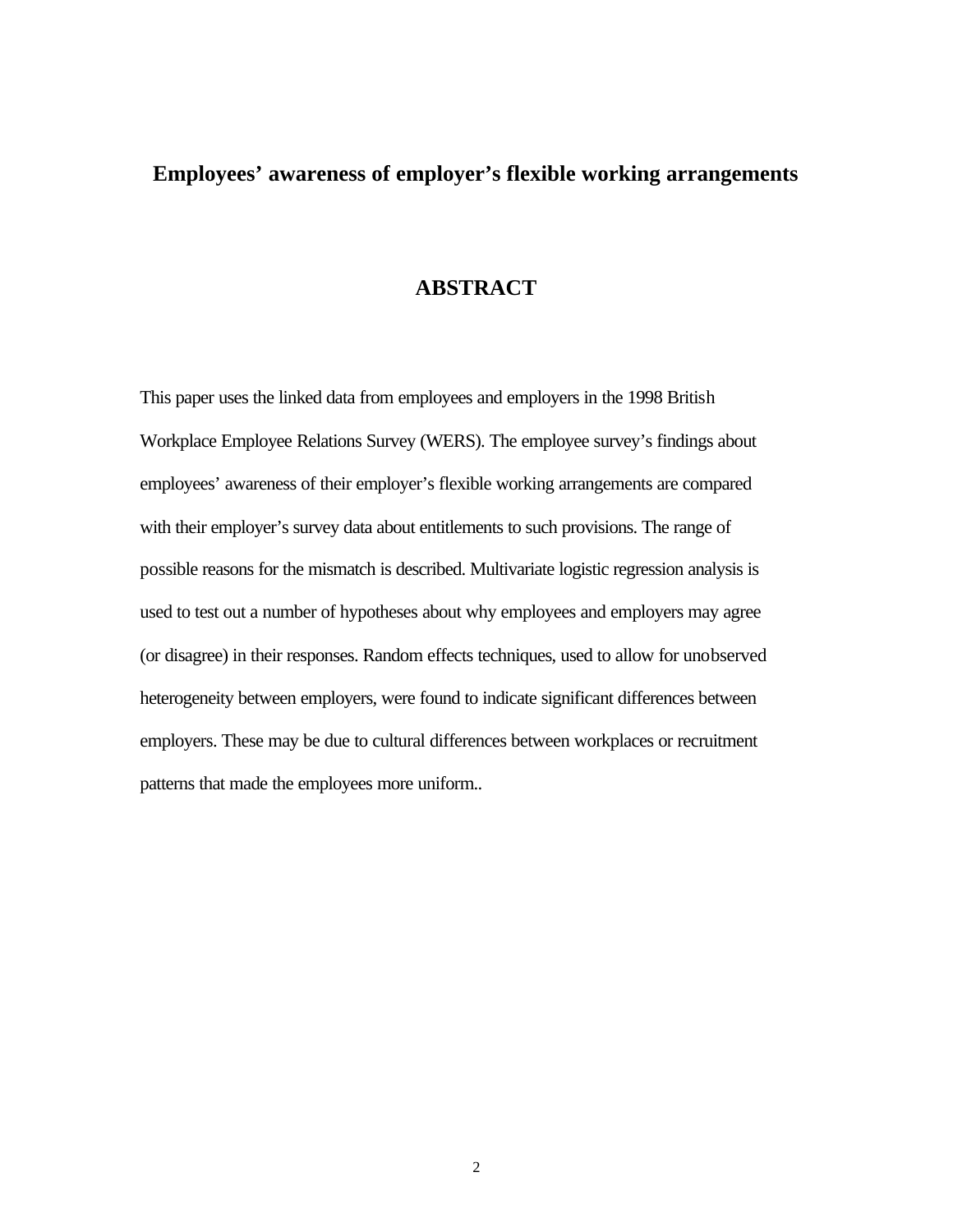#### **1. Introduction**

The first wave of interest in flexible working arrangements (known also as familyfriendly, work-life balance or work-life integration policies) recognised their importance for offering flexibility to workers, parents and others, to help reconcile work and (family) life in a pressured  $20<sup>th</sup>$  century global business environment (Bailyn, 1993; Bailyn et al 1997, 1998; Kamerman and Kahn, 1987) However, almost along side this recognition came the concern with issues of employee access and take up, the gatekeeper roles of line managers and changing workplace cultures if working patterns were to change substantially for a sizeable group of workers (Lewis, and Lewis, 1996; Lewis and Taylor, 1996). It is one thing for employers to offer employees flexibility, but if the availability is not communicated, or other conflicting messages are sent with the communication, or line managers are not well informed and trained in implementing company policies, employees' knowledge about policies and take up of any provisions will be expected to be low. That employees are not always aware of their employers' policies is well known and noted in qualitative empirical studies (for example, see Gill, 1996) including recent studies of work-life balance policies (Yeandle et al, 2002; Bond et al, 2002). It is unusual to examine this issue using quantitative survey data.

A recent British data set, the 1998 Workplace Employee Relations Survey (WERS), offered a rare opportunity to examine the overlap between employees' and employers' responses on the topic of flexible working arrangements because it contained information from employers and from samples of their employees on the same subject. In particular, we are able to examine questions of how much employees know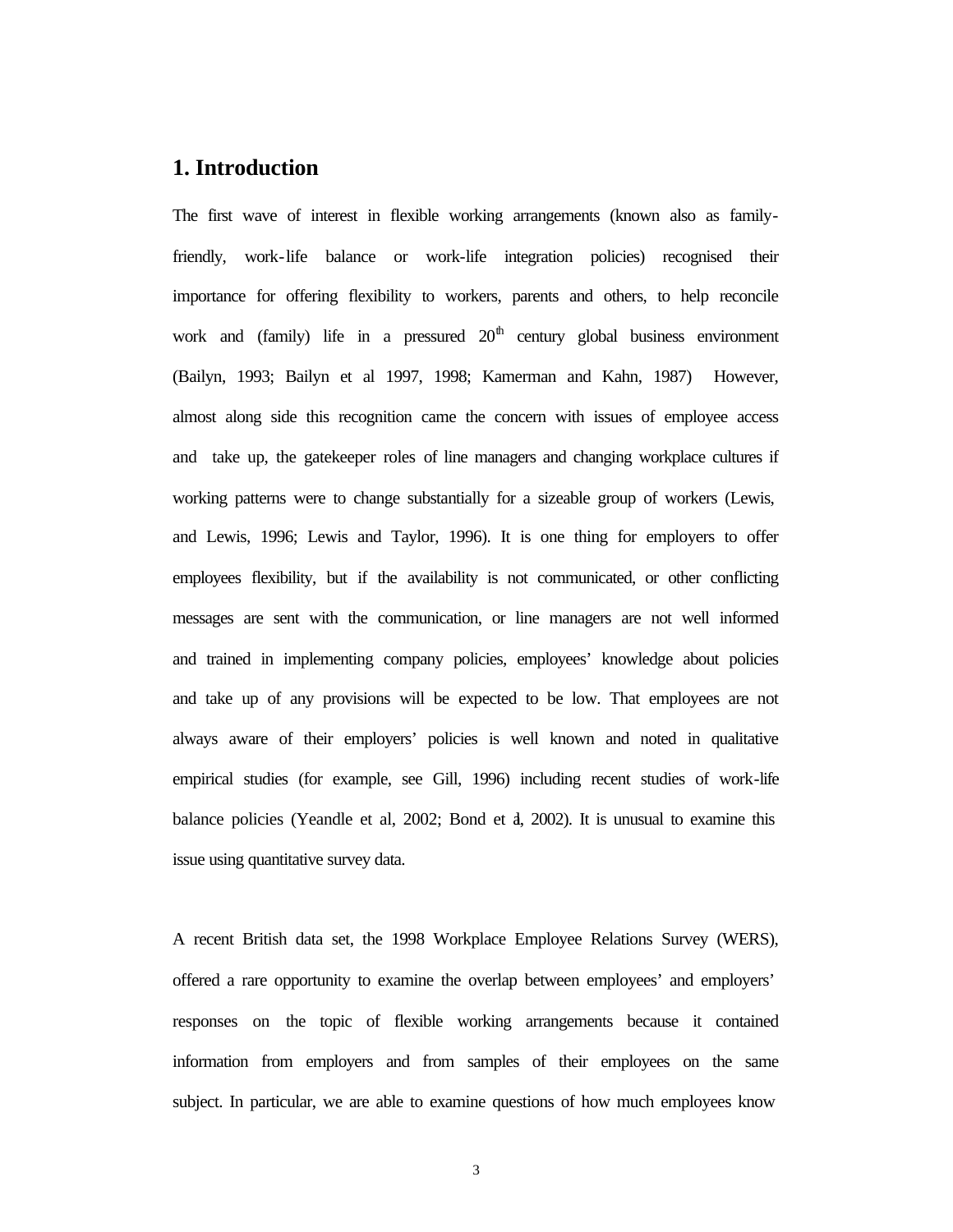about their employers' policies; what determines their level of understanding; and whether some employees and some workplaces are more likely than others to have correct knowledge or awareness. This paper examines these questions about the overlaps and mismatches between employer and employee responses in these WERS data and generates and tests some hypotheses to explain the levels of agreement observed.

The paper describes the WERS data in Section 2. Some of the descriptive results from this survey are presented in Section 3. Discussion of the reasons for the mismatch between employees and their employer along with hypotheses about the mismatch are presented in Sections 4 and 5. Section 6 presents a model and the results of its estimation are presented in Section 7. The conclusions are presented in Section 8.

#### **2. The WERS data**

The Workplace Employee Relations Survey (WERS 98) data were collected from October 1997 to June 1998 for the British Department of Trade and Industry as a nationally representative sample of British establishments with a minimum of 10 employees. The data consisted of interviews with managers and workers in over 2191 workplaces and questionnaires from 28,323 employees from these same workplaces. The establishment response rate obtained was 80 per cent. This means that the survey as a whole represented 15.8 million employees or approximately three-quarters of all employees in employment in Britain in 1998. Incorporating employees into the survey was also a new innovation. The technical details of the survey are described in Airy et al (1999) and an overview of the survey findings is provided in Cully et al, (1999). As well as its past wide coverage of the nature of collective representation and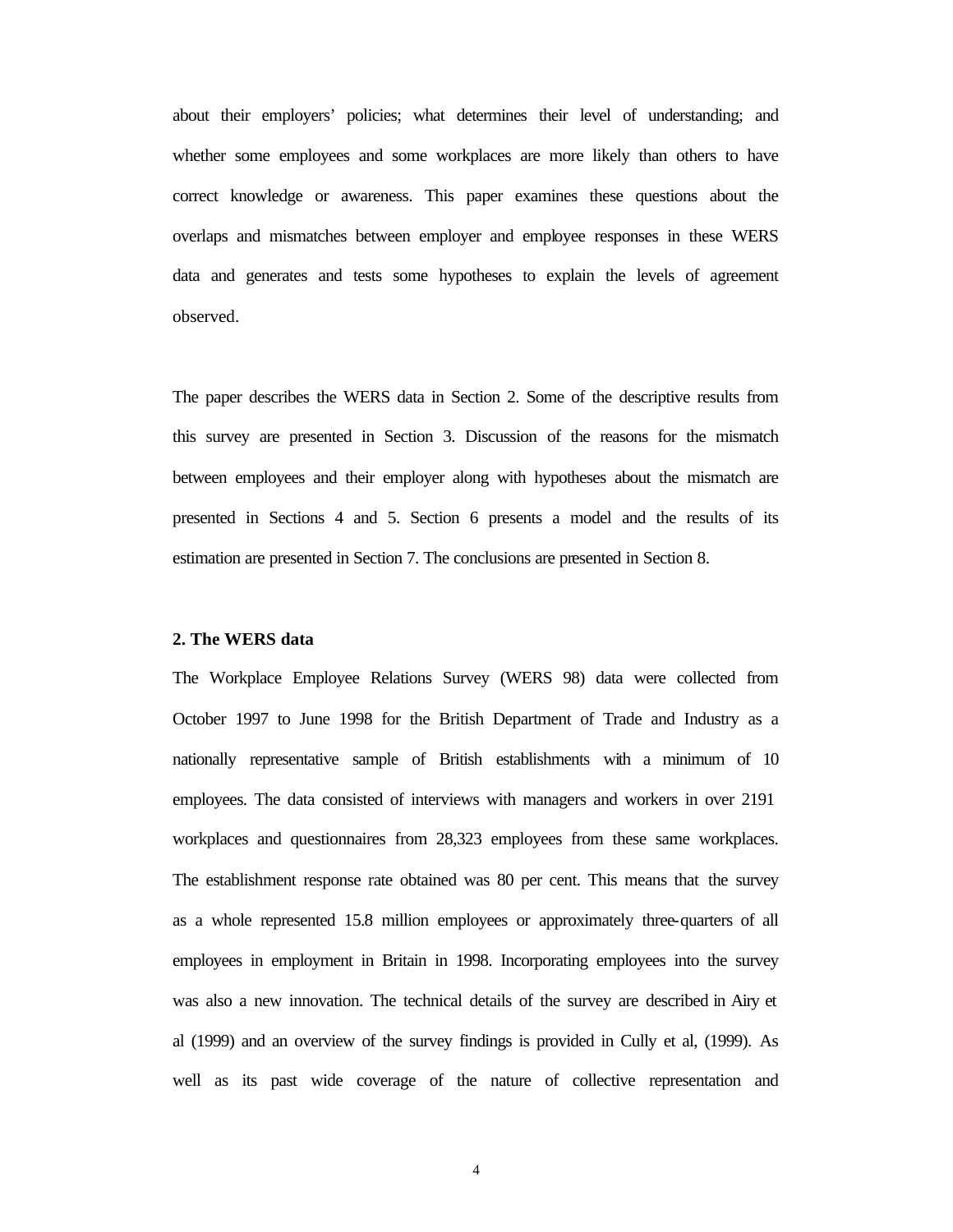bargaining, it included new questions, among which were those covering flexible working arrangements.

#### **Flexible working arrangement questions in WERS**

Samples of approximately 25 employees in each of the 2191 establishments were asked to fill in a questionnaire. The response rate to this employee survey was 64%. The questionnaire covered whether their employer made any of six family-friendly provisions available to them, namely:

- Parental leave (non-statutory since survey before the Statutory provision);
- Job sharing;
- **Working at or from home during normal working hours;**
- Workplace or other nursery or help with child care;
- Scheme for time off for emergencies (paid or unpaid coded); and
- Flexi time.

Employers were asked whether they offered only their non-managerial employees an entitlement to any of the list of provisions. Employees from the full range of occupation titles were included in the employee samples.

### **3. Flexible working in the WERS data.**

#### **Extent of employer provision**

On the extent of offering non-managerial employees entitlement to flexible working arrangements, WERS employers gave the following responses for 1998: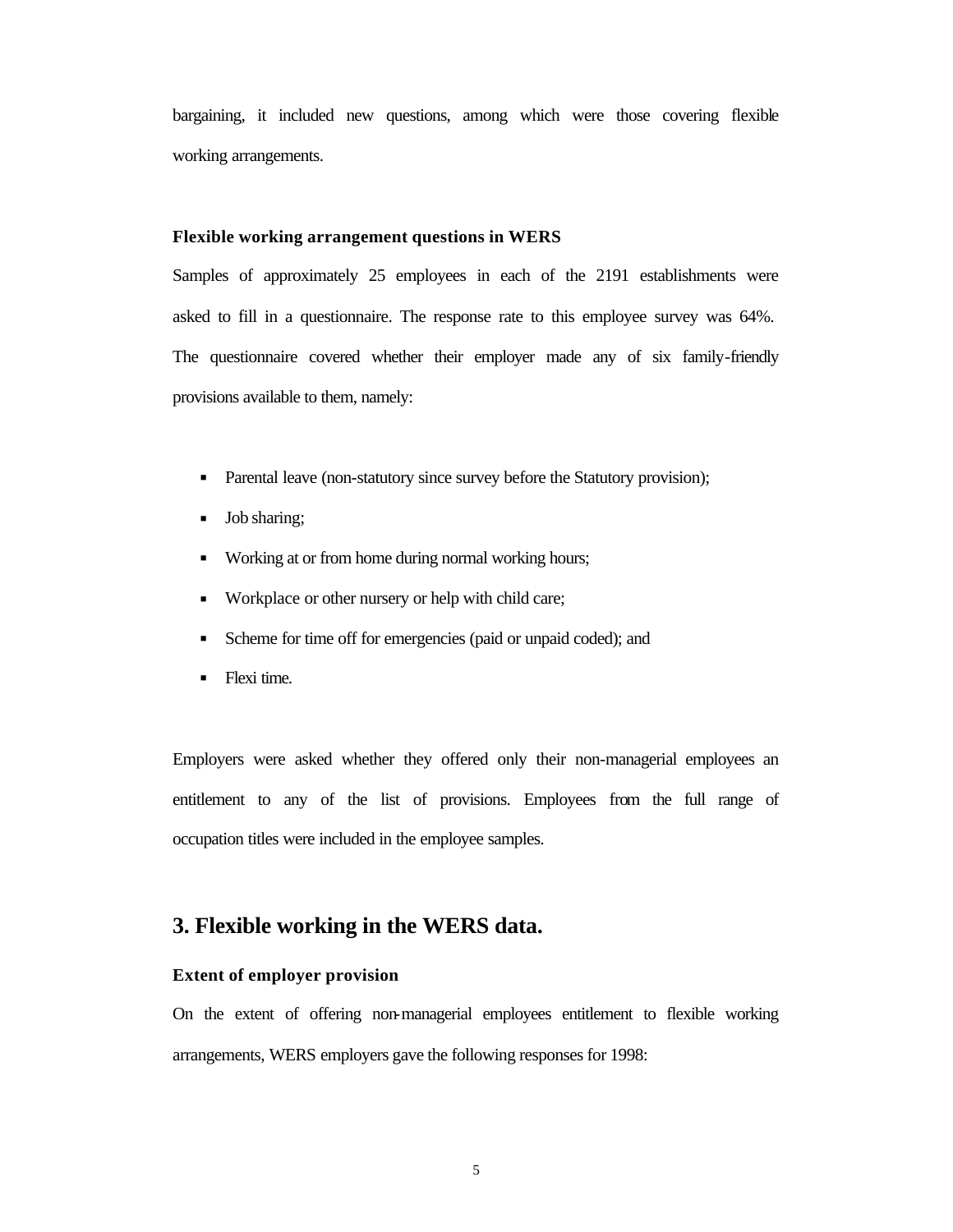34% offered parental leave (non-statutory since survey before the Statutory provision);

27% offered job sharing;

33% offered working at or from home during normal working hours;

5 % offered a workplace or other nursery or help with child care;

24% offered a scheme for time off for emergencies; and

27% offered flexi time.

Where there was earlier data for comparison the WERS data found slight increases since 1996 (Forth et al, 1997) but neither flexitime, job sharing, parental leave or childcare services were either widely or universally available in 1998.

#### **Employee coverage**

WERS employee responses on their access to flexible working arrangements are displayed in Table 1. Public sector employers were, on the whole, more generous in all aspects of flexible employment benefits, including the provision of childcare subsidies. In all respects women beneficiaries outnumbered the men. However, almost a half (46%) of all employees did not receive any access to such flexibility.

The WERS data allowed us to investigate the determinants of employees' perceptions of their access to flexible working arrangements. A range of employee and employer characteristics were used as potential explanatory variables through logistic regression models and the full set of results are reported in Dex and Smith (2001). Overlapping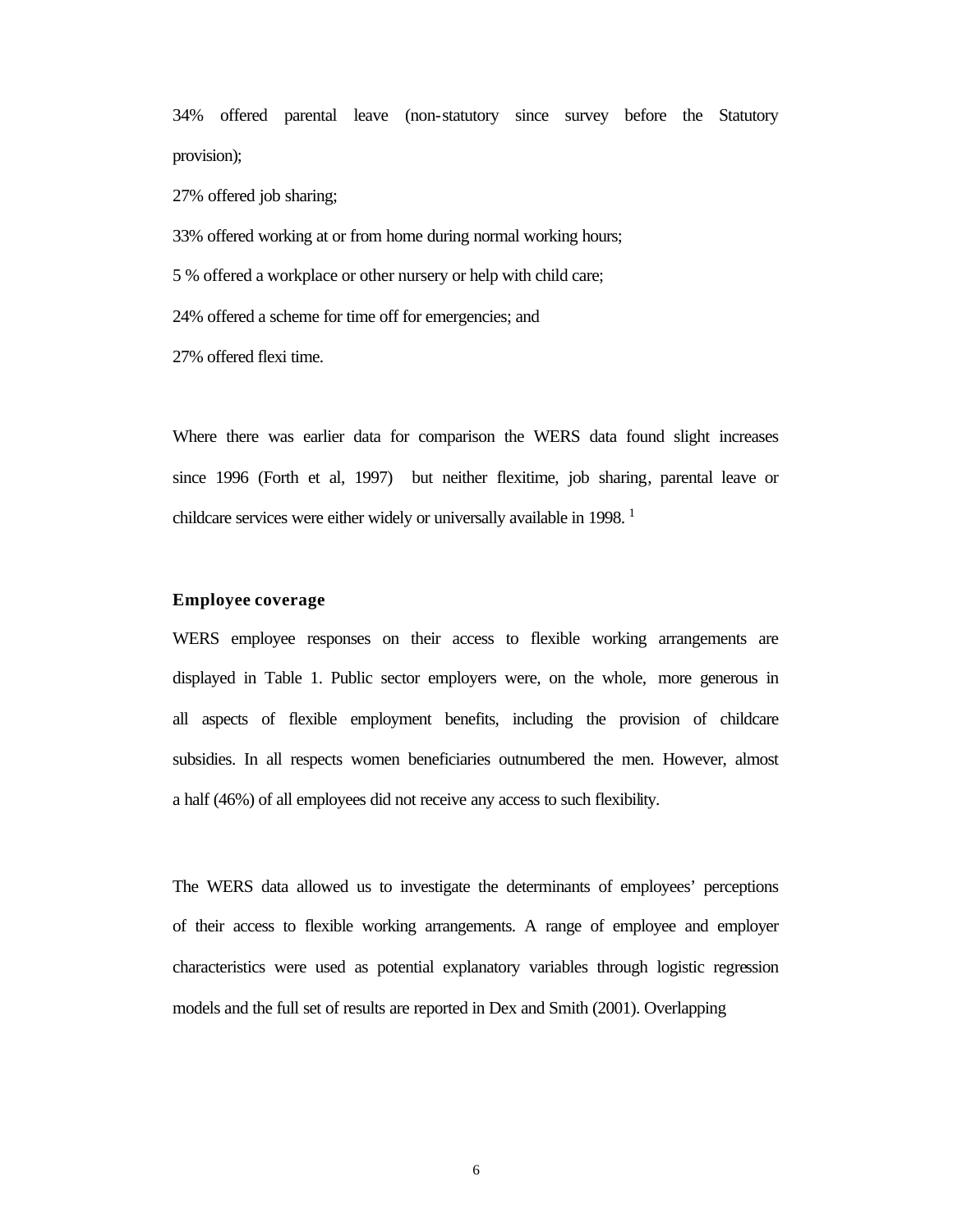|                       | <b>Private</b><br>sector | <b>Private</b><br>sector | <b>Public</b><br>sector | <b>Public</b><br>sector | <b>All</b><br>employees |
|-----------------------|--------------------------|--------------------------|-------------------------|-------------------------|-------------------------|
|                       | Men                      | Women                    | Men                     | Women                   |                         |
|                       | $%$ of                   | $%$ of                   | $%$ of                  | $%$ of                  | $%$ of all              |
|                       | employees                | employees                | employees               | employees               | employees               |
| <b>Flexitime</b>      | 24                       | 36                       | 37                      | 39                      | 32                      |
| <b>Job</b> sharing    | 6                        | 15                       | 23                      | 34                      | 16                      |
| scheme                |                          |                          |                         |                         |                         |
| <b>Parental leave</b> | 21                       | 30                       | 35                      | 33                      | 28                      |
| Working at or         | 10                       | 6                        | 13                      | 9                       | 9                       |
| from home             |                          |                          |                         |                         |                         |
| Workplace             | $\overline{2}$           | 3                        | 6                       | 9                       | $\overline{4}$          |
| nursery/child         |                          |                          |                         |                         |                         |
| care subsidy          |                          |                          |                         |                         |                         |
| None of these         | 57                       | 42                       | 40                      | 34                      | 46                      |

**Table 1. Perceptions of access to flexible working arrangements, by sector and gender.**

Base: All employees in workplaces with 25 or more employees. Figures are weighted and based on responses from 25,491 employees. **Source.** Cully et al (1999)

analysis of this issue using the same data set is also now available in Budd and Mumford (2001).<sup>2</sup> The results of modelling the determinants of employees believing they had access to various types of family-friendly provisions found that employees' perceptions were associated with a mixture of:

- the constraints of the job;
- the gender of the worker (females more likely);
- the child care responsibilities (parents more likely);
- traditional values as reflected in gender working groups;
- the potential for flexibility in the job without particular arrangements being needed (higher occupations less likely in some cases); and
- some cherry picking, giving additional fringe benefits to particularly valued workers.<sup>3</sup>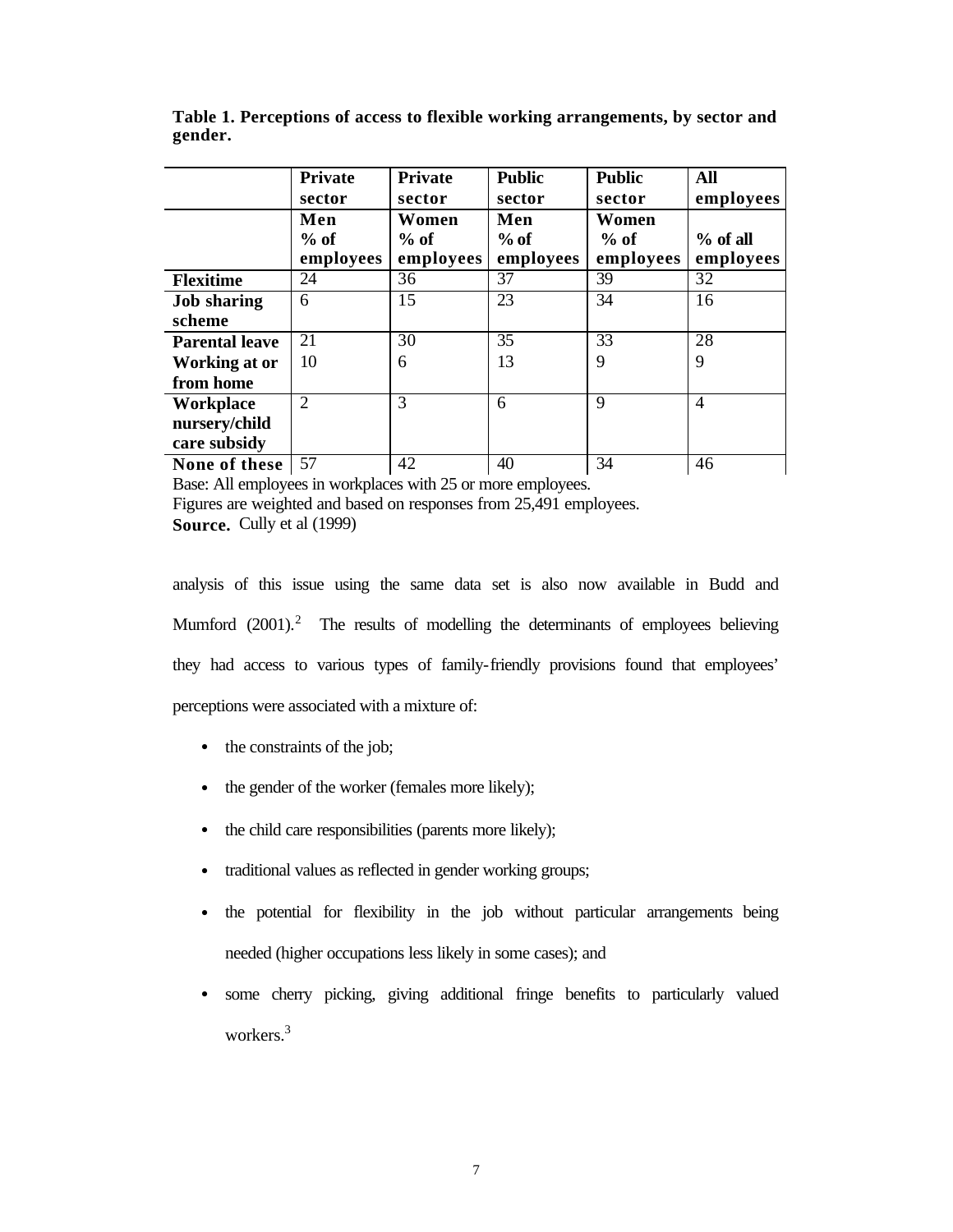Overall, the conclusions from the analyses of Dex and Smith (2001) agree with those of Budd and Mumford (2001); that individual characteristics captured most of the variation in employees' beliefs about their access to this set of flexible working arrangements.

However, the exact determinants varied according to which of the flexible provisions was under consideration a point that Budd and Mumford do not stress.<sup>4</sup> The nature of the work was particularly relevant to whether employees had access to working at or from home and whether they had flexitime. Many types of job are not suited to being done partly or wholly at home. Those working in craft jobs are also regularly less likely to have access to these types of flexible working arrangements, but this is often in association with a wholly male working environment. It might mean that traditional values and their associated working arrangements are part of the explanation.

The case of emergency leave is interesting in that the workers with access to leave were those less likely to get access to the other types of provision. Professionals and managers did not have specific leave provision, perhaps because they already have sufficient flexibility in their jobs to cope with emergencies.

The cherry picking question gained some support from the fact that workers with recent training, those with degrees and sometimes with longer job duration were often more likely to have access to these arrangements.

There have been some recent multivariate analyses of EU and US sources of employees reported in Evans  $(2001)$  and Bardoel et al  $(1999)$ .<sup>5</sup> Evans concluded that

8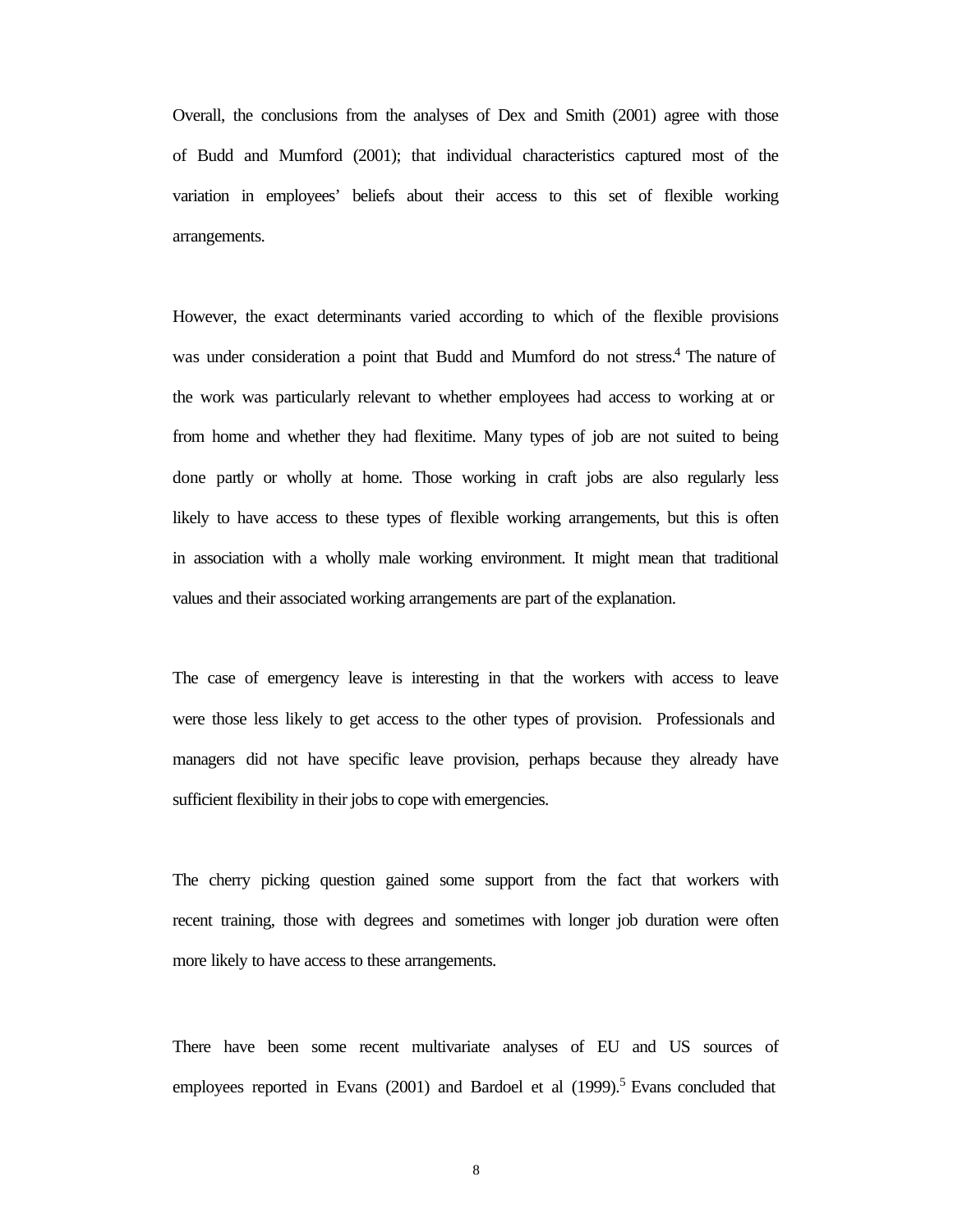the findings for the EU corresponded to those found in Australia and the UK; namely that public sector firms, or those with equal opportunities policies had the most advantages; permanent and long tenure employees were more likely to report family leave benefits, as were professional workers (except for sick leave). Craft, elementary, plant and machine workers all reported having access to relatively few family-friendly arrangements. This finding overlaps with the US study solely of female workers by Deitch and Huffman (2000). Until the availability of the WERS data there were hardly any British multivariate studies to explain which employees had flexible working arrangements because of the lack of suitable data.

#### **Take up**

Analysis of the number of employees being offered family-friendly options frequently gives an exaggerated impression about the distribution of benefits and in addition there is a wide divergence between entitlement and use as shown in various national statistics. (Office of National Statistics and EOC*, 1998)*. 6 WERS found that in 25 per cent of 1998 establishments with some family-friendly practices, no employees had taken them up (Cully et al, 1999).

The discrepancy between use and availability was, in some instances, due to better working conditions being offered to a privileged section of the workforce, in higher grades or selected departments (Thomson, 1996). A micro study of one company in the UK showed that managers were not even-handed in granting additional family or maternity leave or pay to their employees. They tended to regard family-friendly practices not as necessary supports but as discretionary benefits (Lewis and Taylor, 1996).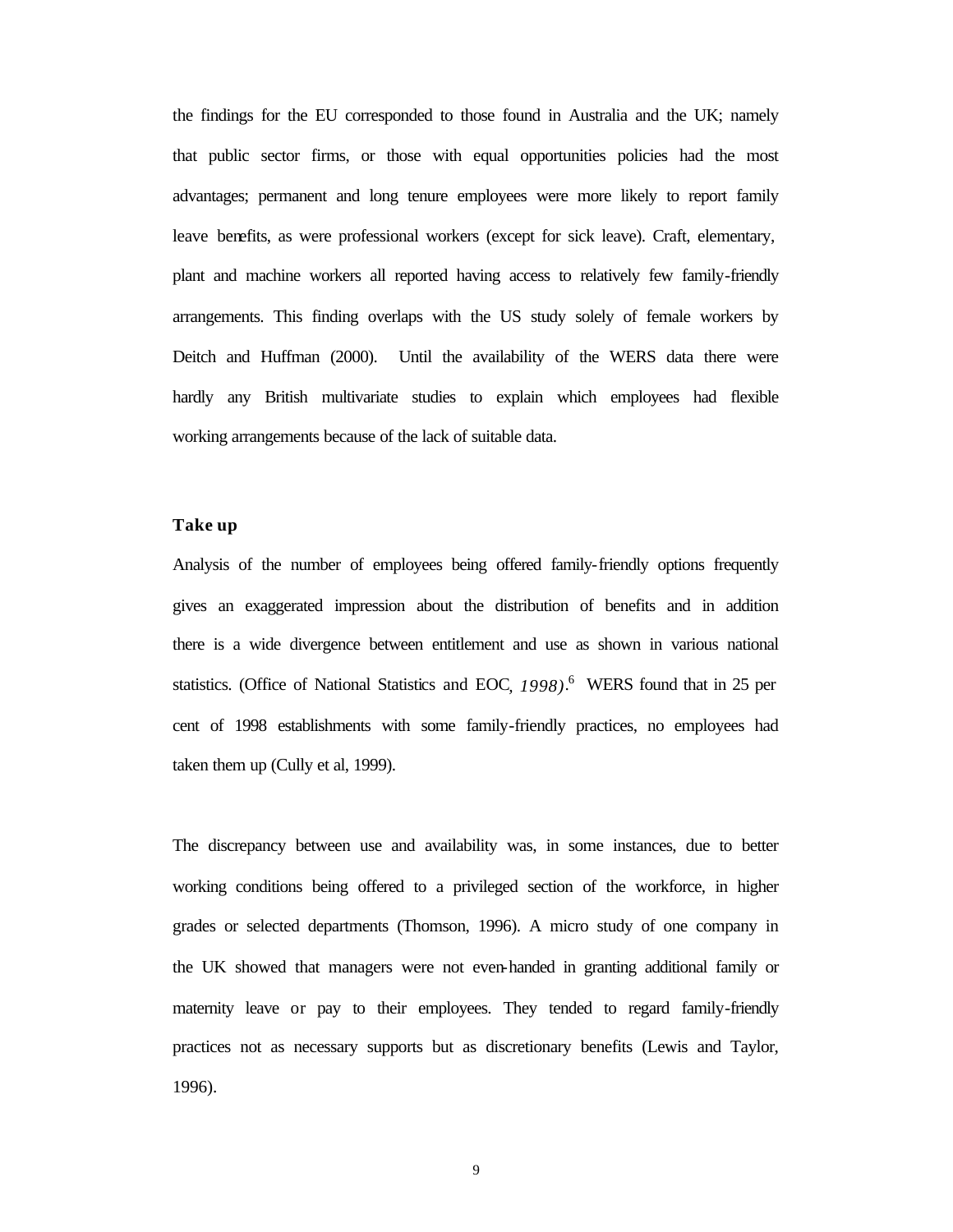The use and availability discrepancy is confirmed by Forth et al (1997). They found that while between a quarter and a third of new mothers who were professional workers were entitled to a broad range of family-friendly arrangements, this applied only to 8 or 9 per cent of those involved in sales and similar occupations.

In WERS, those employers who gave non-managerial employees an entitlement to some sort of policy were asked what proportion of their employees had taken up any of these entitlements during the last 12 months. The WERS data on take up of familyfriendly working arrangements by employees was limited therefore since employers were asked about this but not in a way that differentiated the different arrangements, except in the case of working at or from home.<sup>7</sup>

The replies for the eligible WERS employer sample about levels of take up over the past year indicated that the vast majority of employers with some entitlement had some level of take up. But for the most part it was a small proportion only:

- 18 per cent said no-one had used the entitlement;
- 65 percent replied 'a small proportion';
- 11 per cent replied 'up to a quarter'; and
- 7 per cent replied 'a quarter or more'.

The highest usage over the past year (of any entitlements) was found for establishments with a workplace nursery (94% had some usage; 17% had a quarter or more employees use an entitlement) and financial help for child care (93% had some usage; 14% had a quarter or more employees use an entitlement). This may be linked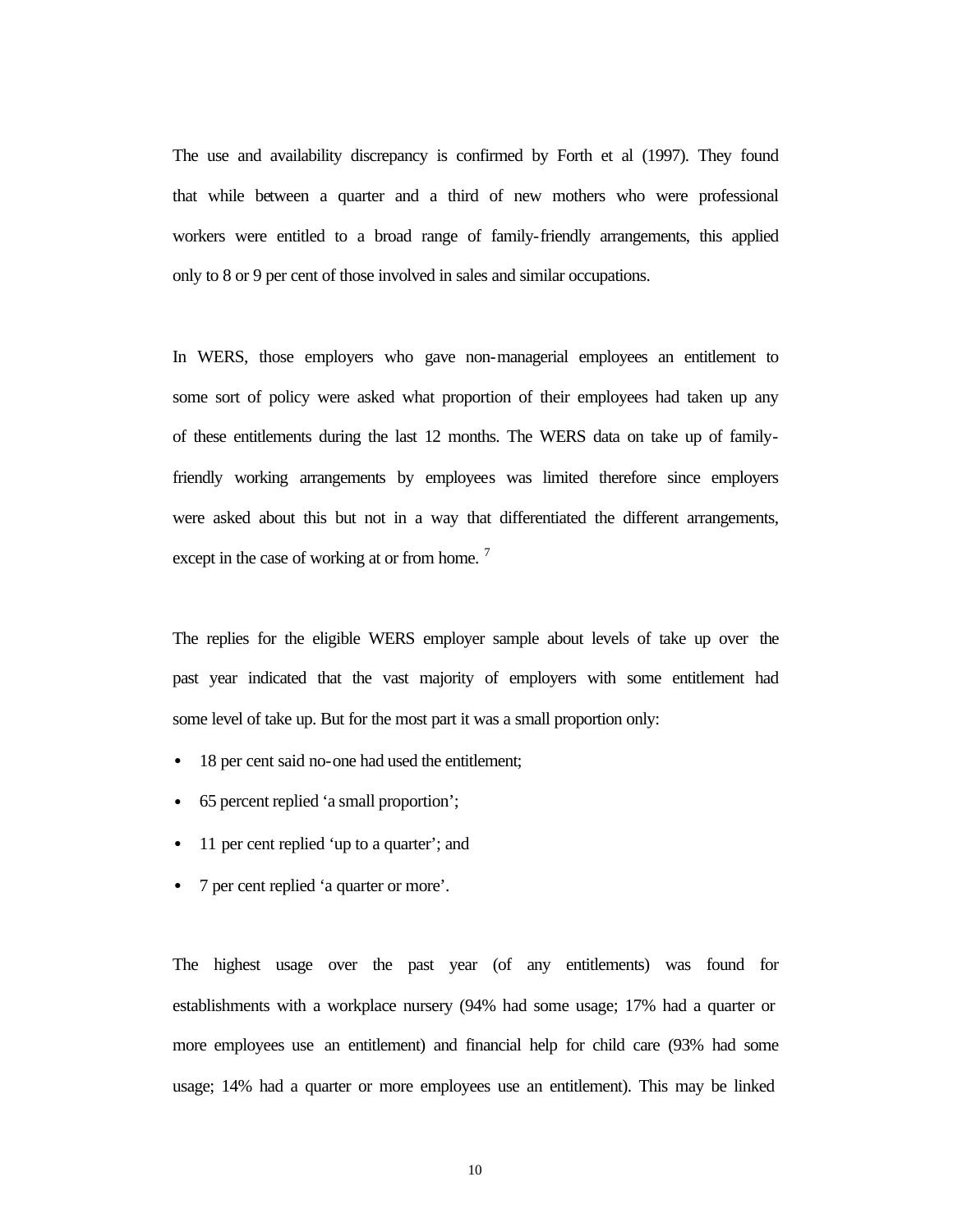to these provisions being more visible than others in the establishment. The lowest usage was in establishments offering the ability to change hours or parental leave  $(84\%$  had some usage).<sup>8</sup>

Clearly the levels of take up in these establishments are not high and in many cases are likely to be off-the-cuff responses without any backing from carefully collated record keeping.<sup>9</sup> Of course, it can be the case that individual employers do not have many of the categories of employee who would benefit from some of these provisions. However, the results would also be consistent with employees failing to be aware of their employers' provision.

### **4. Extent of employer/employee mismatch**

Our main focus in this paper is on the comparison between employee perceptions and employer claims about their provisions. There are a number of reasons why employees' and employers' responses about the employee entitlements may not match. There are reasons relating to these particular WERS data, as well as some more general reasons why organisations' policies and practices do not always overlap.

The WERS questions allow for mismatch in several ways. First the employer questions applied only to non-managerial employees so only non-managerial employee responses are relevant for a comparison. Secondly, employers were asked if any non-managerial employees were offered these arrangements. This leaves the possibility open that some non-managerial employees were not offered the arrangements, but the employer questions do not allow us to identify them.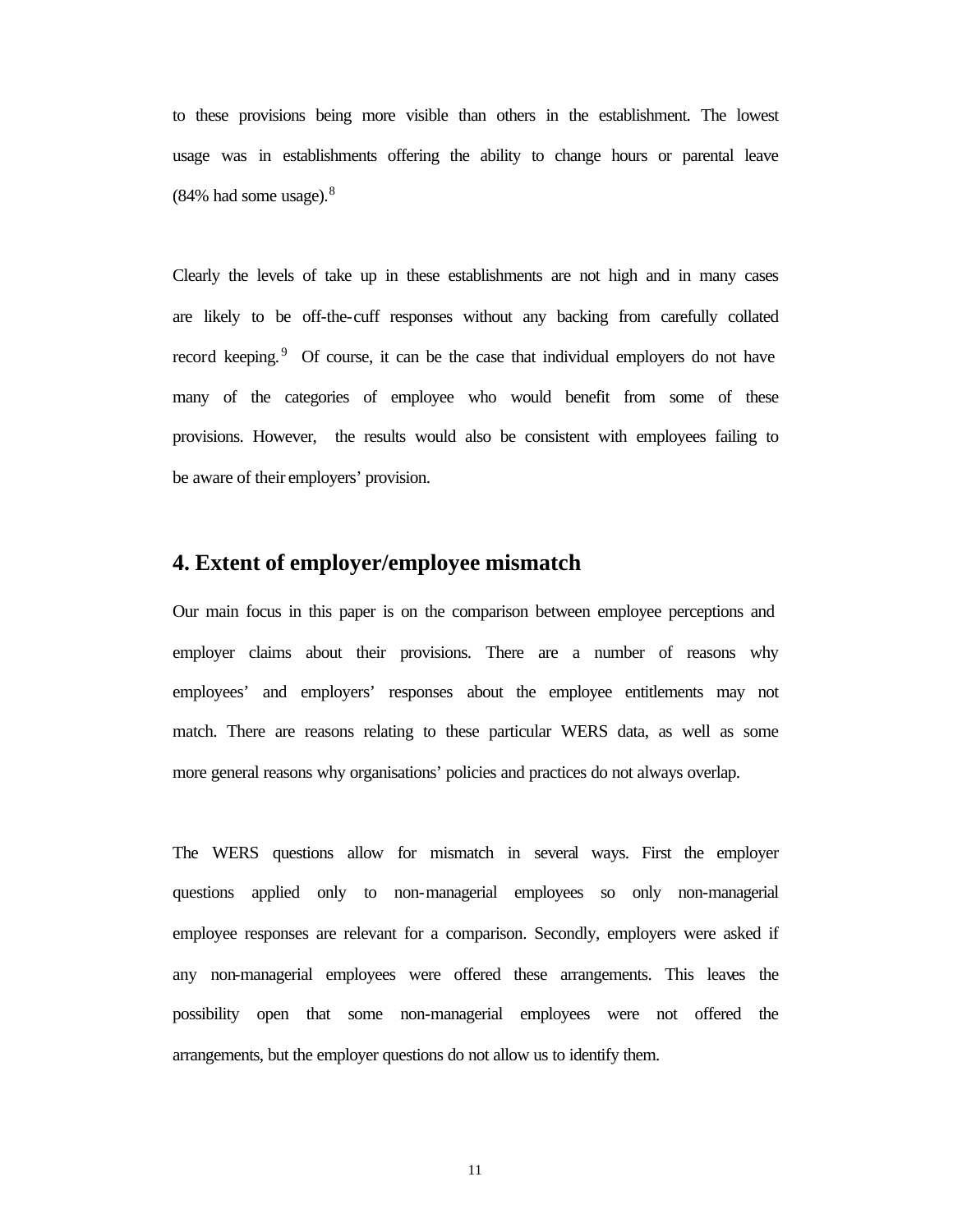There can, in addition, be genuine ambiguity about the meaning attached to a particular working practice (in survey questions) which makes employees and employers were uncertain to the extent of having different views about whether the organisation offers the particular working arrangement.

Also, if the working arrangement is practiced informally, or subject to line manager discretion, then both employer and employee could be genuinely uncertain of the status or availability to particular individuals of specific practices.

However, it would probably be unrealistic to expect that every employee in an establishment would have correct knowledge about its policies and practices. We would expect some variation in the extent of the mismatch by the type of arrangement under consideration. We would expect a larger degree of mismatch where there is ambiguity in the question asked; and where informal practices are more likely. We would expect mismatches to be lower where the meaning of the survey questions is less uncertain; where the visibility of the practice is higher; and where more employees have used the provision.

The largest mismatch because of ambiguity in the questions asked, other things equal, is likely to be the case of parental leave. At the time of this survey parental leave was not well defined since there were no statutory arrangements in Britain and it is easily confused with maternity or paternity leave. Other recent attempts to examine employer' awareness of legislation show that there are sizeable pockets of ignorance of statutory duties and their details (DTI, 2001). This should be born in mind in

12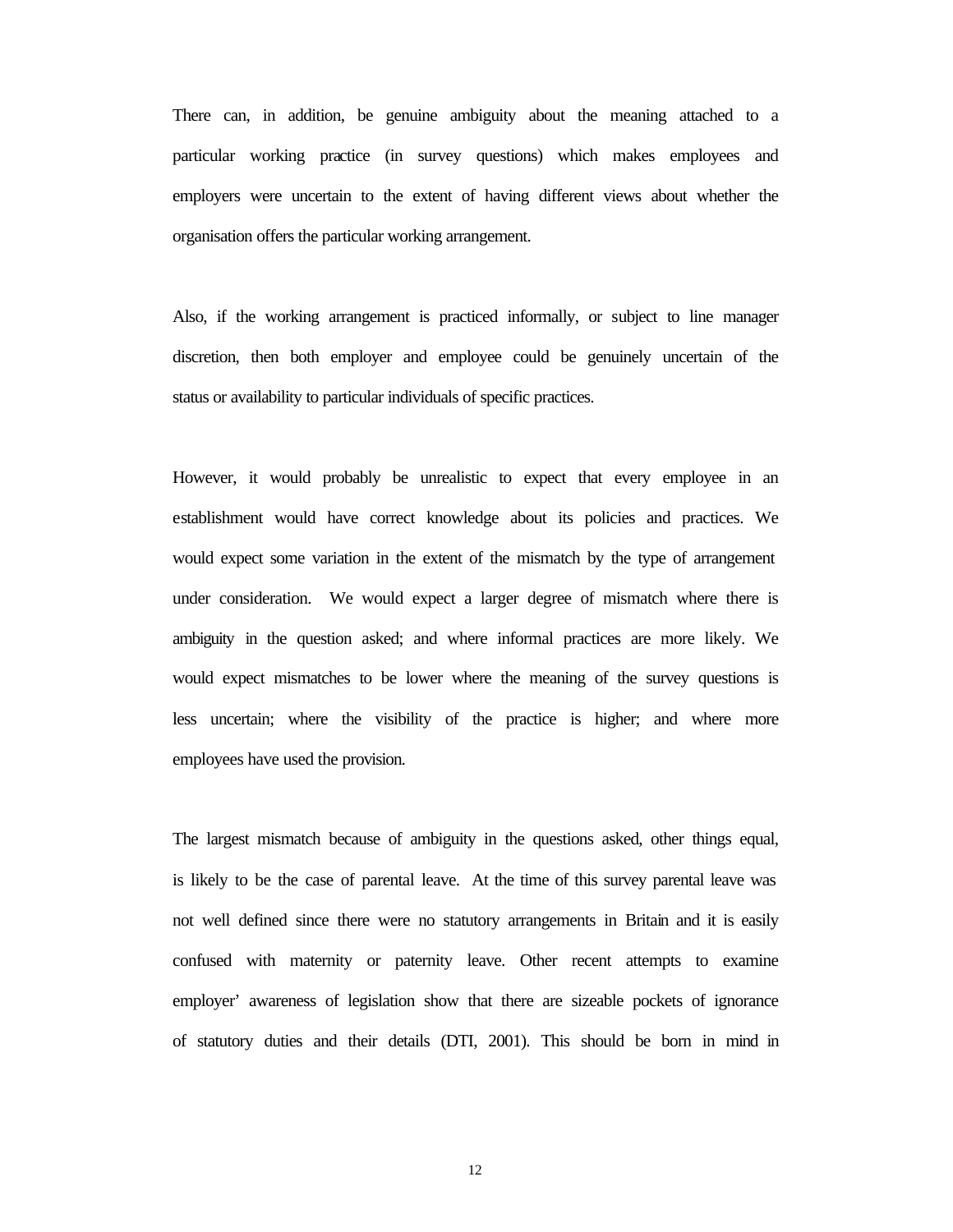examining these data. The uncertainty over the meaning of parental leave probably attached to employers and employees alike.

At the other end of the spectrum, in the case of help with child care, we would expect the lowest levels of mismatch because this is less ambiguous, costs money to the employer and is probably a more visible provision as far as the employee is concerned.

Flexitime could also be at the low end of the mismatch spectrum since it is usually a highly visible organisational arrangement. On the other hand, there is some ambiguity about what is meant by flexi time. The meaning can encompass either a formal scheme, or more informal flexibility for individuals to choose their hours of work.

Job sharing is relatively low in ambiguity but also not common. We expect the extent of mismatches to lie in the middle ranges for this arrangement.

The practice of working at home and leave to handle emergencies are both relatively invisible and likely to be practiced informally some of the time. For these reasons we would expect the extent of mismatch to lie in the middle ranges but towards the higher end.

The extent of mismatch for non-managerial employees is set out in Table 2. As we expected the highest agreement between employers and employees occurs for nursery child care (89% agreement) mostly because such provision is not on offer. Home work also has a high level of agreement (82%) for the same reason. Working at home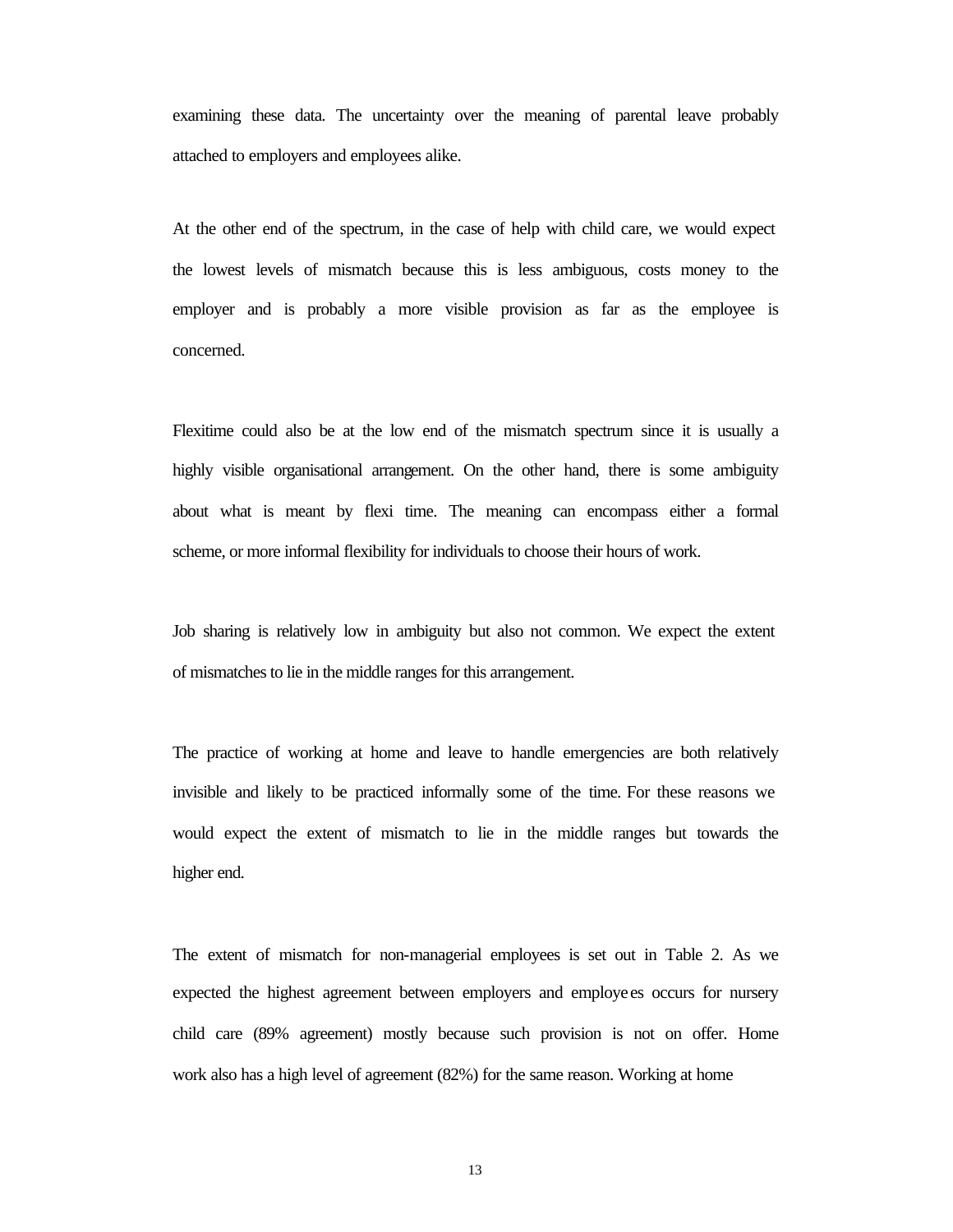|                           | Employer<br>and         | Employer   | has<br>says | Employer<br>and      | Employer<br>says<br>no | Total percent |
|---------------------------|-------------------------|------------|-------------|----------------------|------------------------|---------------|
|                           | both<br>employee<br>say | provision, | employee    | employee both say no | employee<br>provision, | N<br>%        |
|                           | have provision          | says not   |             | provision            | says has.              |               |
| Flexi time                | 16.5                    | 13.7       |             | 52.2                 | 17.6                   | 19452<br>100  |
| Job sharing               | 11.4                    | 28.5       |             | 55.1                 | 4.9                    | 100<br>19351  |
| Parental leave            | 21.3                    | 47.8       |             | 25.9                 | 4.9                    | 19355<br>100  |
| Working at or from        | 2.3                     | 14.4       |             | 80.0                 | 3.3                    | 100<br>19351  |
| home                      |                         |            |             |                      |                        |               |
| Nursery or help with      | 2.2                     | 9.9        |             | 86.8                 | 1.1                    | 100<br>19351  |
| child care costs          |                         |            |             |                      |                        |               |
| for <sub>1</sub><br>Leave | 24.2                    | 40.1       |             | 20.8                 | 14.9                   | 27986<br>100  |
| emergencies               |                         |            |             |                      |                        |               |

**Table 2. Share of WERS non-managerial employees who agree or disagree with employers' statements about specific family-friendly working arrangements at the establishment.**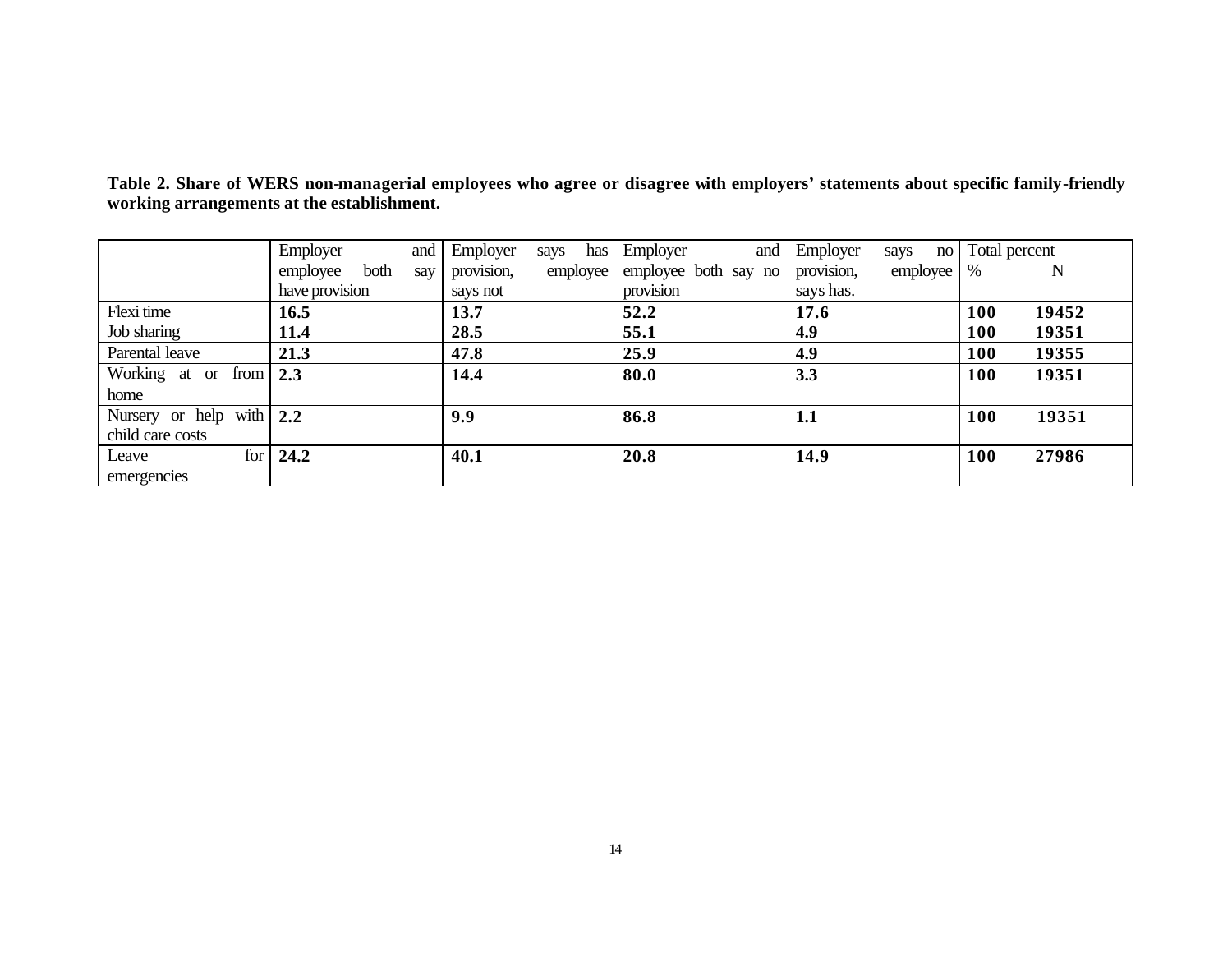was not expected to have such a high level of agreement. It suggests that working at home is not used informally to the extent we anticipated.The lowest levels of agreement were predictably for parental leave (47%) and leave to deal with emergencies (45%). The latter was a little lower than we expected. The extent of agreement for job sharing and flexi time were, as we expected, in the middle ranges.

The figures in column two of the results in Table 2 give an indication of the extent of employee lack of awareness of the policies. We can see that this lack of knowledge is highest in the case of parental leave and leave to handle emergencies. Compared with the other arrangements, it would appear that these two arrangements may be less relevant to large subgroups of the workforce, and possibly less visible if an employee has not had need for them. The figures in column 4 of Table 2 probably give a measure of the extent of informal practices in establishments. On the basis of these figures, informal practices are most likely in the case of taking leave to deal with emergencies and flexi time hours. This seems intuitively plausible.

## **5. Determinants of employee awareness - Hypotheses**

The WERS data allow us to go beyond presenting the extent of matching between employer and employee knowledge of establishment practices. We are able to start to consider the potential causes of employees having correct understanding or misunderstanding. Theorising from a number of subject areas helps to formulate hypotheses about systematic relationships we might expect to see. We are able to test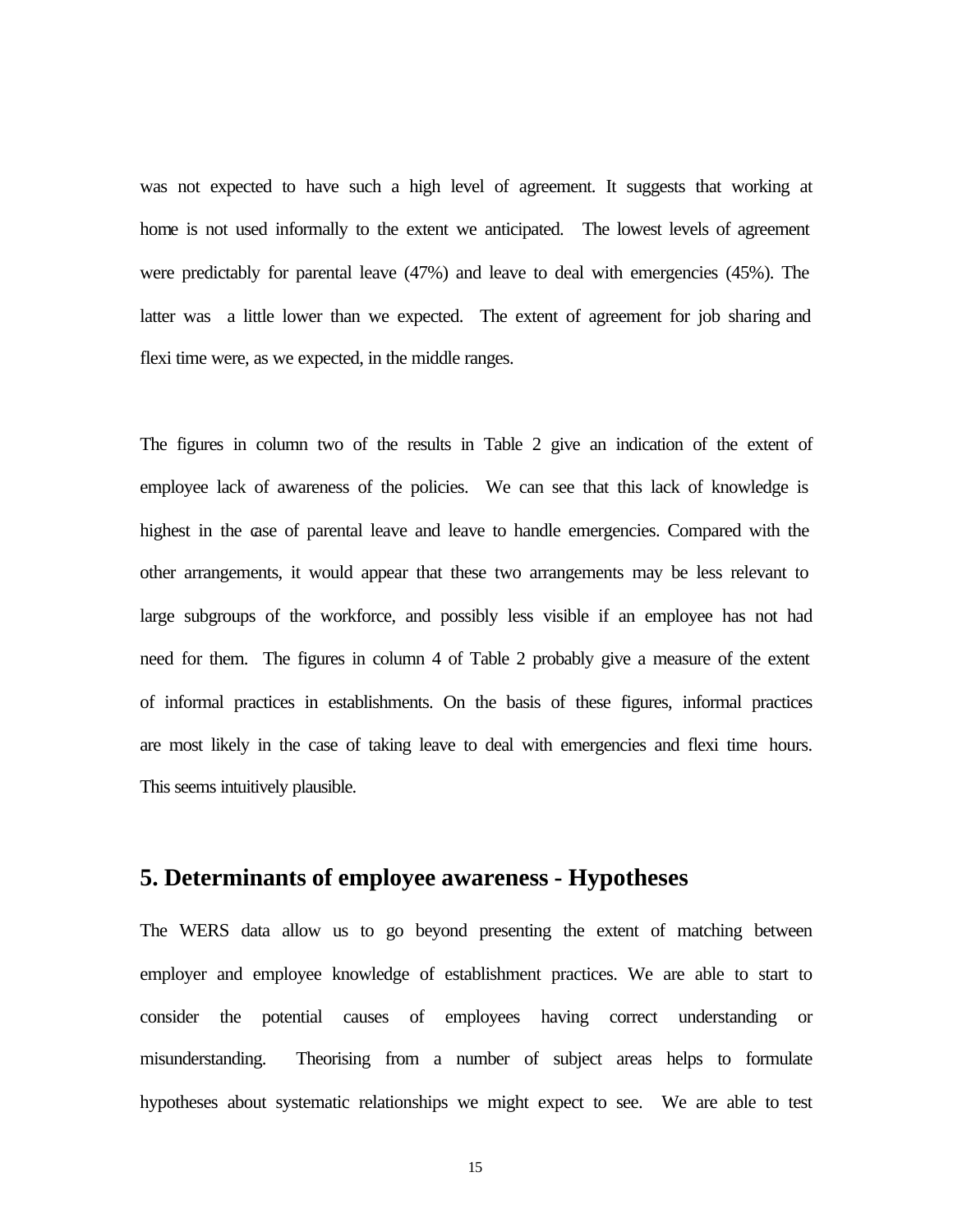them out in the WERS data. Theories about the diffusion of innovations and employers' economic reasoning about business costs, information costs, and individual employees' incentives are all relevant and provide a basis for generating hypotheses.

*Hypothesis H1.* Correct awareness of employees is likely to grow as the extent of people taking up the policy or those in the relevant groups grow, akin to a diffusion process..

*Hypothesis H2*. Correct awareness of employees will be greater where there are instituted channels of communication.

The outline of some of the determinants of the diffusion process of new innovations in management by Miller and Garnsey (2000) has relevance to the formulation of our hypotheses. The numbers with correct understanding might be correlated with the numbers of employees with direct experience, having taken up the opportunities, and the numbers in relevant category groups who would benefit. The speed of the diffusion process will also rest on institutional factors; for example the establishment's communication channels and how effective they are. These might be correlated with size, ownership, HR policies and style, union presence or ethos and culture. In this way, these diffusion factors can overlap with factors that institutionalist theorists draw attention to.

*Hypothesis H3*. Correct awareness of employees will be greater where there are economic incentives for the employer to communicate or where the costs of employers communicating their policies are lower.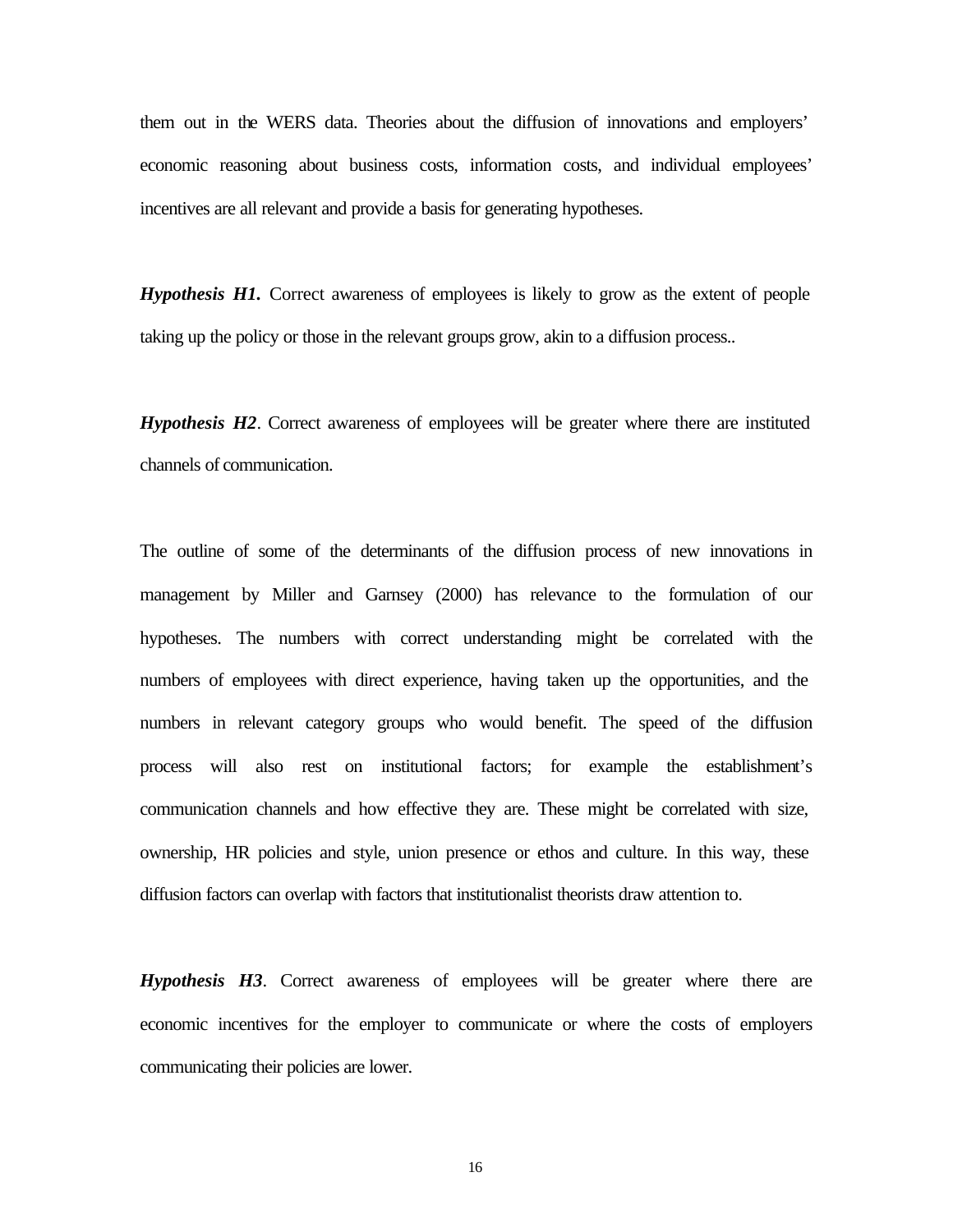We would expect there to be greater economic incentives for employers to communicate their policies and provisions:

- the lower the costs to the employer of employee take up;
- the higher any business benefits from employee take up;
- the lower the costs of communication.

These factors are likely to reduce, therefore, the extent of mismatch between employer and employee responses. Communication costs for any particular new arrangement will be lower when there is an existing and effective system of communication in place in the establishment.

*Hypothesis H4*. Employee awareness will be greater where the employee has an individual incentive to know about their employer policies, being in a category where benefits are greater, or benefits are targeted.

Employees with longer job tenure, a permanent as opposed to a temporary job and fulltime compared with part-time hours would all be expected to have more accurate knowledge.

Employees in more marginalised groups may be expected to be less aware; for example, those who are less educated, part time, on temporary contracts, foreign language employees, ethnic minorities or possibly those with ill health. Being in a relevant

17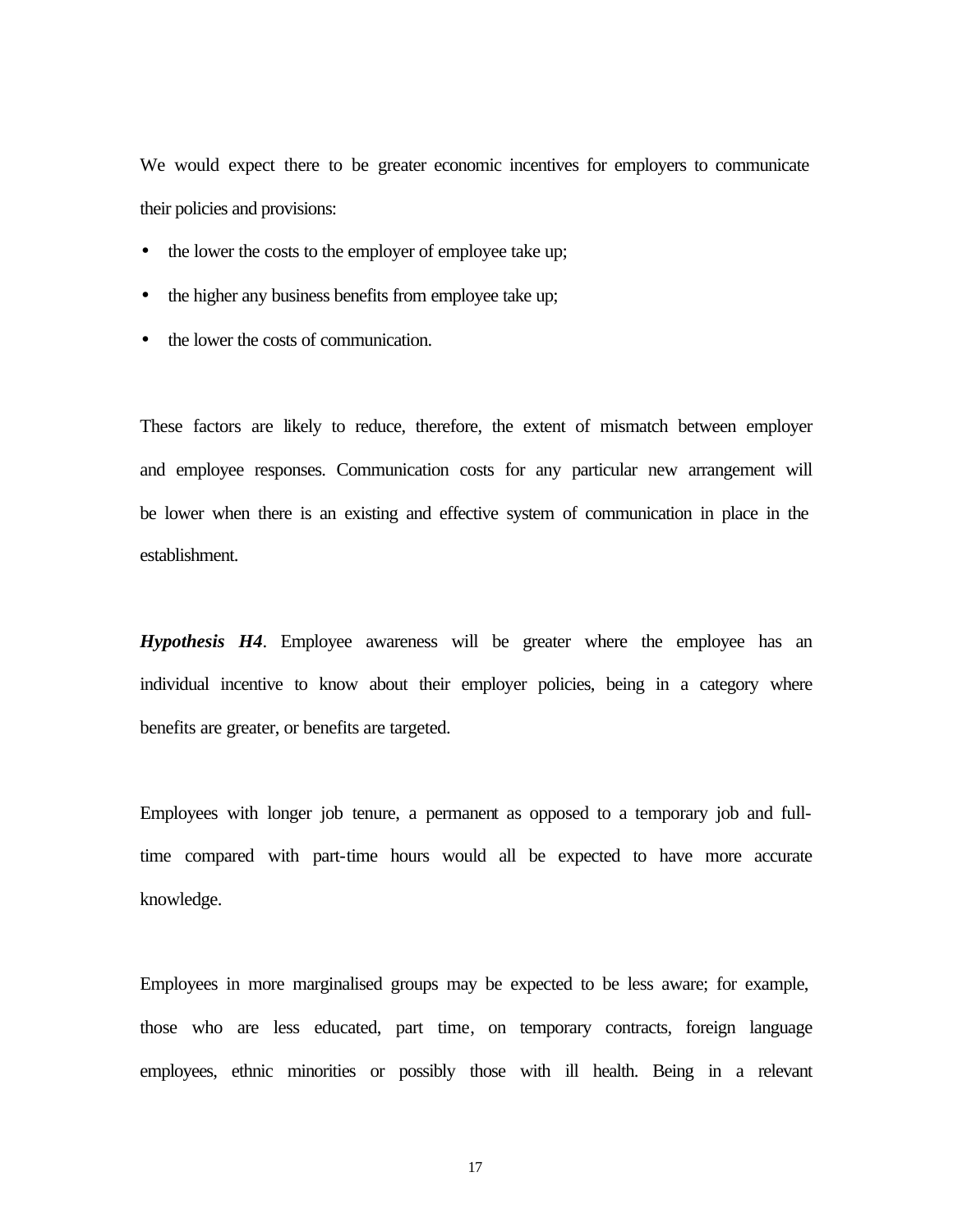category to benefit, for example, carers, parents, and possibly those with ill health, may lead to increases in levels of knowledge about policies affecting such groups. Again the benefits compared with costs of finding out about organisations' provisions will be greater for those who may benefit. Women may have greater incentives than men to understand the provisions correctly since they are more often the carers.

That employees will read and digest any written information about policies may be more likely among the highly educated.

Our hypotheses suggest, therefore, that the determinants of employee awareness are a mixture of their own individual characteristics and their workplace characteristics.

In principle there are two kinds of agreement. Employers and employees can both agree that there is a provision; or that there is none. Only the agreement that there was a policy is presented in detail in this paper although both were estimated and summarized below.

## **6. Determinants of employer and employee agreement**

We constructed a model in order to test out the above hypotheses. We were interested in whether individual i out of 1...to k non-managerial employees working in establishment j of the 1…to w WERS workplaces thought that his or her employer offered policy m out of 1…to 6 policies given that employer j said that the policy m was an entitlement in that workplace.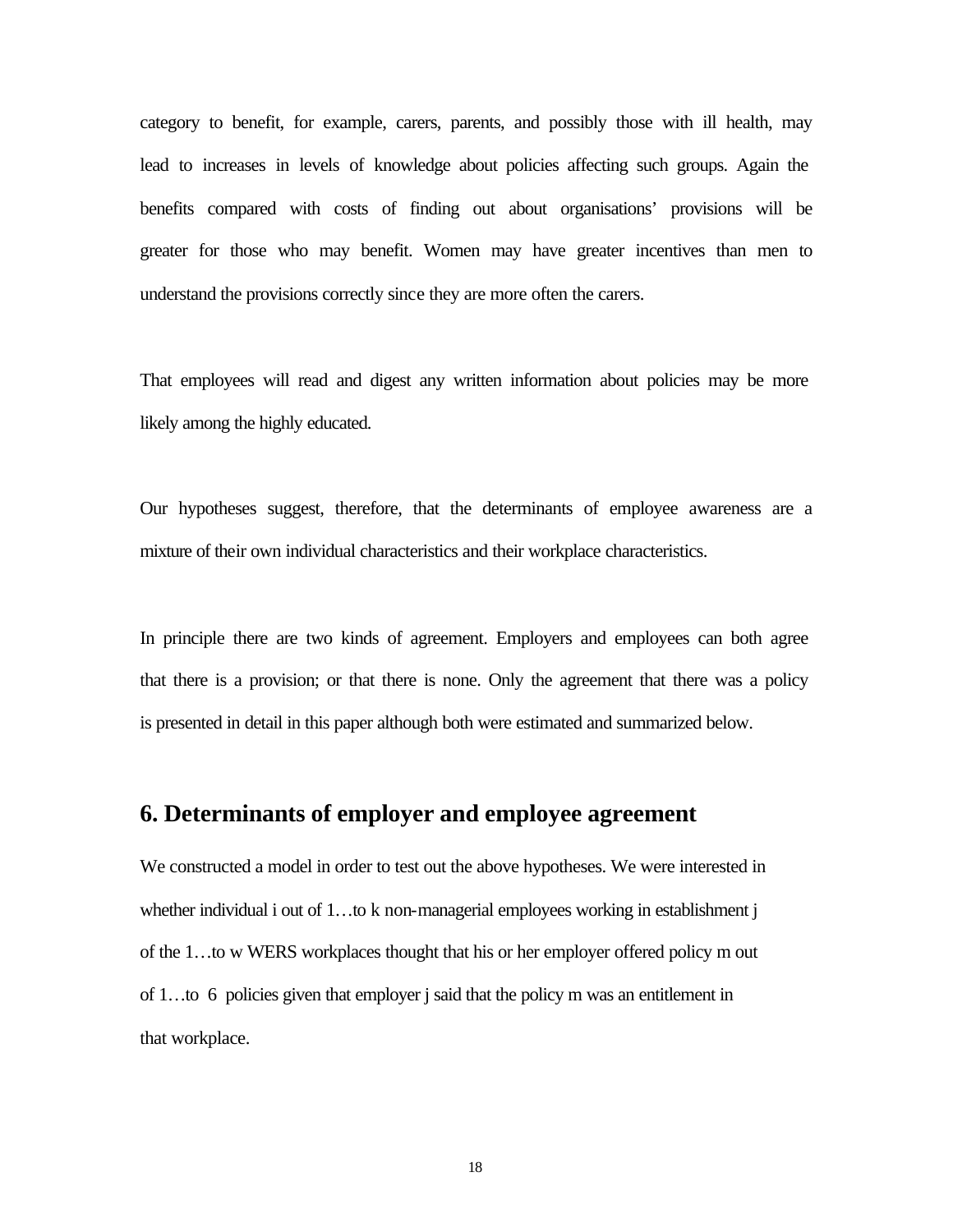If Y is the observed value of employee i thinking the policy m is available, conditional on j's employer saying it was, then.

$$
Y_{i} = 1 \text{ iff } \sum_{k} b_{k} X_{k,i} + \sum_{w} g_{w} Z_{w,j_{i}} + u_{i} + v_{j_{i}} > 0
$$

where

X is the set of employee characteristics and associated parameter values  $β$ Z is the set of workplace characteristics, workplace j number 1,...w with the associated parameters γ .

 $u_i$  is an error term assumed to have a logistic distribution, varying from employee to employee.

In addition to the observed variations between organizations, we were aware that there was likely to be unobserved variations which might affect the outcomes of employee awareness. Cultural factors in the workplace which are difficult to measure can influence whether employees gain correct information about their employers' policies as confirmed in Lewis and Lewis (1996) and Thomson et al (1999); whether employees are encouraged to meet and talk to each other and to line managers, for example over lunch; whether there is culture of approachability among managers. It might also be the case that employees in any particular workplace have things in common that distinguish them from other workplaces. The fact that the sample consisted of a number of employees from each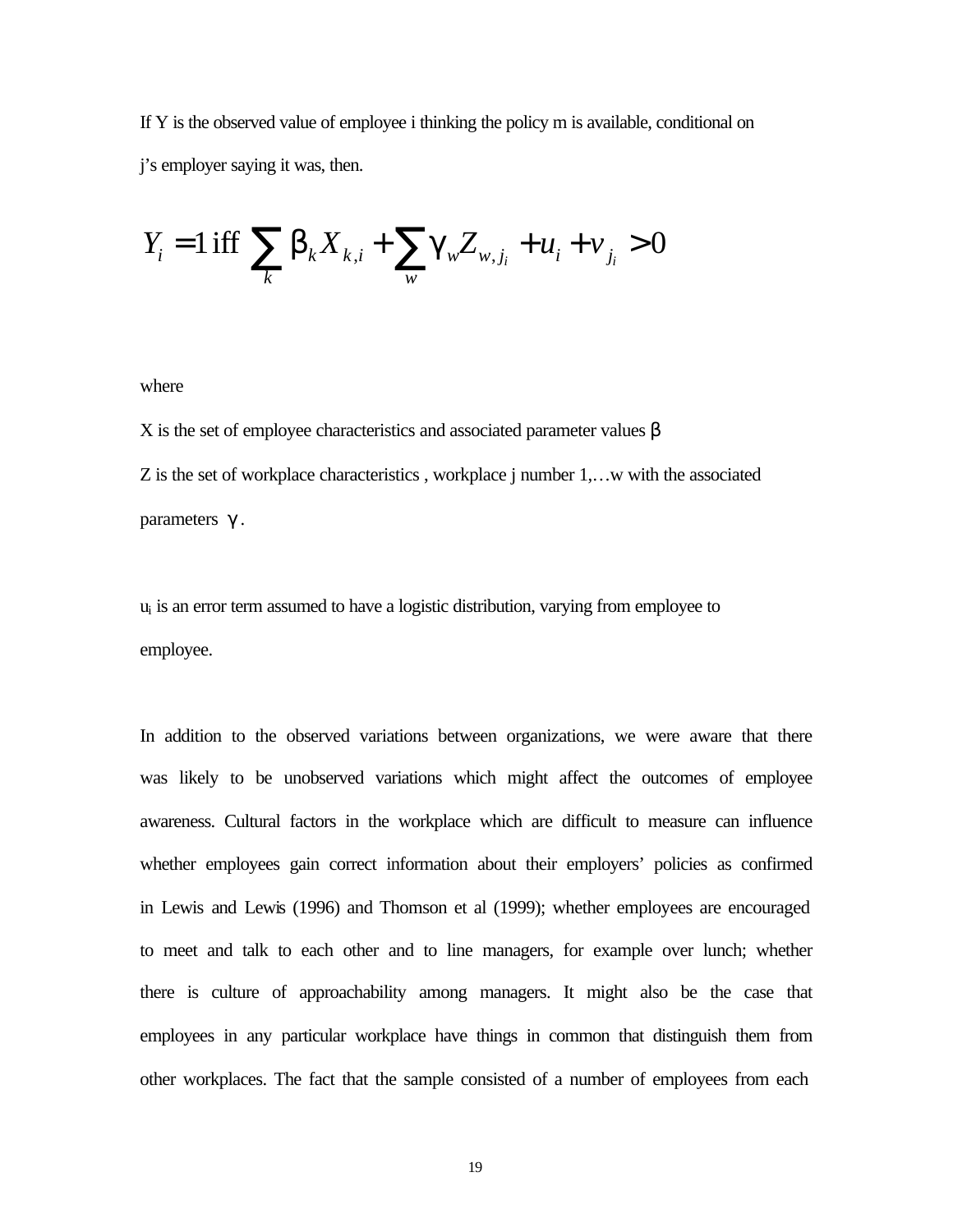workplace allowed for the inclusion and estimation of the establishment-specific error term,  $v_{ii}$ , assumed to have a normal distribution (mean zero) thereby allowing for workplace-specific heterogeneity to be controlled. In this way the model becomes multilevel and was estimated using logistic regression using the xplogit command in STATA version 7, allowing for random effects to capture the unobserved workplacespecific variation.

There could be selection effects from considering the conditional model of employers who said they had a policy (or those who did not). For example, if this subset of employers were more likely to employ workers with characteristic C than those who do not have the policy, then our findings may over-emphasize the effects of agreement for group C. Since the number of potential selection criteria and characteristics we could consider is extremely large, we have been forced to ignore this issue.

A set of six models were estimated, one for each of the 6 types of flexible working arrangements. The approach in each case was first to estimate a null multilevel model containing only a constant to get an estimate of the level 2 (workplace) variance component. Following this, a model with only individual level predictors was estimated to see how much between-workplace heterogeneity is explained by employee characteristics. Lastly the workplace-level predictors were included to see how much (unobserved) workplace heterogeneity was left.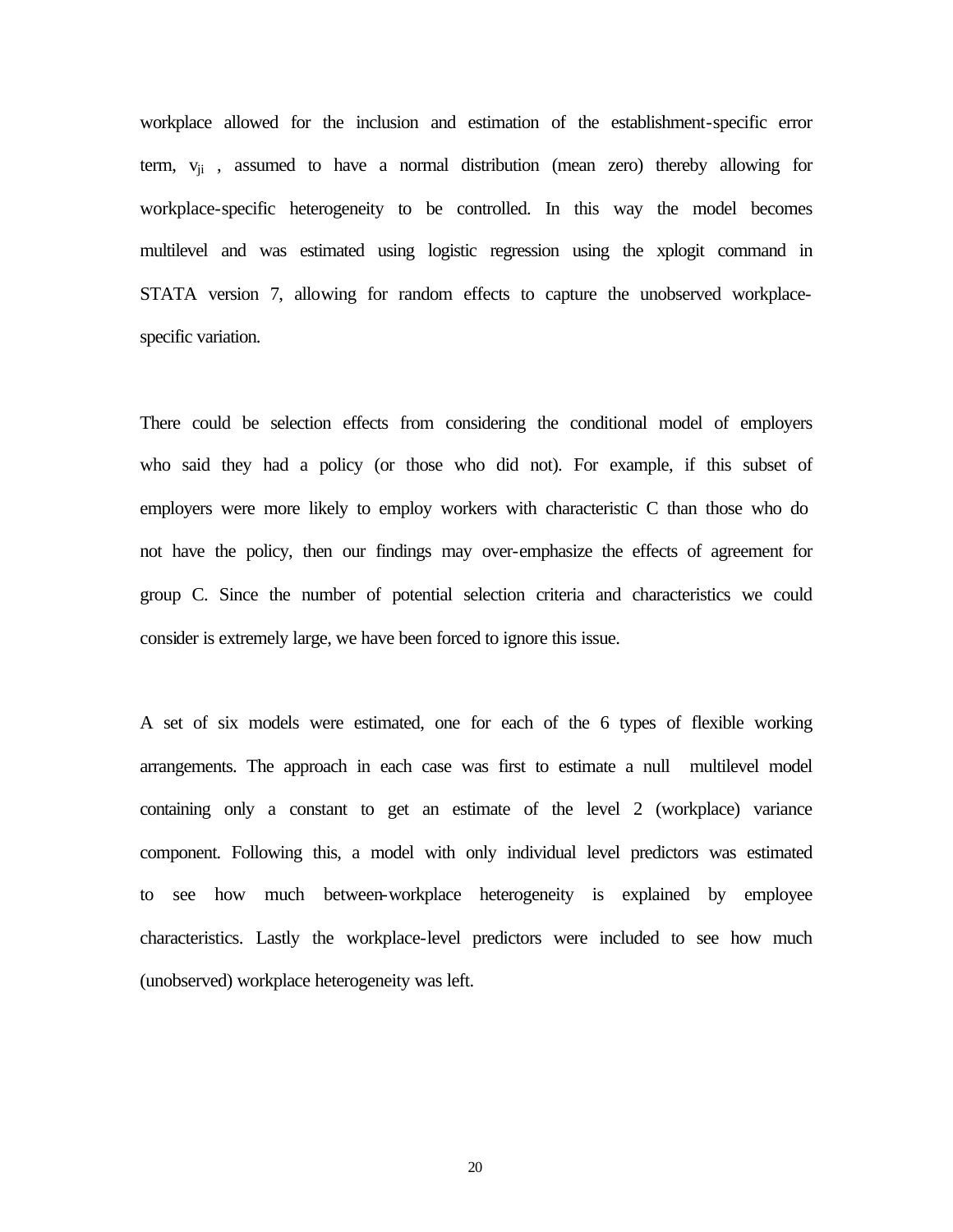The explanatory variables included reflect the hypotheses outlined above. They also include a range of structural, workforce and human resources policies based on the employer questionnaire and characteristics of employees based on the employee questionnaire (Table 3).

| <b>Measures of Diffusion</b>             | of Employer<br><b>Measures</b>            | <b>Measures</b><br>of<br>personal |
|------------------------------------------|-------------------------------------------|-----------------------------------|
|                                          | incentives<br>and                         | characteristics                   |
|                                          | communication                             |                                   |
| Size of establishment                    | Take up                                   | Age                               |
| Size of organisation                     | Number of policies                        | Gender                            |
| Nature of ownership                      | Other HR policies<br>and<br>practices *   | Marital status                    |
| Public/private                           | Availability<br>of<br>HR<br>specialist    | Children                          |
| Union status                             | Policies viewed as costly, or<br>worth it | Education                         |
| Workforce profile                        | <b>Employee Occupation</b>                | Health                            |
| Number of policies                       |                                           | Ethnic minority                   |
| Other HR<br>policies<br>and<br>practices |                                           | <b>Employee Occupation</b>        |
|                                          |                                           | Contract                          |
|                                          |                                           | Hours                             |
|                                          |                                           | <b>Extent of discretion</b>       |
|                                          |                                           | Job tenure                        |
|                                          |                                           | Effort                            |
|                                          |                                           | Earnings                          |
|                                          |                                           | Union member                      |
|                                          |                                           | Representation                    |
|                                          |                                           | <b>Views</b><br>of<br>employers'  |
|                                          |                                           | policies and ethos.               |

|  |  |  |  | Table 3. List of variables included and type of measure being captured. |  |
|--|--|--|--|-------------------------------------------------------------------------|--|
|  |  |  |  |                                                                         |  |

The precise measures available in the WERS data to capture these effects are described in Appendix 1. The derivation of the measure of high commitment management practices, of the sort described in Huselid (1995), Osterman (1995) or Wood (1999) was somewhat more complicated than the other variables. Since high commitment management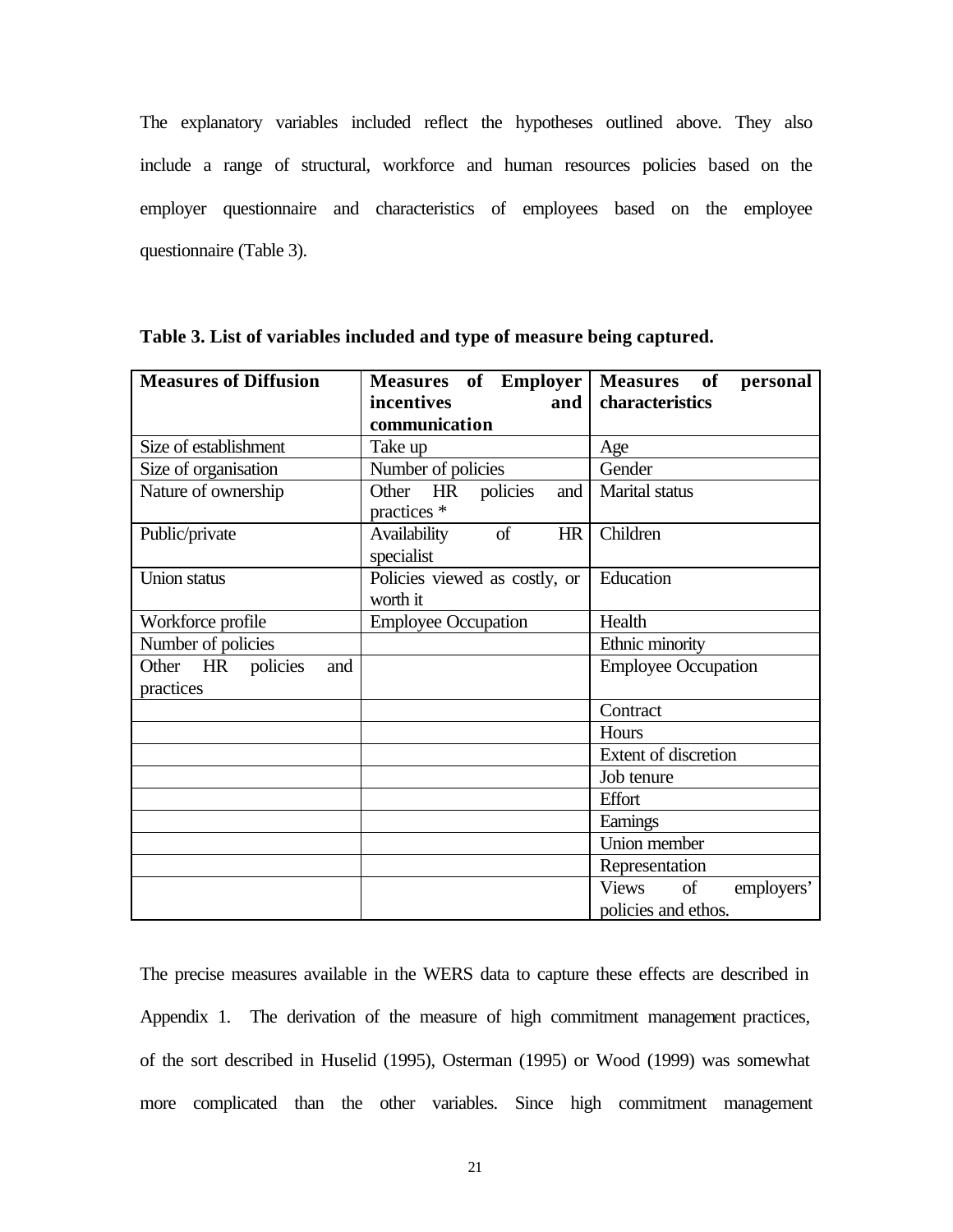practices are meant to gain their high commitment from employee involvement and setting up good communication channels it seemed important to include some measure of this approach in this model. A factor analysis was carried out on a set of relevant variables and the factor score of the one factor with an eigenvalue greater than one was used as a potential explanatory variable in this analysis. The variables included are also described in Appendix 1.

## **7. Results**

The results for the 6 types of flexible arrangement are displayed in Table 4.

#### **Diffusion**

Having a higher proportion of women employees as potential users of the arrangements was associated with increased agreement only in the case of job share and acted to reduce the level of agreement on parental leave, homework and leave for emergencies. These results tended to refute the diffusion hypothesis (H1) as it related to women employees. In fact these results may indicate that employers put less effort into communicating the benefits relating to women where they are a larger share of the workforce because of cost disincentives, thus supporting H3.. However, in the cases of parental leave, job share and child care higher levels of employee take up acted as a diffusion mechanism and raised the level of agreement giving support to H1.

There was little evidence that smaller establishments or organizations would diffuse information about policies more effectively. In these results, organizations of medium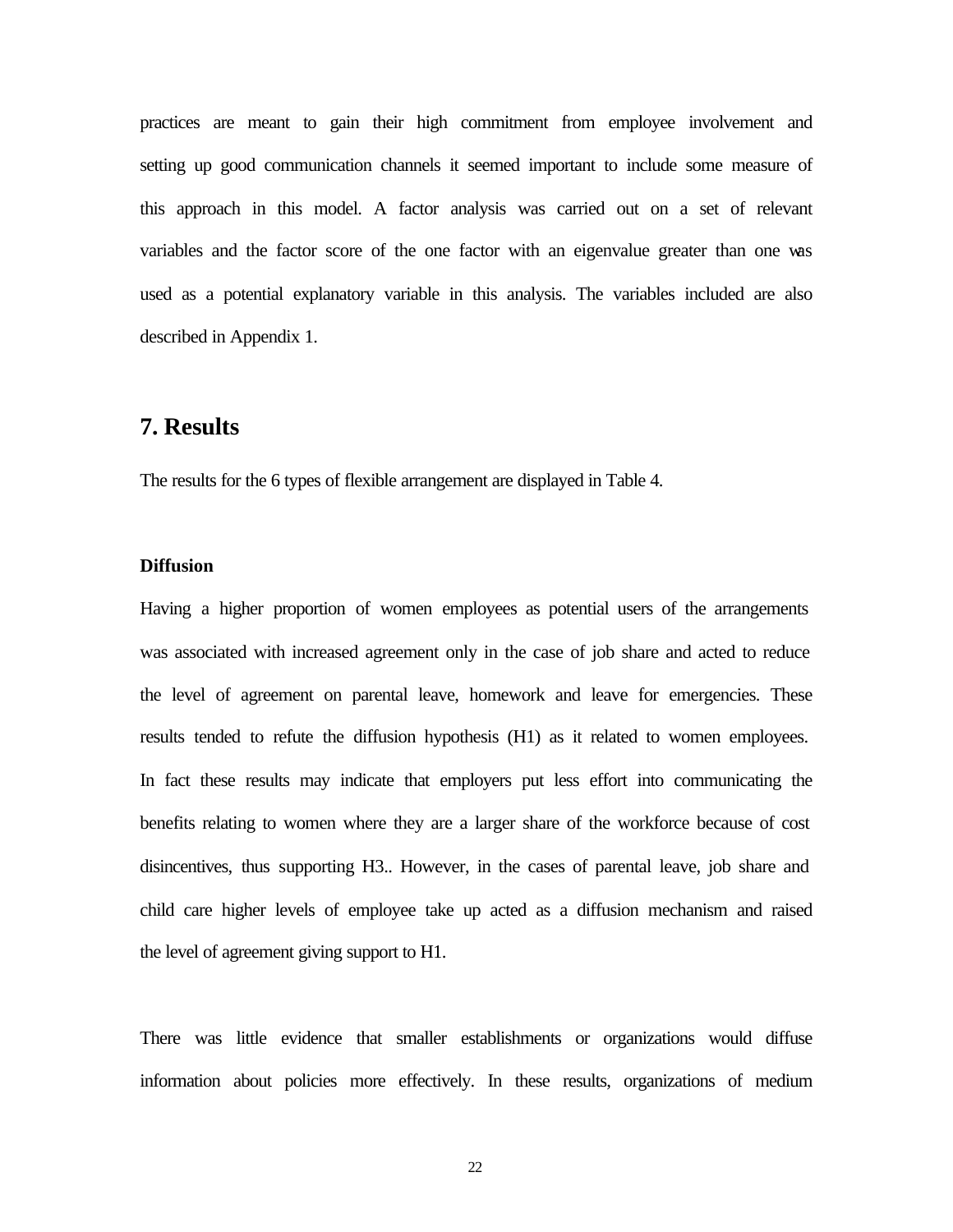size had occasional advantages for increasing agreement on a few working arrangements, contrary to our expectations. However, working in an owner controlled establishment did increase the level of agreement over parental leave, leave for emergencies and flexitime. Being foreign-owned did not have any significant effects.

Having a recognised union appeared to aid the diffusion process for parental leave, job share and leave for emergencies and where workers felt represented there was a further increase in agreement over the job share arrangement. Being a union member was associated with higher probabilities of agreement for parental leave, job share, child care and leave for emergencies.

Being in the public sector was only on the margins of significance in two out of the 6 working arrangements.

The positive support for the diffusion hypothesis (H1) is partial in these results. It is restricted mainly to levels of take up and through the union's influence and applied only to subsets of the six working arrangements. The communication aspect of the diffusion hypothesis are discussed below.

#### **Employer communication and incentives**

Employers who had established channels of communication through high commitment management practices, employee involvement, Investor in People awards, a higher number of flexible working arrangements or equal opportunities policies did not show

23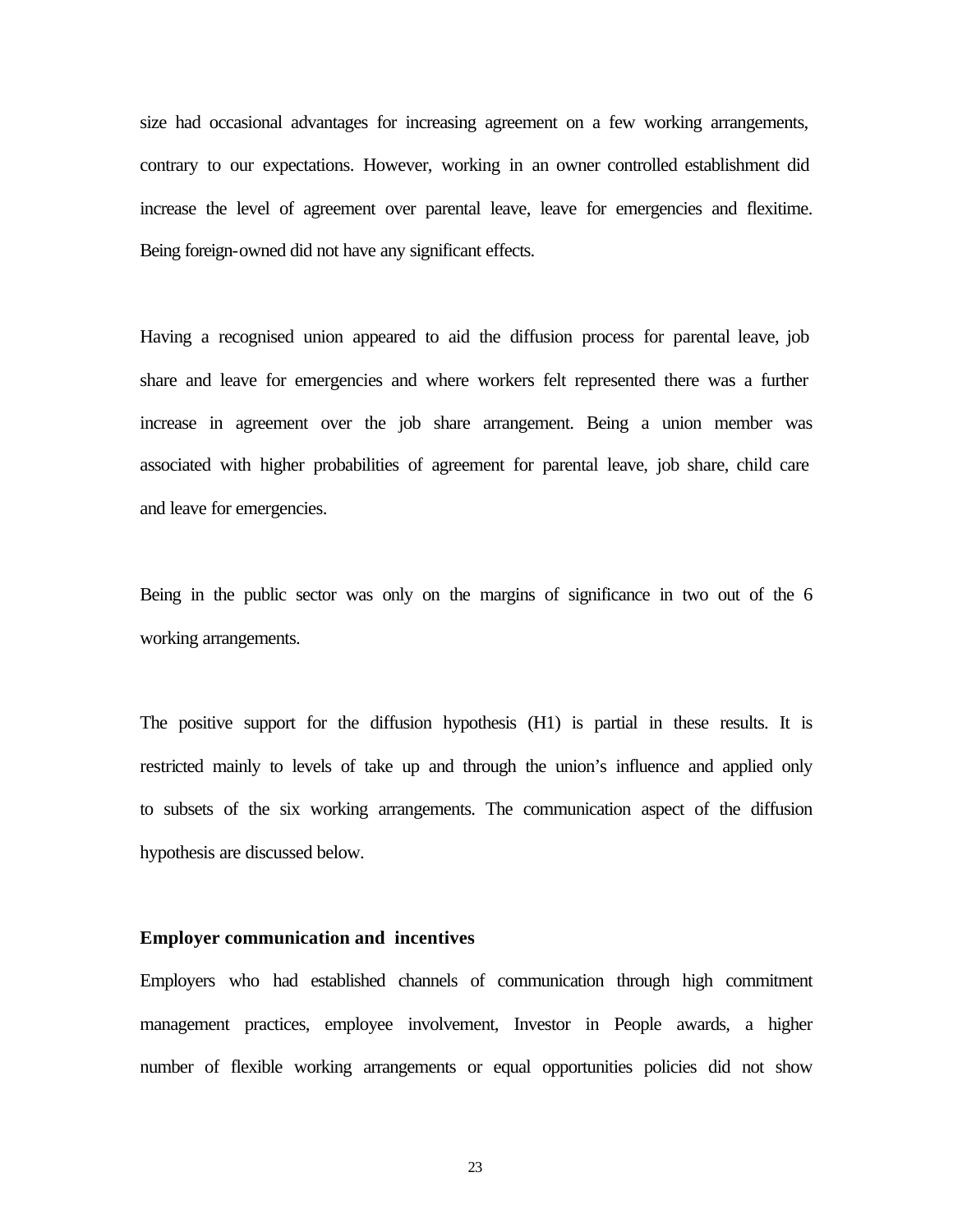any associations with increased employee awareness. The presence of an HR specialist in the establishment was associated with raised levels of agreement only in the case of homeworking (and on the margins for job share) and was associated with lower levels of agreement in the case of flexitime. In this way, our results agree with Budd and Mumford (2001) that unions appear to have greater influence than HR professional on communication in workplaces. Similarly, employers who thought the flexible working arrangements were worth it to the business were not associated with higher probabilities of agreement and those who thought the arrangements were costly, in two cases of child care and parental leave had higher probabilities of agreement, contrary to our hypothesis. As mentioned above higher levels of take up in the case of parental leave, job share and child care acted as diffusion mechanisms and raised the level of agreement, rather than as disincentives to employers because of incurring greater costs.

However, employees thinking their employer had good communication or a familyfriendly ethos was systematically associated with higher probabilities of agreement for all arrangements, albeit by very small increases. Also where employees were themselves union members, or felt represented these both were associated with a higher probability of agreement about some policies, notable parental leave, job share and, to a lesser extent, leave for emergencies.

The evidence is mixed for employer incentives, based around their costs and communication channels, being important in the levels of awareness and agreement between employer and employee as H2 and H3 suggested. The employer's view about

24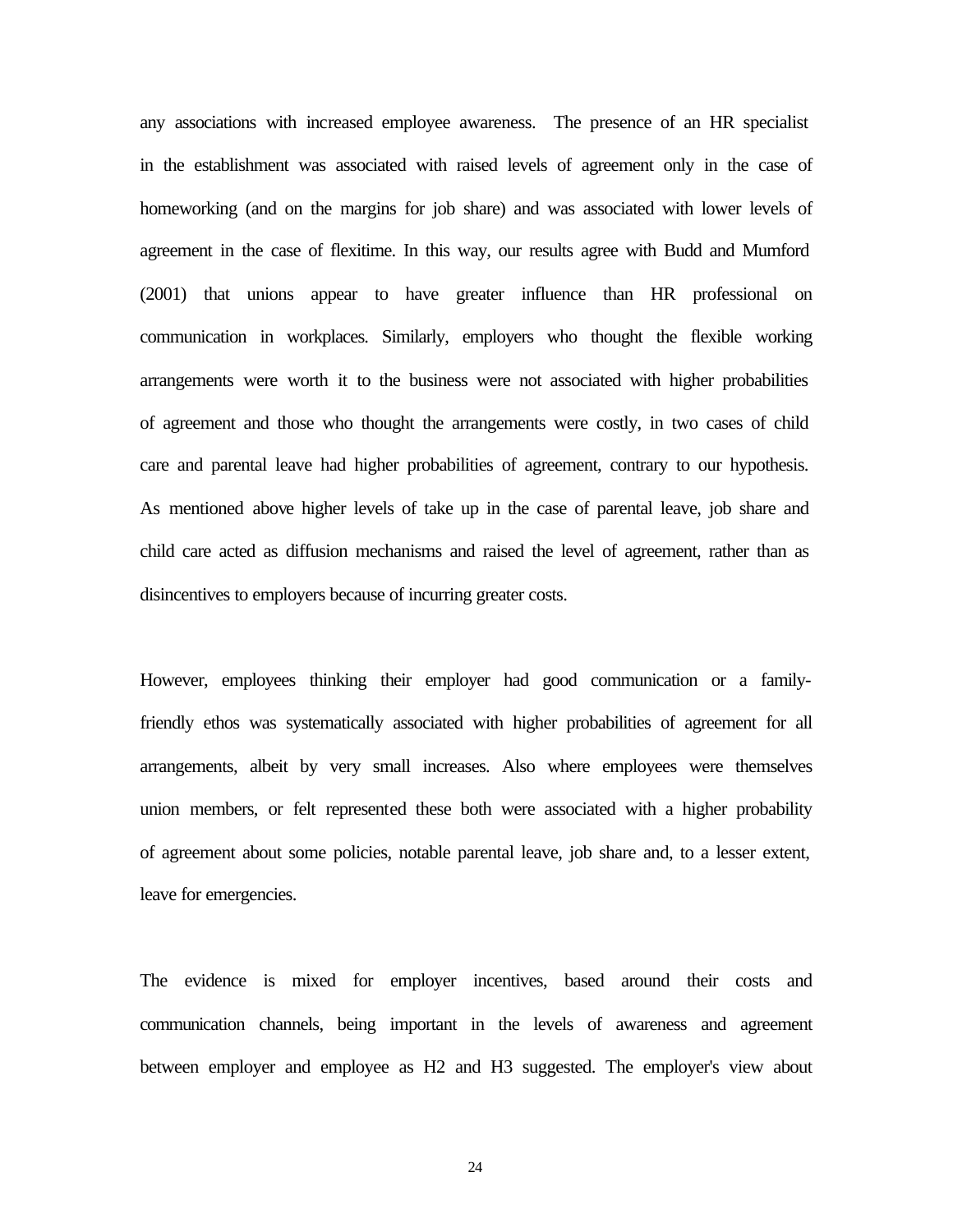their own communication channels being in place had no visible effect. However employees thinking their employer had good communication or had a family-friendly ethos did influence the levels of awareness albeit to a very small extent. Unlocking the key to how this employee perception is generated is clearly an important practitioner question.

#### **Personal characteristics and incentives.**

Being a potential user of the working arrangements was important in increasing the probability of being correctly aware of employer's policies. This was particularly the case for parental leave, job share, child care and leave for emergencies where being female, and having a child in the age range 0-4 had higher probabilities of agreement in many cases. In some of these 4 arrangements, being married also increased the probability of agreement and being single or without children reduced it.

The evidence about the awareness of those in more marginalised positions in the workforce was mixed (H4). The coefficients were not significant for ethnic minorities, those with ill health or in temporary jobs. Working part-time hours was associated with a lower probability of agreement in 5 out of the 6 working arrangements (not homework) and longer employment tenure was associated with higher probabilities of agreement in two cases, parental leave and job share. In addition, workplaces with a high proportion of female part-time workers also further reduced the level of agreement over job share, leave for emergencies and flexitime.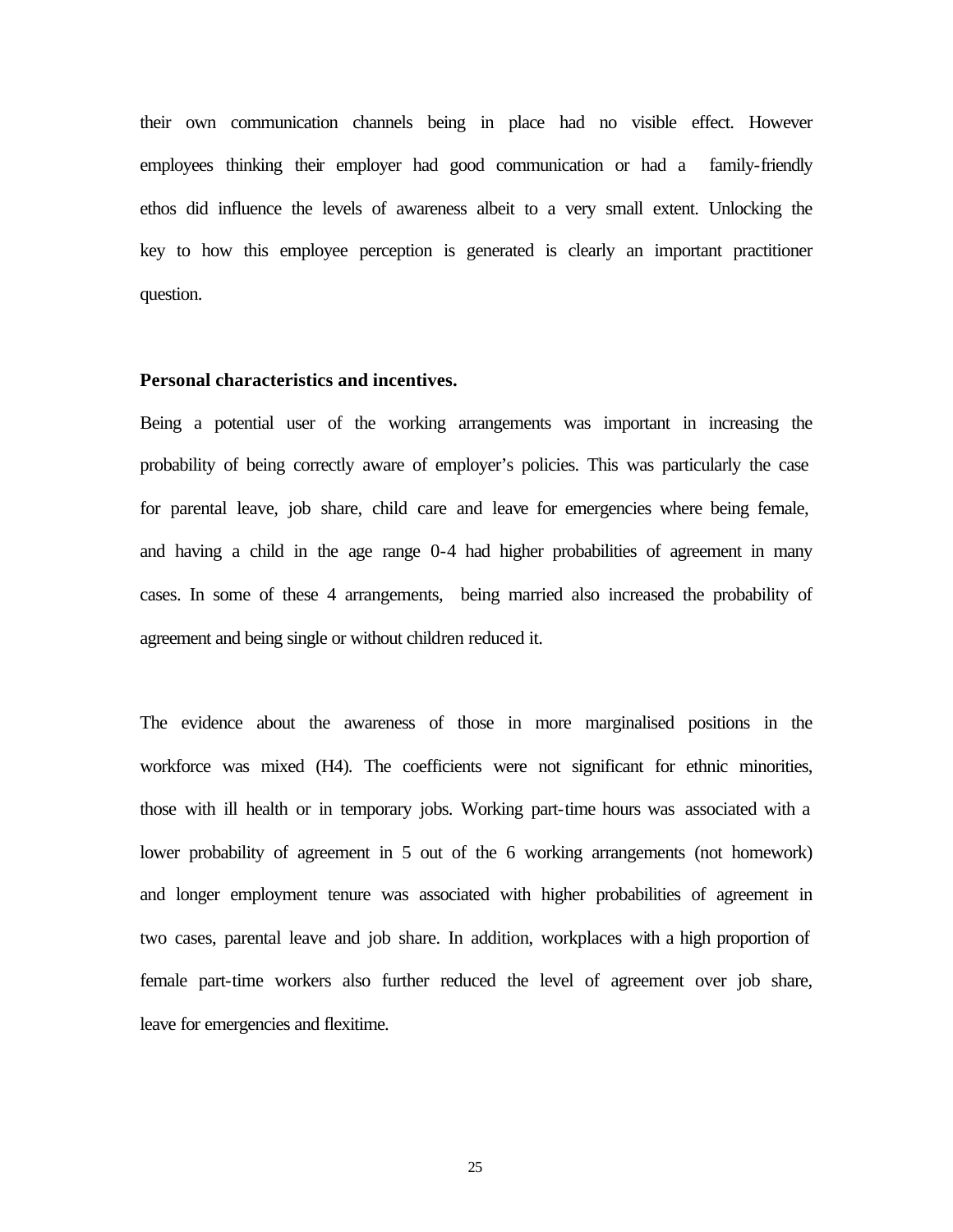Compared with employees in semi or unskilled jobs (as operative assembly or other occupations), those in higher grade jobs were more likely to agree and be aware of their employers' policies. In fact, occupational status was the largest and most significant influence in the results across 5 out of 6 of the arrangements, making agreement considerably more likely as occupational status increased. Leave for emergencies was the exception. After taking occupational status into account, having a degree qualification was mostly not significant and higher earnings were often associated with a lowering of the probability of agreeing, after controlling for occupational status. These variables were all capturing a similar effect, one which generally gave support to the hypothesis that higher qualified employees would be more aware of their employers' policies, other things held constant.

Those who thought of themselves as working hard also had a higher probability of agreeing with their employer that parental leave, job share and flexitime were available. This variable may be capturing employees who were more positive about the organisation and more committed to it. We did not specifically draw up an hypothesis about this group, but the results are not difficult to rationalise. We conclude, therefore, that employees who are more committed to the organisation and who work hard for it, are more likely to be aware of its policies.

Hypothesis 4 gained support from these results therefore, but in a way that varies across the arrangements, because they varied in their relevance to different workforce groups.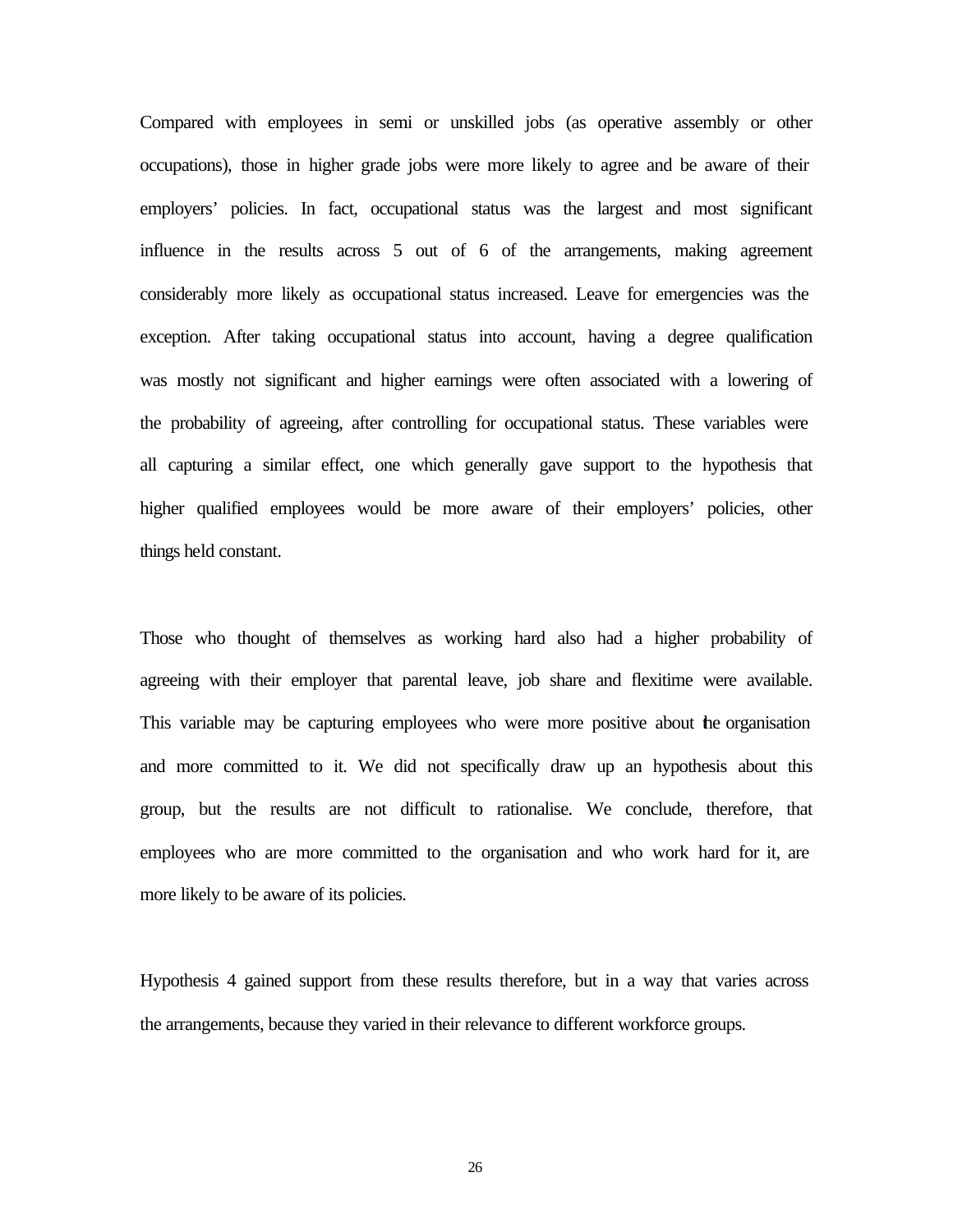## **Table 4. Results from random effects models of likelihood of agreement between employer and employee responses about family-friendly policies, given employer says has a policy.**

| <b>Explanatory</b>  | <b>Parental leave</b> | <b>Parental leave</b><br><b>Job</b> share |                                | <b>Job</b> share     | <b>Homework</b>      | <b>Homework</b>      |
|---------------------|-----------------------|-------------------------------------------|--------------------------------|----------------------|----------------------|----------------------|
| variables           | <b>Employee</b>       | Employee +                                | <b>Employee</b>                | Employee +           | <b>Employee</b>      | Employee +           |
|                     | characteristics       | employer                                  | <b>Characteristics</b>         | <b>Employer</b>      | characteristics      | <b>Employer</b>      |
|                     |                       | characteristic                            |                                | characteristics      |                      | characteristics      |
|                     | S.E.<br>Coeff.        | Coeff.<br>S.E.                            | S.E.<br>Coeff.                 | Coeff.<br>S.E.       | S.E.<br>Coeff.       | Coeff.<br>S.E.       |
| <b>Employee</b>     |                       |                                           |                                |                      |                      |                      |
| characteristics     |                       |                                           |                                |                      |                      |                      |
| Age                 | $-0.263$ $(0.02)$ **  | $-0.253$ $(0.02)$ **                      | $-0.103(0.03)$ **              | $-0.112$ $(0.03)$ ** | 0.071(0.06)          | 0.092(0.06)          |
| Female              | 0.044(0.05)           | $0.109$ $(0.05)*$                         | $0.513$ $(0.08)$ **            | $0.488$ $(0.09)$ **  | $-0.439$ $(0.16)$ ** | $-0.327$ $(0.16)$ ** |
| Single              | 0.433(0.27)           | 0.408(0.28)                               | $0.638$ $(0.36)$ *             | 0.514(0.38)          | 1.040(1.12)          | 0.924(1.15)          |
| Separated/div       | $0.586$ $(0.27)$ **   | $0.536$ $(0.28)$ *                        | 0.520(0.37)                    | 0.387(0.39)          | 0.967(1.13)          | 0.833(1.16)          |
| Married             | $0.597(0.26)$ **      | $0.562(0.27)$ **                          | $0.753$ $(0.36)$ **            | $0.639(0.37)$ *      | (1.11)<br>1.117      | 1.007(1.14)          |
| Child 0-4           | $0.173$ $(0.07)$ **   | $0.182$ $(0.073)$ **                      | $0.237$ $(0.11)$ **            | $0.227(0.11)$ **     | 0.003(0.23)          | $-0.039(0.22)$       |
| Child 5-11          | 0.038(0.07)           | 0.043(0.07)                               | $-0.043(0.10)$                 | $-0.036$ $(0.10)$    | $0.459$ $(0.20)**$   | $0.438$ $(0.22)$ **  |
| No kids             | $-0.215$ $(0.06)$ **  | $-0.211(0.06)$ **                         | 0.121(0.10)                    | 0.129<br>(0.10)      | 0.301(0.20)          | 0.242(0.21)          |
| Degree              | $-0.438$ $(0.06)$ **  | $-0.375$ $(0.07)$ **                      | $-0.022(0.09)$                 | $-0.066(0.09)$       | $0.342(0.17)$ **     | $0.424$ $(0.17)$ **  |
| Poorhealth          | 0.072(0.09)           | 0.077(0.09)                               | 0.130(0.14)                    | 0.154(0.14)          | $-0.001$ $(0.28)$    | 0.075(0.29)          |
| Ethnic              | $-0.192$ $(0.11)*$    | $-0.199$ $(0.11)$ *                       | $-0.164(0.16)$                 | $-0.174(0.16)$       | $-0.289(0.33)$       | $-0.443(0.34)$       |
| Job associate       | $2.005(0.08)$ **      | $1.952(0.08)$ **                          | $3.016$ $(0.13)$ **            | $2.969(0.14)$ **     | 5.458 (0.38)**       | 5.387 (0.39)**       |
| man/prof/tech       |                       |                                           |                                |                      |                      |                      |
| Job clerical/       | $1.792 (0.07)$ **     | $1.707 (0.07)$ **                         | 3.608 $(0.14)$ **              | $3.522(0.14)$ **     | 4.940 $(0.41)$ **    | 4.924 $(0.43)$ **    |
| secretarial         |                       |                                           |                                |                      |                      |                      |
| Job craft/skilled   | $1.047(0.09)$ **      | $1.002 (0.10)$ **                         | $1.659$ $(0.23)$ **            | $1.756$ $(0.24)$ **  | 3.846 $(0.51)$ **    | $3.732 (0.52)$ **    |
| <b>Job Personal</b> | $1.467$ $(0.08)$ **   | $1.499(0.08)$ **                          | $2.424$ $(0.15)$ **            | $2.471(0.00)**$      | 5.299 $(0.42)$ **    | 5.253 $(0.44)$ **    |
| services+sales      |                       |                                           |                                |                      |                      |                      |
| Temporary           | $-0.165(0.13)$        | $-0.163(0.13)$                            | 0.021(0.17)                    | 0.024(0.18)          | 0.112(0.39)          | 0.208(0.39)          |
| Part time           | $-0.412$ $(0.07)$ **  | $-0.409$ $(0.07)$ **                      | $0.232(0.10)**$                | $0.275$ $(0.10)$ **  | 0.026(0.24)          | 0.124(0.25)          |
| High discretin      | $-0.199$ $(0.07)$ **  | $-0.107(0.07)$                            | $-0.187(0.13)$                 | $-0.145(0.13)$       | 0.161(0.21)          | 0.298(0.21)          |
| Training            | $0.120(0.05)$ **      | $0.093$ $(0.05)*$                         | $0.258$ $(0.07)$ **            | $0.232$ $(0.08)$ **  | 0.086(0.16)          | 0.131(0.17)          |
| Job tenure 1-2      | $0.195(0.08)$ **      | $0.218$ $(0.08)$ **                       | 0.027(0.13)                    | 0.044(0.13)          | 0.052(0.25)          | $-0.044(0.26)$       |
| yrs                 |                       |                                           |                                |                      |                      |                      |
| Job tenure $2-5$    | $0.213$ $(0.07)$ **   | $0.206$ $(0.07)$ **                       | $0.305$ $(0.11)$ **            | $0.259(0.11)$ **     | 0.103(0.22)          | 0.132(0.22)          |
| yrs                 |                       |                                           |                                |                      |                      |                      |
| Job tenure 5+       | $0.314$ $(0.07)$ **   | $0.293$ $(0.07)$ **                       | $0.382(0.11)$ **               | $0.296$ $(0.11)$ **  | 0.261(0.21)          | 0.195(0.21)          |
| Good comm           | $0.037$ $(0.01)$ **   | $0.043$ $(0.01)$ **                       | $0.043$ $(0.01)$ **            | $0.041(0.01)$ **     | $0.067$ $(0.02)$ **  | $0.082$ $(0.02)$ **  |
| -unication          |                       |                                           |                                |                      |                      |                      |
| Works hard          | $0.154$ $(0.03)$ **   | $0.138$ $(0.03)$ **                       | $0.093$ $(0.04)$ **            | $0.094$ $(0.04)$ **  | 0.046(0.08)          | 0.025(0.08)          |
| Annual earn         | $-0.038$ $(0.00)*$    | $-0.043$ $(0.00)**$                       | $-0.013$ $(0.01)$ <sup>*</sup> | $-0.009$ $(0.01)$    | $0.064$ $(0.01)$ **  | $0.058$ $(0.01)$ **  |
| Union member        | $0.350(0.05)$ **      | $0.258$ $(0.06)$ **                       | $0.212$ $(0.07)$ **            | $0.148$ $(0.08)*$    | $-0.237(0.15)$       | $-0.196(0.17)$       |
| Represented         | $0.154$ $(0.07)$ **   | $0.139(0.07)*$                            | $0.235$ $(0.11)^{**}$          | $0.233$ $(0.11)$ **  | 0.049(0.24)          | $-0.154(0.26)$       |
| <b>Thinks</b>       | $0.505(0.05)$ **      | $0.520(0.05)$ **                          | $0.332$ $(0.07)$ **            | $0.315(0.07)$ **     | $0.486$ $(0.13)$ **  | $0.459$ $(0.13)*$    |
| employer FF         |                       |                                           |                                |                      |                      |                      |

\*\* /\* significant at 95/90% confidence levels.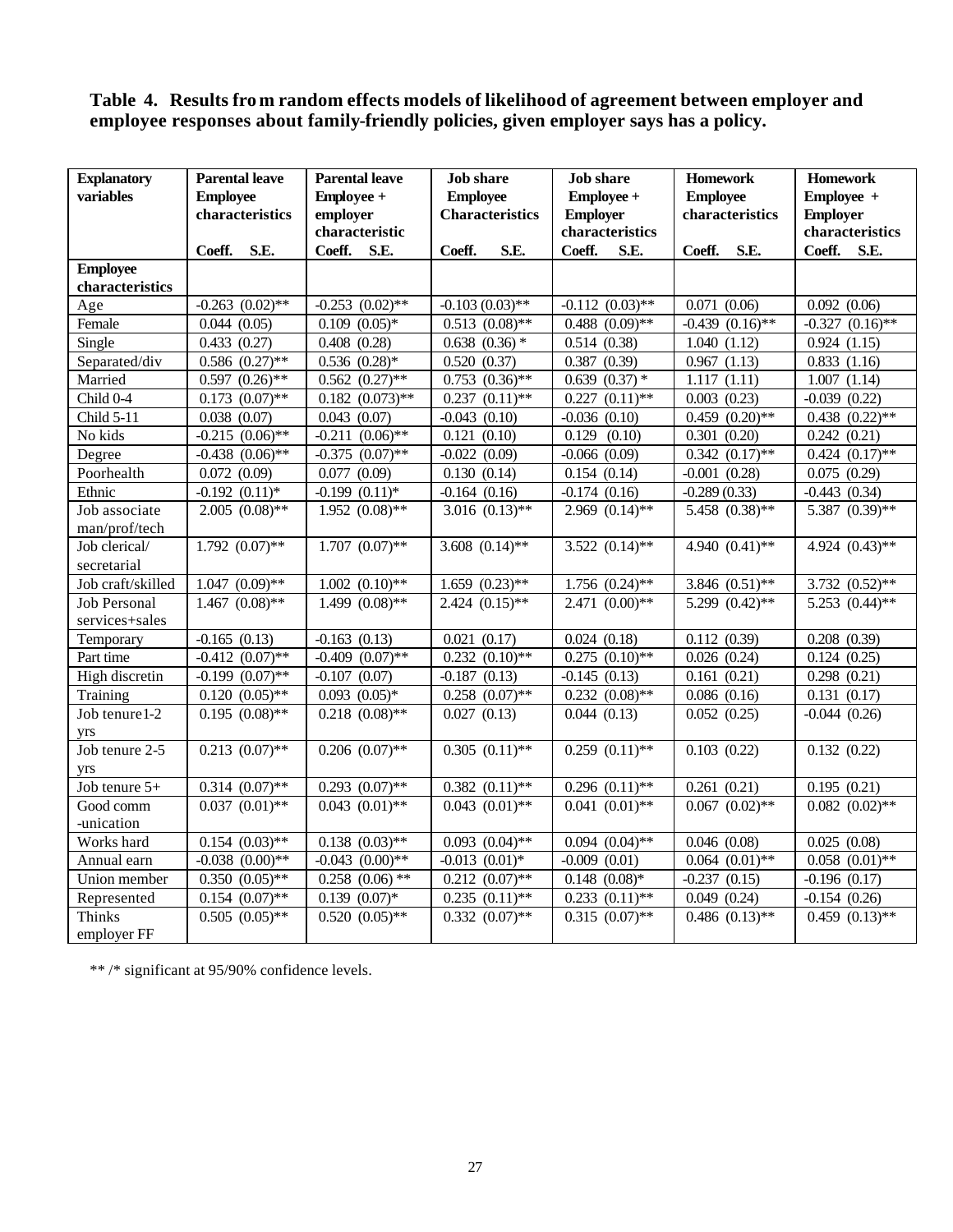| <b>Explanatory</b>        | <b>Parental leave</b> | <b>Parental leave</b> | <b>Job</b> share  | <b>Job</b> share     | <b>Homework</b>    | <b>Homework</b>           |
|---------------------------|-----------------------|-----------------------|-------------------|----------------------|--------------------|---------------------------|
| variables                 | <b>Employee</b>       | Employee +            | <b>Employee</b>   | Employee +           | <b>Employee</b>    | Employee +                |
|                           | characteristics       | employer              | characteristics   | employer             | characteristics    | employer                  |
|                           |                       | characteristic        |                   | characteristic       |                    | characteristic            |
|                           | Coeff.<br>S.E.        | Coeff.<br>S.E         | Coeff.<br>S.E.    | Coeff.<br>S.E        | Coeff.<br>S.E.     | Coeff.<br>S.E             |
| <b>Employer</b>           |                       |                       |                   |                      |                    |                           |
| characteristics           |                       |                       |                   |                      |                    |                           |
| Org up to 500             |                       | 0.169(0.11)           |                   | $-0.091(0.18)$       |                    | $-0.493(0.32)$            |
| Org 501-2000              |                       | 0.153(0.09)           |                   | $-0.119(0.18)$       |                    | 0.063(0.30)               |
| Org 2001-10k              |                       | $0.248$ $(0.11)$ **   |                   | 0.145(0.19)          |                    | $-0.136(0.38)$            |
| Org $50k+$                |                       | 0.009(0.13)           |                   | 0.086(0.19)          |                    | $-0.503(0.37)$            |
| Estab 25-49               |                       | 0.009(0.13)           |                   | $-0.225(0.23)$       |                    | 0.382(0.43)               |
| Estab 50-99               |                       | $-0.051(0.13)$        |                   | $-0.016(0.23)$       |                    | $-0.211(0.45)$            |
| Estab 100-199             |                       | 0.071(0.14)           |                   | $-0.036$ $(0.24)$    |                    | $-0.075(0.43)$            |
| Estab 200-499             |                       | $0.255$ $(0.13)*$     |                   | 0.204(0.23)          |                    | $-0.161(0.44)$            |
| Estab 500+                |                       | 0.155(0.15)           |                   | $-0.017(0.25)$       |                    | $-0.100(0.45)$            |
| Foreign                   |                       | $0.171(0.10)*$        |                   | $-0.282(0.25)$       |                    | $-0.192(0.27)$            |
| Owner                     |                       | $0.264$ $(0.13)$ *    |                   | 0.205(0.37)          |                    | $\overline{0.475}$ (0.44) |
| Public                    |                       | $-0.070(0.07)$        |                   | $0.564$ $(0.13)$ **  |                    | $-0.188$ (0.24)           |
| Recgnised                 |                       | $0.210(0.08)$ **      |                   | $0.328$ $(0.16)$ **  |                    | 0.067(0.23)               |
| union                     |                       |                       |                   |                      |                    |                           |
| Takeup 10-24%             |                       | $0.176$ $(0.09)*$     |                   | 0.242(0.15)          |                    | $-0.168(0.29)$            |
| Take up $25\%$ +          |                       | $0.254$ $(0.12)$ **   |                   | $0.440(0.19)$ **     |                    | 0.405(0.26)               |
| High fem PT               |                       | $-0.080(0.07)$        |                   | $-0.332$ $(0.12)$ ** |                    | $-0.375(0.30)$            |
| % females                 |                       | $-0.396$ $(0.13)$ **  |                   | $0.628$ $(0.26)$ **  |                    | $-1.107$ $(0.49)$ **      |
| <b>High Commit</b>        |                       | 0.002(0.04)           |                   | $-0.101(0.09)$       |                    | $-0.024(0.15)$            |
| Management                |                       |                       |                   |                      |                    |                           |
| Employee                  |                       | 0.009(0.01)           |                   | $-0.022(0.03)$       |                    | $-0.045(0.04)$            |
| involved                  |                       |                       |                   |                      |                    |                           |
| Ethos                     |                       | 0.033(0.07)           |                   | $-0.045(0.12)$       |                    | $-0.223(0.21)$            |
| Investor in               |                       | $0.111(0.06)*$        |                   | 0.179(0.11)          |                    | 0.168(0.22)               |
| People                    |                       |                       |                   |                      |                    |                           |
| <b>Equal Opps</b>         |                       | 0.073(0.13)           |                   | $-0.371(0.32)$       |                    | 0.175(0.37)               |
| medium                    |                       |                       |                   |                      |                    |                           |
| <b>Equal Opps</b>         |                       | 0.000(0.13)           |                   | $-0.266(0.31)$       |                    | 0.018(0.35)               |
| high                      |                       |                       |                   |                      |                    |                           |
| HR specialist at<br>Estab |                       | 0.049(0.07)           |                   | $0.227$ $(0.12)$ *   |                    | $0.493$ $(0.23)$ **       |
| HR specialist at          |                       | 0.089(0.06)           |                   | 0.017(0.11)          |                    | $-0.054(0.20)$            |
| HO                        |                       |                       |                   |                      |                    |                           |
| FF Costly                 |                       | $0.188$ $(0.08)$ **   |                   | $-0.041(0.14)$       |                    | $-0.099(0.25)$            |
| Family Friend             |                       | 0.083(0.06)           |                   | 0.132(0.12)          |                    | 0.013(0.22)               |
| Worth it                  |                       |                       |                   |                      |                    |                           |
| Number of ff              |                       | 0.025(0.02)           |                   | $-0.010(0.80)$       |                    | 0.072(0.06)               |
| policies                  |                       |                       |                   |                      |                    |                           |
| Constant                  | $-2.653$              | $-3.240(0.40)$ **     | $-6.091(0.47)$ ** | $-6.353(0.71)$ **    | $-10.941(1.33)$ ** | $-10.123(1.54)$ **        |
|                           | $(0.32)$ **           |                       |                   |                      |                    |                           |
| ${\bf N}$                 | 17019                 | 15983                 | 11796             | 9509                 | 4720               | 4418                      |
| Loglikelihood             | $-7471.9$             | $-6992.3$             | $-5227.3$         | $-3381.9$            | $-997.6$           | $-913.6$                  |
| Sigma_u                   | 0.620(0.03)           | 0.557(0.03)           | 1.015(0.06)       | 0.897(0.05)          | 1.016(0.11)        | 0.815(0.11)               |
| rho                       | 0.104(0.00)           | 0.086(0.00)           | 0.239(0.01)       | 0.197(0.01)          | 0.239(0.01)        | 0.168(0.01)               |

\*\*/\* significant at 95/90% confidence levels.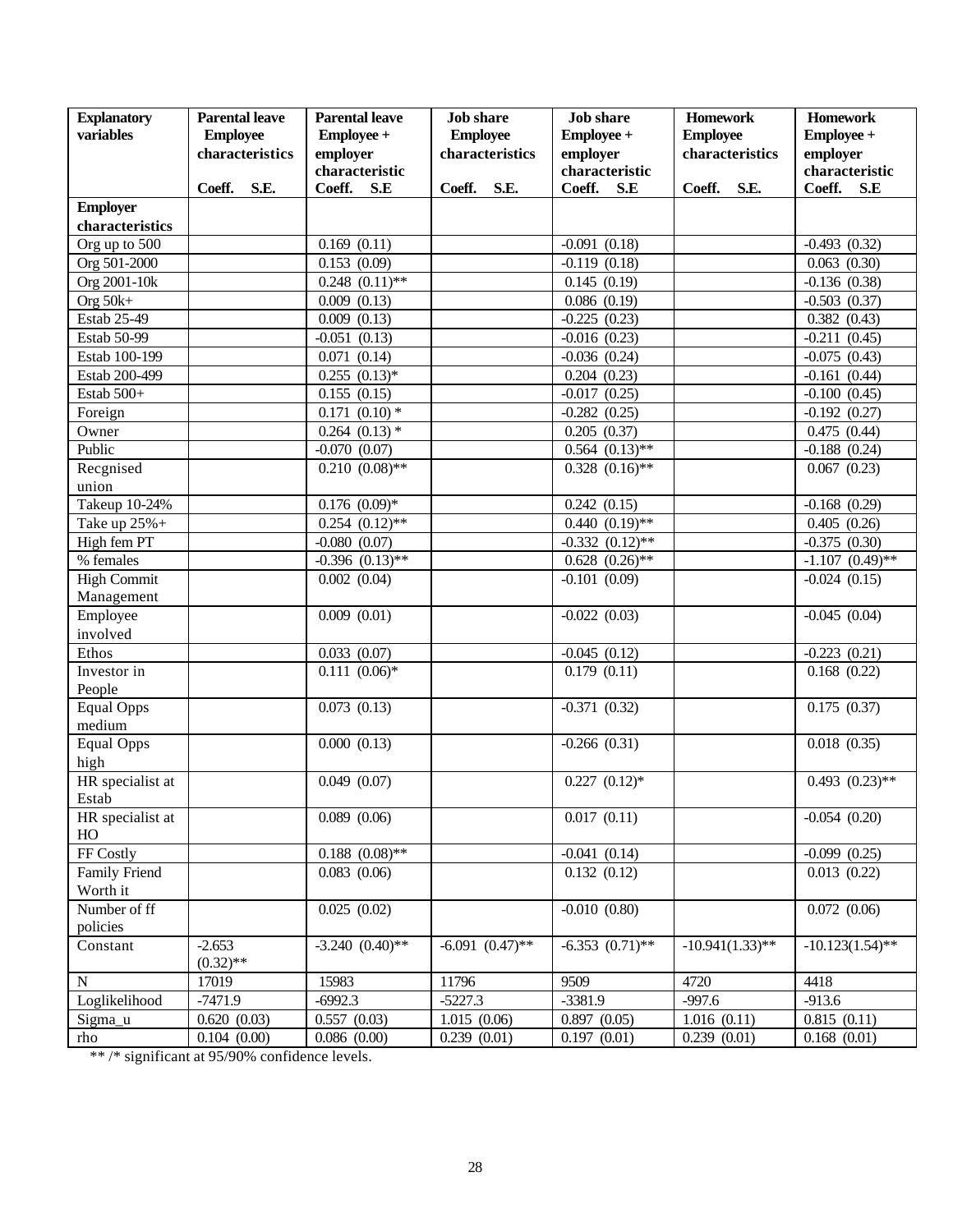## **Table 4 continued Likelihood of agreement between employer and employee responses about family-friendly policies, given employer says has a policy.**

| <b>Employee</b><br>variables<br><b>Employee</b><br>Employee +<br><b>Employee</b><br>Employee +<br>characteristics<br>employer<br>characteristics<br>employer<br>characteristics<br>employer |            |  |
|---------------------------------------------------------------------------------------------------------------------------------------------------------------------------------------------|------------|--|
|                                                                                                                                                                                             | Employee + |  |
|                                                                                                                                                                                             |            |  |
| characteristic<br>characteristic<br>characteristic                                                                                                                                          |            |  |
| S.E<br>Coeff.<br>S.E<br>Coeff.<br>Coeff.<br>S.E<br>Coeff.<br>Coeff.<br>S.E<br>Coeff.<br>S.E                                                                                                 | S.E        |  |
| <b>Employee</b>                                                                                                                                                                             |            |  |
| characteristics                                                                                                                                                                             |            |  |
| $-0.173(0.07)$ **<br>$-0.160(0.07)$ **<br>0.002(0.02)<br>0.047(0.03)<br>0.054(0.04)<br>$-0.002(0.02)$<br>Age                                                                                |            |  |
| 0.039(0.06)<br>$-0.089(0.09)$<br>$-0.077(0.09)$<br>Female<br>$0.827(0.19)$ **<br>$0.838(0.20)**$<br>$-0.039(0.05)$                                                                          |            |  |
| Single<br>0.215(0.86)<br>0.237(0.87)<br>$-0.373(0.22)$ *<br>$-0.434$ $(0.23)*$<br>0.044(0.36)<br>0.026(0.94)                                                                                |            |  |
| Separated/div<br>0.435(0.86)<br>$-0.463$ $(0.23)$ **<br>$-0.006$ $(0.36)$<br>$-0.061(0.38)$<br>0.379(0.82)<br>$-0.373(0.22)$                                                                |            |  |
| Married<br>0.162(0.84)<br>$-0.306$ $(0.22)$<br>0.175(0.84)<br>$-0.230(0.21)$<br>$-0.001$ $(0.34)$<br>$-0.032(0.36)$                                                                         |            |  |
| $0.589(0.22)$ **<br>$\overline{0.187}$ $(0.08)$ **<br>Child 0-4<br>$0.608(0.23)$ **<br>$0.244(0.08)$ **<br>0.194(0.12)<br>0.164(0.12)                                                       |            |  |
| 0.092(0.07)<br>0.097<br>(0.07)<br>0.038(0.11)<br>0.029(0.11)<br>Child 5-11<br>0.010(0.22)<br>$-0.025(0.22)$                                                                                 |            |  |
| No kids<br>$-0.231(0.21)$<br>$-0.227(0.22)$<br>0.048(0.07)<br>$-0.027(0.11)$<br>$-0.038(0.11)$<br>0.094(0.07)                                                                               |            |  |
| $-0.071(0.19)$<br>$-0.289(0.06)$ **<br>$-0.210$ $(0.07)$ **<br>$-0.086(0.09)$<br>(0.10)<br>Degree<br>$-0.143(0.19)$<br>$-0.121$                                                             |            |  |
| Poorhealth<br>0.093(0.10)<br>0.104(0.11)<br>$-0.057(0.15)$<br>$-0.060$ $(0.16)$<br>$-0.489(0.32)$<br>$-0.448(0.32)$                                                                         |            |  |
| $-0.000(0.12)$<br>0.259(0.18)<br>Ethnic<br>$-0.061(0.35)$<br>0.025(0.35)<br>0.039(0.12)<br>0.282(0.19)                                                                                      |            |  |
| 3.755 $(0.14)$ **<br>$3.291(0.29)$ **<br>$3.208(0.29)$ **<br>$-0.027(0.08)$<br>$3.733$ $(0.13)$ **<br>Job associate<br>$-0.005(0.08)$                                                       |            |  |
| man/prof/tech                                                                                                                                                                               |            |  |
| $3.480(0.30)$ **<br>$3.997$ $(0.13)$ **<br>$3.338(0.31)$ **<br>$-0.089(0.07)$<br>$-0.111(0.08)$<br>$3.943$ $(0.13)$ **<br>Job clerical/                                                     |            |  |
| secretarial                                                                                                                                                                                 |            |  |
| Job craft/skilled<br>$2.147(0.45)$ **<br>$1.961(0.46)$ **<br>$0.443(0.11)$ **<br>$0.358$ $(0.12)$ **<br>$1.630(0.18)$ **<br>$1.702 (0.19)$ **                                               |            |  |
| Job personal<br>$2.643(0.38)$ **<br>$2.821(0.41)$ **<br>0.112(0.08)<br>$0.193$ $(0.08)$ **<br>$1.992(0.15)$ **<br>$1.937(0.16)$ **                                                          |            |  |
| services+sales                                                                                                                                                                              |            |  |
| 0.095(0.38)<br>$-0.014(0.12)$<br>0.261(0.20)<br>Temporary<br>$-0.036(0.38)$<br>$-0.034(0.12)$<br>0.332(0.21)                                                                                |            |  |
| $-0.305(0.07)$ **<br>$-0.288$ $(0.07)$ **<br>$-0.427$ $(0.12)$ **<br>Part time<br>$-0.428(0.23)*$<br>$-0.413(0.24)$ *<br>$-0.481$ $(0.12)$ **                                               |            |  |
| High discretin<br>0.048(0.30)<br>0.131(0.33)<br>$-0.030(0.08)$<br>$-0.052(0.07)$<br>$-0.144(0.15)$<br>$-0.094(0.16)$                                                                        |            |  |
| $-0.136$ $(0.06)$ **<br>$0.181 (0.08)$ **<br>$-0.024(0.17)$<br>$-0.068(0.18)$<br>$-0.138(0.05)$ **<br>$0.152(0.08)*$<br>Training                                                            |            |  |
| Job tenure 1-2<br>$-0.121(0.28)$<br>$-0.114(0.28)$<br>0.071(0.09)<br>0.096(0.09)<br>$-0.024(0.14)$<br>$-0.034(0.14)$                                                                        |            |  |
| yrs                                                                                                                                                                                         |            |  |
| Job tenure 2-5<br>0.116(0.24)<br>0.074(0.25)<br>0.059(0.08)<br>0.066(0.07)<br>0.078(0.12)<br>0.106(0.12)<br>yrs                                                                             |            |  |
| $0.240(0.04)$ **<br>$0.210(0.12)$ *<br>Job tenure 5+<br>0.178(0.24)<br>0.158(0.25)<br>0.072(0.07)<br>0.076(0.08)                                                                            |            |  |
|                                                                                                                                                                                             |            |  |
| $-0.030(0.01)$ **<br>$0.038$ $(0.01)$ **<br>$0.064(0.02)$ **<br>$0.069(0.02)$ **<br>$-0.034(0.01)$ **<br>$0.035$ $(0.01)$ **<br>Good comm                                                   |            |  |
| -unication                                                                                                                                                                                  |            |  |
| Works hard<br>0.044(0.09)<br>0.033(0.09)<br>0.014(0.03)<br>$0.211(0.05)$ **<br>$0.207$ $(0.05)$ **<br>0.030(0.03)                                                                           |            |  |
| Annual earn<br>$-0.014(0.01)$<br>$-0.017(0.02)$<br>$-0.014(0.00)**$<br>$-0.020$ $(0.00)**$<br>$-0.083(0.01)$ **<br>$-0.085$ $(0.01)$ **                                                     |            |  |
| $0.299(0.17)*$<br>$0.336(0.18)*$<br>$0.114(0.05)$ **<br>$0.117(0.06)*$<br>$-0.010(0.08)$<br>$-0.011(0.09)$<br>Union member                                                                  |            |  |
| $-0.131(0.08)$<br>0.031(0.24)<br>0.102(0.24)<br>$-0.086(0.07)$<br>$-0.004$ $(0.12)$<br>$-0.066$ $(0.13)$<br>Represented                                                                     |            |  |
| <b>Thinks</b><br>$0.502(0.08)$ **<br>$0.512(0.08)$ **<br>0.232(0.14)<br>$0.283(0.15)*$<br>$-0.024(0.05)$<br>$-0.034(0.05)$                                                                  |            |  |
| employer FF                                                                                                                                                                                 |            |  |

\*\* /\* significant at 95/90% confidence levels.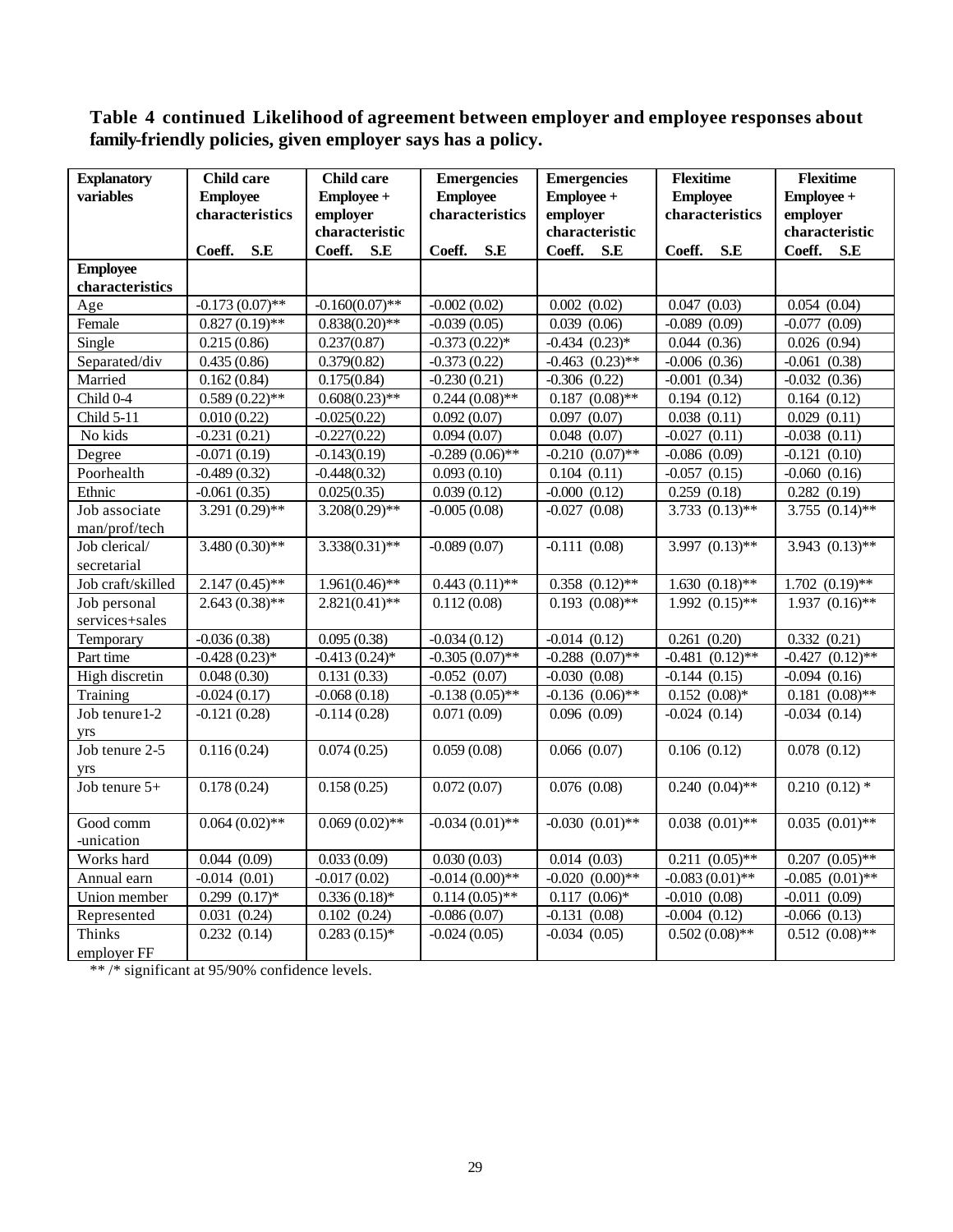| <b>Explanatory</b>           | <b>Child care</b> | <b>Child care</b>                    | <b>Emergencies</b> | <b>Emergencies</b>         | <b>Flexitime</b>  | <b>Flexitime</b>                           |
|------------------------------|-------------------|--------------------------------------|--------------------|----------------------------|-------------------|--------------------------------------------|
| variables                    | <b>Employee</b>   | Employee +                           | <b>Employee</b>    | Employee +                 | <b>Employee</b>   | Employee +                                 |
|                              | characteristics   | employer                             | characteristics    | employer                   | characteristics   | employer                                   |
|                              |                   | characteristic                       |                    | characteristic             |                   | characteristic                             |
|                              | Coeff.<br>S.E     | Coeff.<br>S.E                        | Coeff.<br>S.E      | Coeff.<br>S.E              | Coeff.<br>S.E     | Coeff.<br>S.E                              |
| <b>Employer</b>              |                   |                                      |                    |                            |                   |                                            |
| characteristics              |                   |                                      |                    |                            |                   |                                            |
| Org up to 500                |                   | $-0.077(0.48)$                       |                    | $-0.015(0.11)$             |                   | 0.088(0.25)                                |
| Org 501-2000<br>Org 2001-10k |                   | $-0.629(0.45)$                       |                    | $0.179(0.10)*$             |                   | $0.703$ $(0.24)$ **<br>$0.970$ $(0.26)$ ** |
|                              |                   | $-0.725(0.53)$                       |                    | 0.057(0.12)                |                   |                                            |
| Org $50k+$<br>Estab 25-49    |                   | $-1.074(0.60)*$<br>$-1.718(0.86)$ ** |                    | 0.143(0.11)<br>0.107(0.13) |                   | $0.972(0.26)$ **<br>0.191(0.31)            |
| Estab 50-99                  |                   | 0.072(0.77)                          |                    | 0.052(0.13)                |                   | $-0.105(0.30)$                             |
| Estab 100-199                |                   | 0.358(0.76)                          |                    | 0.198(0.14)                |                   | $0.513$ $(0.30)$ *                         |
| Estab 200-499                |                   | 0.379(0.71)                          |                    | $0.277$ $(0.14)$ *         |                   | 0.190(0.31)                                |
| Estab 500+                   |                   | 0.712(0.75)                          |                    | $0.283$ $(0.16)*$          |                   | $-0.314(0.32)$                             |
| Foreign                      |                   | $-0.019(0.47)$                       |                    | 0.171(0.13)                |                   | 0.435(0.27)                                |
| Owner                        |                   | 0.223(0.88)                          |                    | $0.228$ $(0.12)$ *         |                   | $0.653$ $(0.34)$ *                         |
| Public                       |                   | 0.113(0.36)                          |                    | 0.047(0.09)                |                   | $0.295$ $(0.16)$ *                         |
| Recgnised                    |                   | 0.014(0.38)                          |                    | 0.091(0.09)                |                   | $0.011$ $(0.21)$                           |
| union                        |                   |                                      |                    |                            |                   |                                            |
| Take up10-25%                |                   | $0.875(0.38)$ **                     |                    | $-0.191(0.12)$             |                   | $-0.249(0.21)$                             |
| Take up $25\%$ +             |                   | $0.922(0.38)$ **                     |                    | $-0.120(0.15)$             |                   | 0.079(0.25)                                |
| High fem PT                  |                   | $-0.153(0.35)$                       |                    | $-0.194$ $(0.08)$ **       |                   | $-0.516$ $(0.16)$ **                       |
| % females                    |                   | 0.004(0.67)                          |                    | $-0.379$ $(015)*$          |                   | 0.120(0.32)                                |
| <b>High Commit</b>           |                   | 0.153(0.24)                          |                    | 0.061(0.05)                |                   | 0.164(0.11)                                |
| Management                   |                   |                                      |                    |                            |                   |                                            |
| Employee                     |                   | $-0.036(0.06)$                       |                    | $-0.009$ $(0.02)$          |                   | 0.047(0.03)                                |
| involved                     |                   |                                      |                    |                            |                   |                                            |
| Ethos                        |                   | 0.374(0.28)                          |                    | $-0.015(0.08)$             |                   | 0.029(0.15)                                |
| Investor in                  |                   | 0.029(0.27)                          |                    | 0.113(0.07)                |                   | 0.174(0.14)                                |
| People                       |                   |                                      |                    |                            |                   |                                            |
| <b>Equal Opps</b><br>medium  |                   | 0.097(1.02)                          |                    | $-0.176(0.12)$             |                   | $-0.082(0.32)$                             |
|                              |                   |                                      |                    | $-0.325(0.12)$ **          |                   | $-0.173(0.31)$                             |
| <b>Equal Opps</b>            |                   | $-0.078(1.00)$                       |                    |                            |                   |                                            |
| high<br>HR specialist at     |                   | 0.403(0.32)                          |                    | $-0.126(0.08)$             |                   | $-0.576$ $(0.16)$ **                       |
| Estab                        |                   |                                      |                    |                            |                   |                                            |
| HR specialist at             |                   | 0.209(0.27)                          |                    | $0.191 (0.08)$ **          |                   | $-0.048(0.14)$                             |
| HO                           |                   |                                      |                    |                            |                   |                                            |
| FF Costly                    |                   | $0.573(0.29)$ **                     |                    | $-0.091(0.10)$             |                   | 0.176(0.19)                                |
| Family Friend                |                   | $-0.222(0.31)$                       |                    | $-0.091(0.07)$             |                   | 0.006(0.15)                                |
| Worth it                     |                   |                                      |                    |                            |                   |                                            |
| Number of ff                 |                   | $-0.096(0.08)$                       |                    | 0.018(0.02)                |                   | $-0.028(0.05)$                             |
| policies                     |                   |                                      |                    |                            |                   |                                            |
| Constant                     | $-5.954(1.07)$ ** | $-5.536(1.82)$ **                    | $1.381(0.28)$ **   | $1.734(0.38)$ **           | $-3.280(0.47)$ ** | $-4.092$ $(0.73)$ **                       |
| ${\bf N}$                    | 3290              | 3091                                 | 9389               | 8788                       | 7691              | 7181                                       |
| Loglikelihood                | $-868.8$          | $-800.5$                             | $-5985.3$          | $-5564.2$                  | $-3062.9$         | $-2813.7$                                  |
| Sigma_u                      | 1.565(0.16)       | 1.284(0.14)                          | 0.589(0.04)        | 0.508(0.04)                | 1.172(0.06)       | 1.071(0.06)                                |
| rho                          | 0.427(0.01)       | 0.334(0.01)                          | 0.095(0.00)        | 0.073(0.00)                | 0.294(0.01)       | 0.258(0.01)                                |

\*\*/\* significant at 95/90% confidence levels.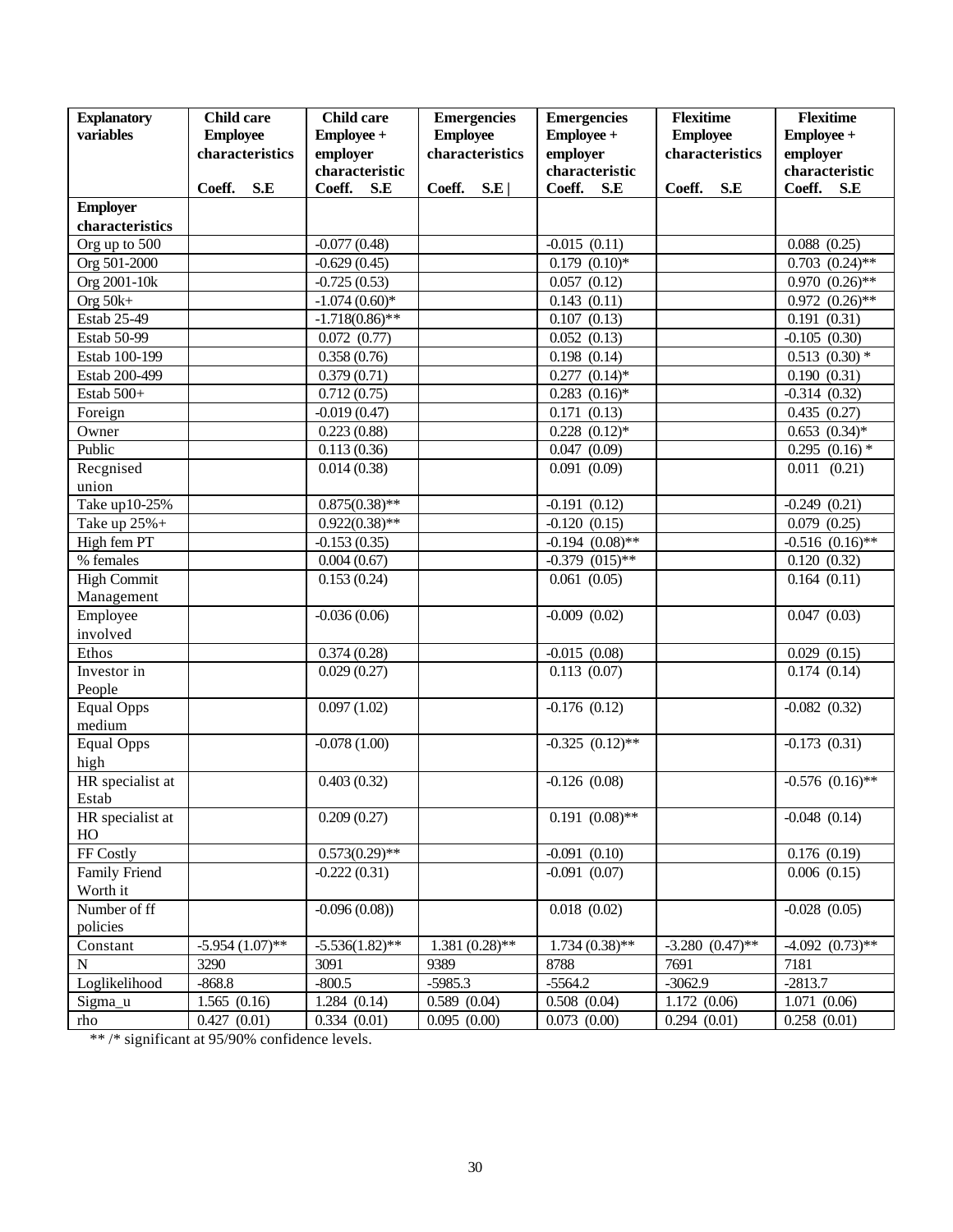Of the various hypotheses put forward, those relating to individual characteristics and incentives are by far the best supported from these results.

#### **Diagnostics**

The diagnostic statistics associated with each model are displayed in Table 5. The likelihood ratio tests are significant in all cases, as were all rho values (Table 4) confirming that random effects were significant and present in all of the models. The likelihood ratios were all very large, compared to a model without random effects suggesting that the random effects models were a huge improvement over models without random effects. These results all show that there is evidence of unobserved variations between workplaces that influence the extent to which their employees are aware of the entitlements and availability of flexible working arrangements. These unobserved effects could be related to workplace cultures, unobserved policies and ethos or to workplaces tending to employ workers with common (but unobserved) characteristics. We are unable to disentangle these unobserved effects any further.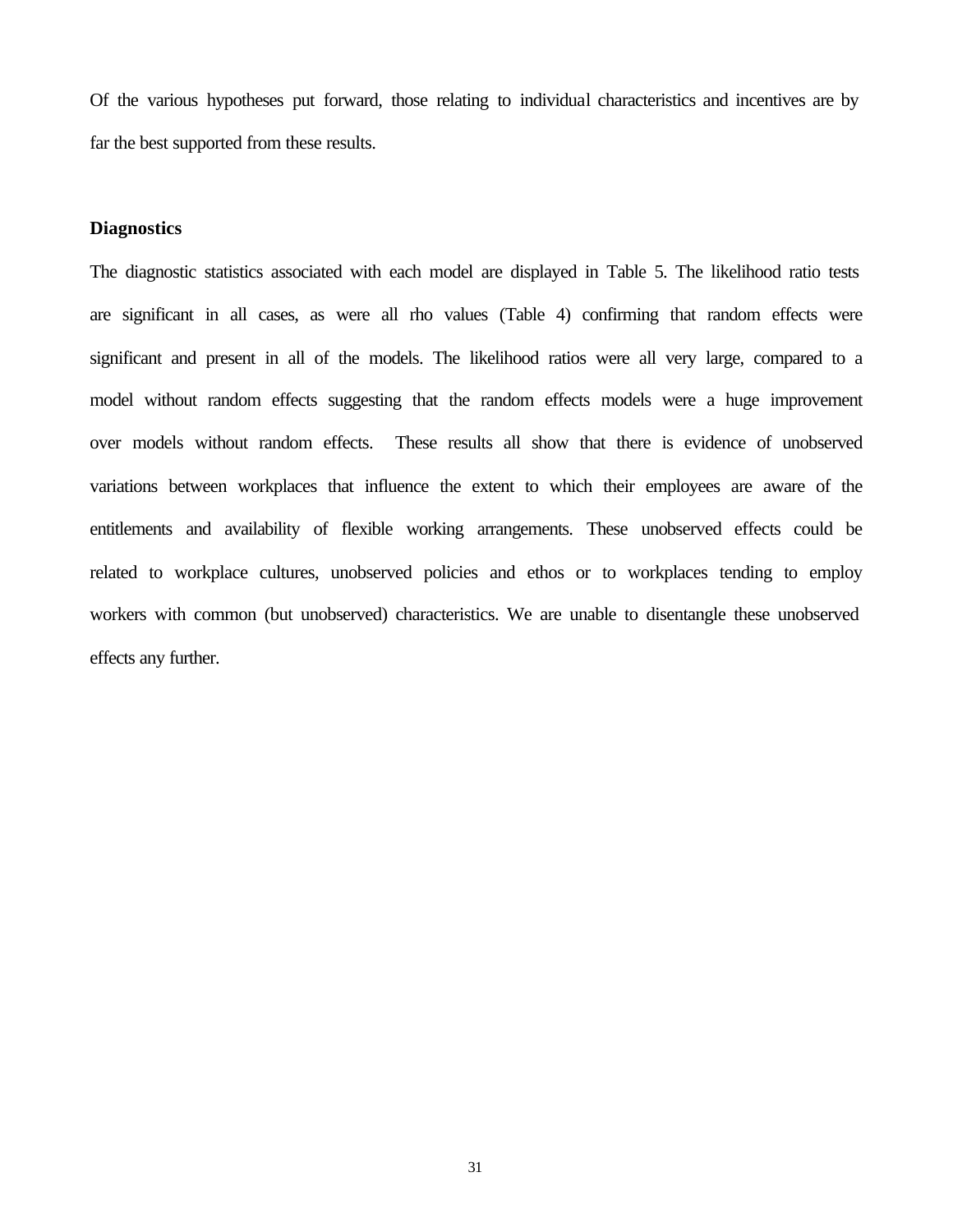| <b>Type of</b> |                    | <b>Constant only</b>  | <b>Individual</b>             | Individual +                 |
|----------------|--------------------|-----------------------|-------------------------------|------------------------------|
| arrangement    |                    | model                 | characteristics<br>only model | workplace<br>characteristics |
| Parental leave | -2 x loglikelihood | 19716.6               | 14943.8                       | 13984.6                      |
|                | Likelihood ratio   | 548.82 (0.00)         | 218.84 (0.00)                 | 150.89 (0.00)                |
|                | test $rho=0$ :     |                       |                               |                              |
|                | chibar $2(01)$ (p) |                       |                               |                              |
| Job share      | -2 x loglikelihood | 10454.6               | 7285.8                        | 6763.8                       |
|                | Likelihood ratio   | 928.23 (0.00)         | (0.00)<br>384.7               | 259.07<br>(0.00)             |
|                | test $rho=0$ :     |                       |                               |                              |
|                | chibar $2(01)$ (p) |                       |                               |                              |
| Homework       | -2 x loglikelihood | 2961                  | 1995.2                        | 1827.4                       |
|                | Likelihood ratio   | 148.66 (0.00)         | (0.00)<br>74.65               | (0.00)<br>33.22              |
|                | test $rho=0$ :     |                       |                               |                              |
|                | chibar $2(01)$ (p) |                       |                               |                              |
| Child care     | -2 x loglikelihood | 2410                  | 1737.6                        | 1601                         |
|                | Likelihood ratio   | 250.52<br>(0.00)      | 201.26 (0.00)                 | (0.00)<br>123.16             |
|                | test $rho=0$ :     |                       |                               |                              |
|                | chibar $2(01)$ (p) |                       |                               |                              |
| Emergencies    | -2 x loglikelihood | $\overline{1}$ 4359.8 | 11970.6                       | 11128.4                      |
| leave          |                    |                       |                               |                              |
|                | Likelihood ratio   | (0.00)<br>355.91      | 182.75 (0.00)                 | 112.12 (0.00)                |
|                | test $rho=0$ :     |                       |                               |                              |
|                | chibar $2(01)$ (p) |                       |                               |                              |
| Flexitime      | -2 x loglikelihood | 10502                 | 6125.8                        | 5627.4                       |
|                | Likelihood ratio   | 1046.39 (0.00)        | 526.68<br>(0.00)              | 383.45 (0.00)                |
|                | test $rho=0$ :     |                       |                               |                              |
|                | chibar $2(01)$ (p) |                       |                               |                              |

|  |  |  |  |  | Table 5. Results of log likelihood and likelihood ratio tests |  |  |
|--|--|--|--|--|---------------------------------------------------------------|--|--|
|--|--|--|--|--|---------------------------------------------------------------|--|--|

The decline in the likelihood ratio test is far greater between the constant-only model and the individual characteristics model compared with the fall in ratio between the latter two stages, with the exception of child care. This suggests that, in most cases, the individual's characteristics played the largest part in determining employees' correct awareness of employers' policies, greater than workplace characteristics. However, workplace characteristics did play a role in explaining the variation. In the case of child care, workplace characteristics played the greater role in determining whether employees were (correctly) aware of their employer's provision of child care. That child care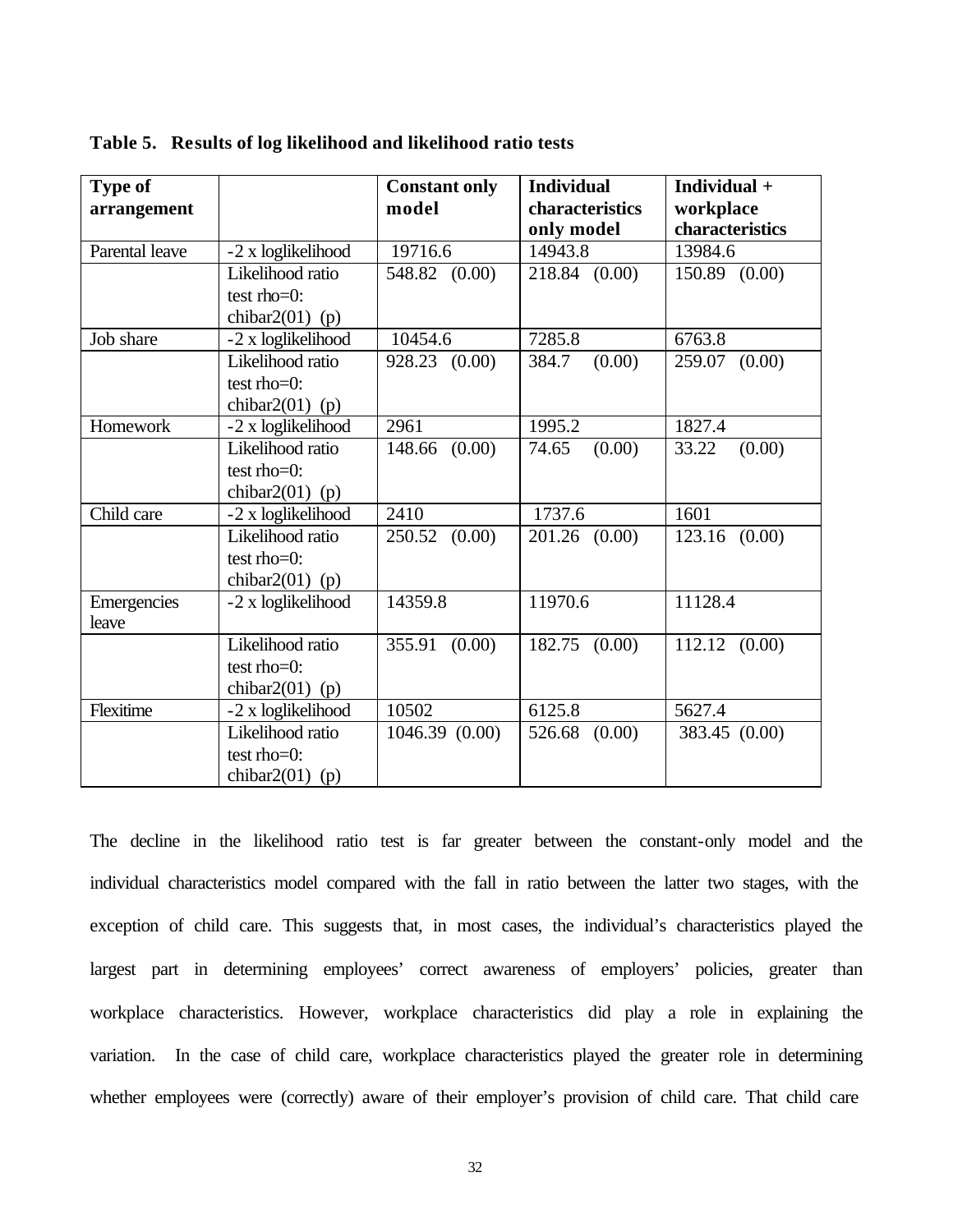stands out from the others is perhaps not surprising, given this policy had the largest overall level of agreement and it is relatively rare to have this provision.

#### **Correct awareness where there is no policy**

We also estimated, using the same methods and approach, a set of models for the conditional probability of the employee agreeing that the employer did not offer this provision, given that the employer also said there was no provision. We do not present all of the results due to space constraints but there are some summary points worth making about this alternative set of results. The same effects were visible in the agree-no-policy results as were found in the agree-has policy results. Specifically, random effects models were to be preferred, random effects were all significant, and the individual characteristics were more important in explaining the awareness differences than the workplace characteristics although workplace characteristics still explained some of the variation. Both sets of results were subject to influence from the fact that employers may select employees from work groups that overlap with their organizations' policy provisions (or lack of them).

## **8. Conclusions**

This examination of employee's awareness of their employers' policies has some interesting implications. Modern human resources policies and strategies often start out from the premis that they can communicate with employees and influence their behaviour and motivation. These results confirm that it is possible for human resource strategies to be successful in informing employees about workplace policies. However, the results also suggest that the main influences on awareness derive from the workers themselves and their characteristics. By comparison with individuals' characteristics, workplace strategies, as measured directly in our date, were far less important as determinants of employee awareness. The implications of these results for practitioners who would like more leavers to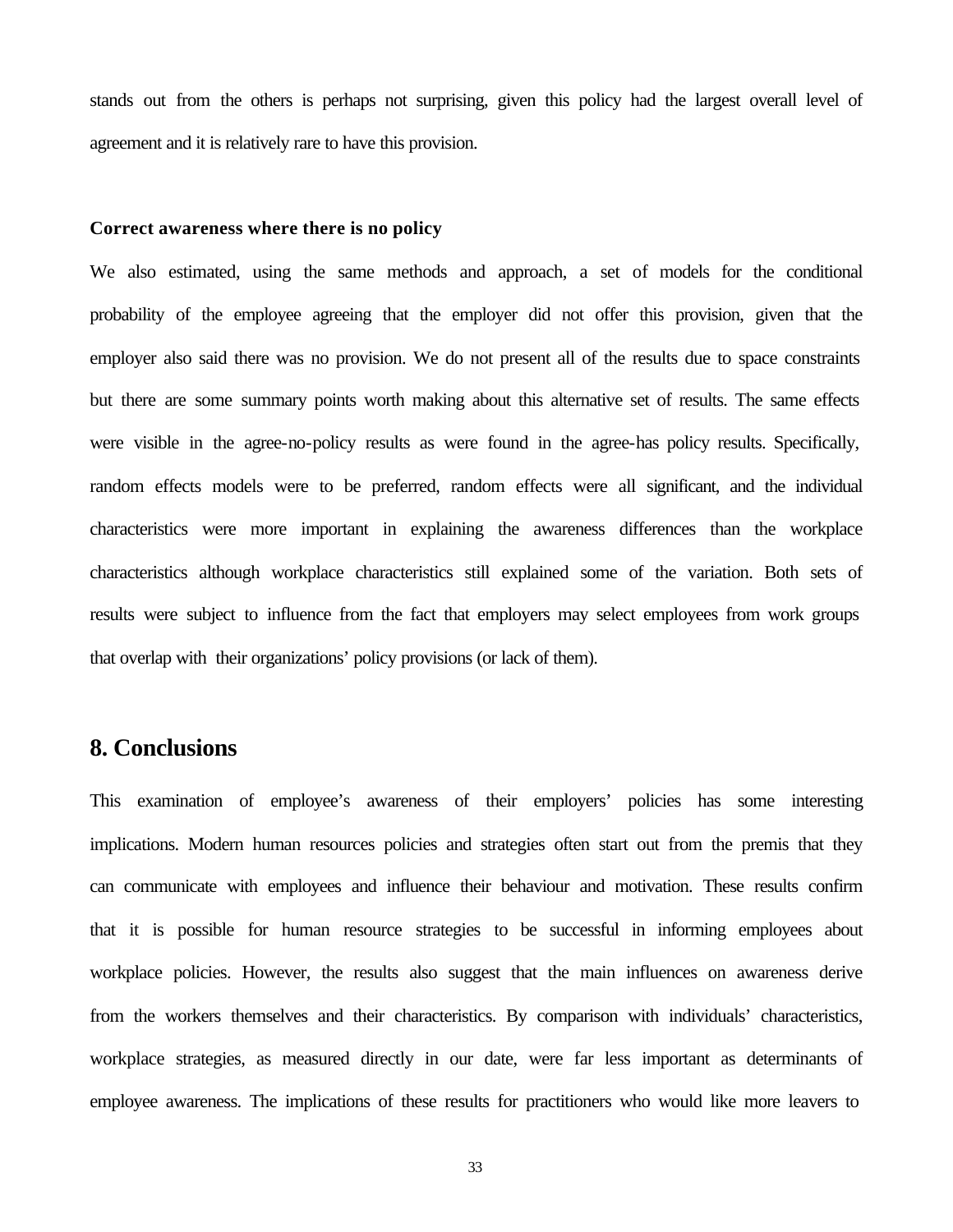pull might appear relatively limited therefore. However, we need to remember that a few of the variables classified here as individual characteristics have links to employers' policies and strategies. Significant effects on employees' levels of awareness and agreement were noted when they felt their employer had good communication with employees or had a family-friendly ethos. There would appear to be implications here for human resource specialists. Unfortunately, this study does not offer clear guidance on how to generate these views in employees. The evidence for there being unobservable workplace effects is a further result that does not hold out immediate policy implications for business. While we can guess at what these unobservables may be, we cannot be sure. However, these and earlier results do point to cultural factors in workplaces as having an effect that is worth further investigation.

According to our findings from these British data, it is also worth noting that unions, either through being recognised in the workplace or through informing individual members, where they had an effect, have tended to assisted in the awareness and communication process. Moreover the positive effect on communication of unions was more systematic than that of having an HR specialist in the workplace. There is no evidence here of the stereotyped dichotomy and opposition between unions and high commitment HR management practices.

Another important aspect of these results and worthy of note is the differences between the specific working arrangements in the significant determinants of employee awareness. The main point to learn from this is that we should not be tempted to draw too many conclusions from the analysis of any one arrangement or policy as there is often a temptation to do. As well as it being the case that companies are likely to adopt particular types of flexible arrangements that suit them and their workforce, it appears to be the case that the communication strategies for informing employees about these policies also vary and their type and in their success rates.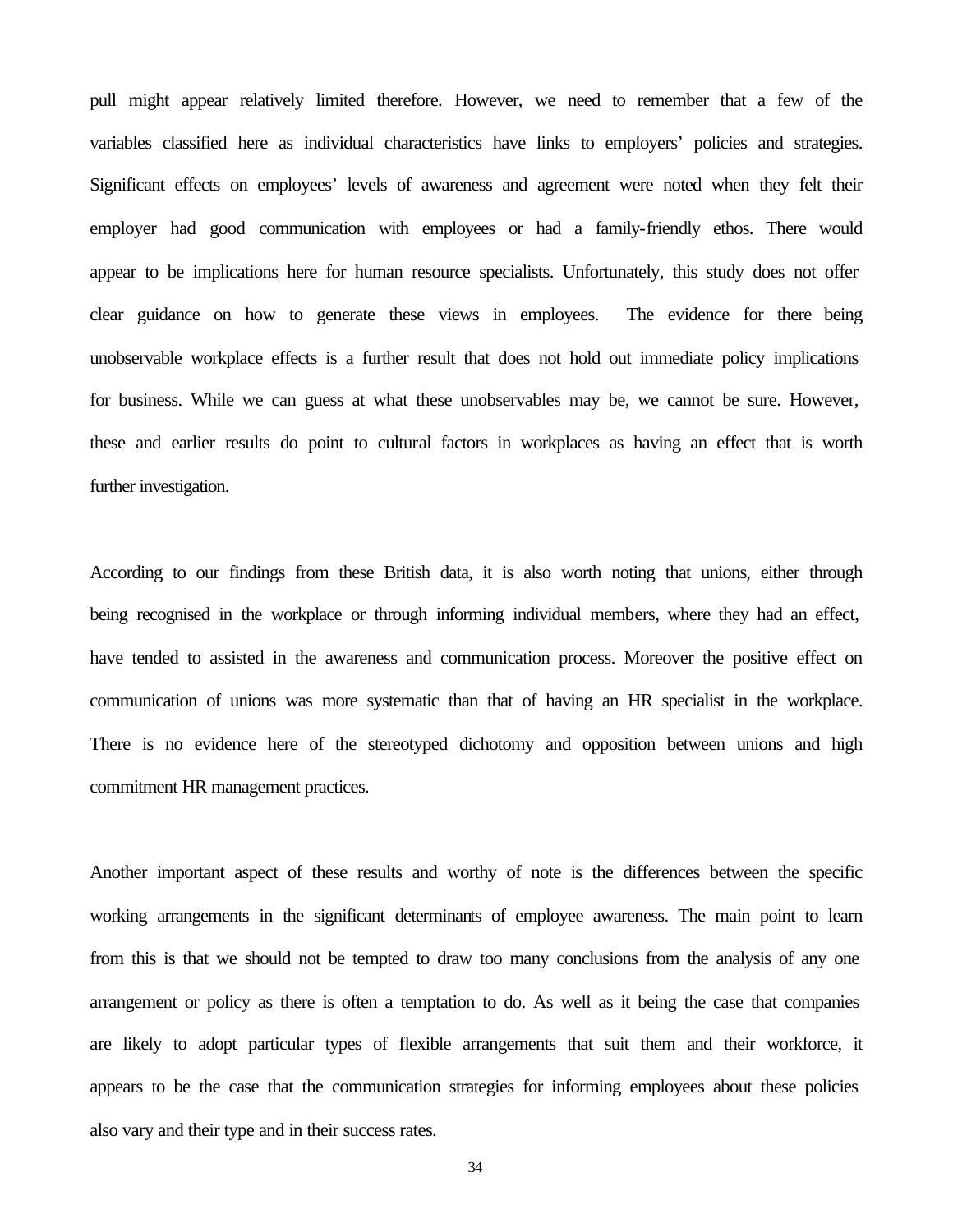## **References**

Airy ,C. Hales, J. Hamilton, R. Korovessis, C. McKernana, A. and Purdon, S. (1999*) The Workplace Employee Relations Survey (WERS) 1997-98 Technical Report*, London: National Centre for Social Research.

Bailyn, L. (1993) B*reaking the mold: women, men and time in the corporate world.* New York, Free Press.

Bailyn,L. Fletcher,J.K. and Kolb,D. (1997) 'Unexpected connections: Considering employees' personal lives can revitalise your business', *Sloan Management Review*, Vol.38, No.4, pp.11-19.

Bailyn,L. Rayman,P. Harvey,M. Krim,R. Read,R. Carre,F. Dickert,J. Joshi,P. and Martinez,A. (1998) *The Radcliffe-Fleet Project: Creating Work and Life Integration Solutions*, Cambridge,MA: Radcliffe Public Policy Institute.

Bardoel,E.A. Moss,S.A. Smyrnios,K. and Tharanou,P. (1999) 'Employee characteristics associated with the provision of work-family policies and programs' *International Journal of Manpower*, 20: pp.563-76.

Bond,S. Hyman,J. Summers,J. and Wise,S. (2002) *Family-friendly policies and organisational decision-making*, York: York Publishing Services.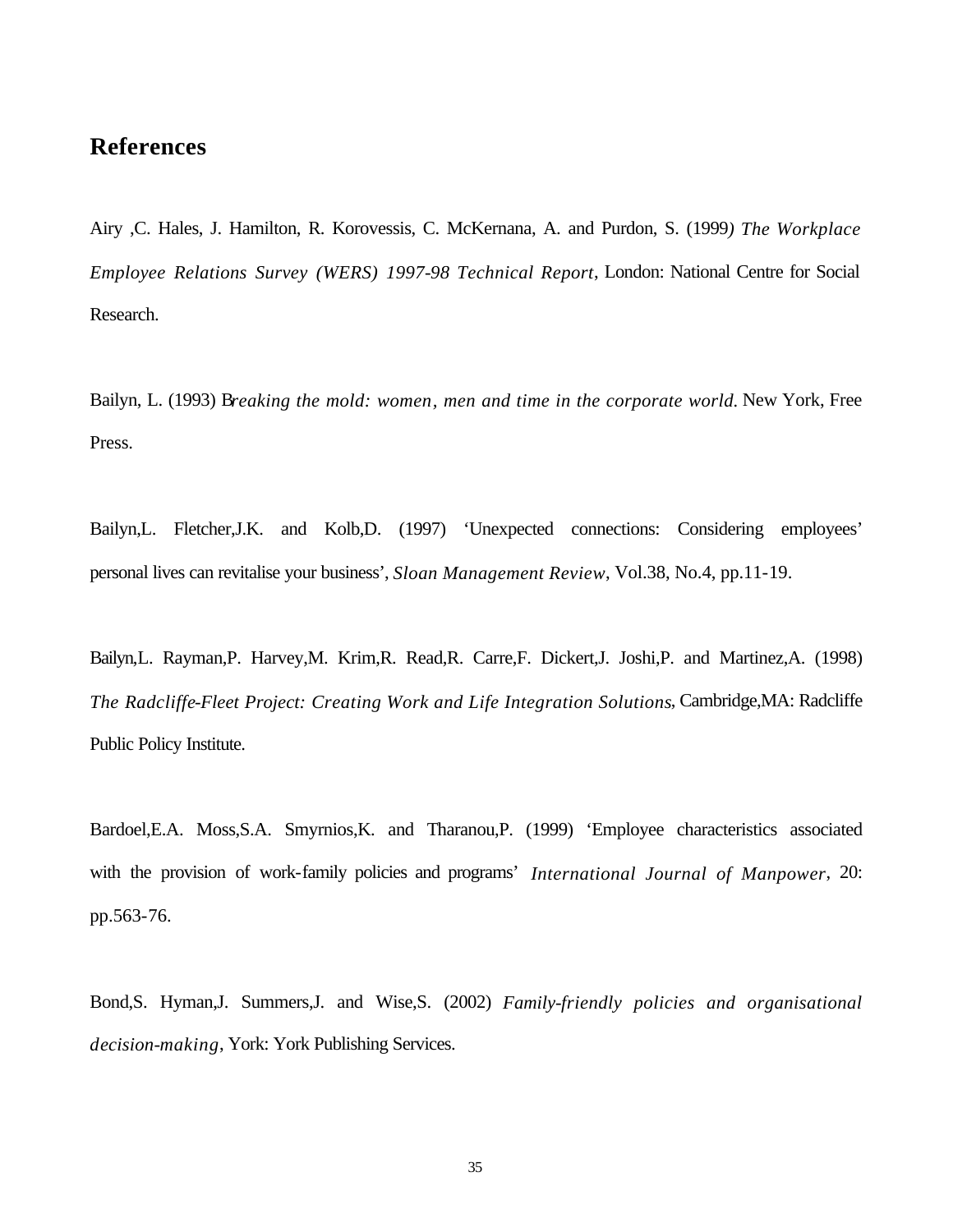Budd,J. and Mumford,K. (2002) Family-friendly work practices in Britain: Availability and awareness, Working Paper, No.2002/01 University of York Economics Department.

Callendar, C. Millward,N. Lissenburgh,S. and Forth,J. (1997) *Maternity rights and benefits in Britain*, London: Policy Studies Institute.

Casey,B. Metcalf,H. and Millward,N. (1997) *Employers' use of flexible layout*, London: Policy Studies Institute.

CBI (Confederation of British Industry) (1998*) Employment Trends Survey 1998: Measuring flexibility in the labour market*, London: CBI and William Mercer Ltd.

Cully, M. Woodland,S. O'Reilly,A. and Dix,G. (1999) *Britain at Work: As depicted by the 1998 Workplace Employee Relations Survey*, Routledge.

Deitch,C.H. and Huffman,M.L. (2001) 'Family-responsive benefits and the two-tiered labour market' in Herz,R. and Marshall,N. (eds.) (2001) Working Families: The Transformation of the American Home, Berkeley: University of California Press.

Dex,S. and Smith,C. (2001) 'Employees' access to family-friendly policies and practices' Judge Institute Research Paper No. WP16 /01, University of Cambridge.

DTI (Department of Trade and Industry) (2000) *Work and Parents: Competitiveness and Choice, A Research Review*, Department of Trade and Industry.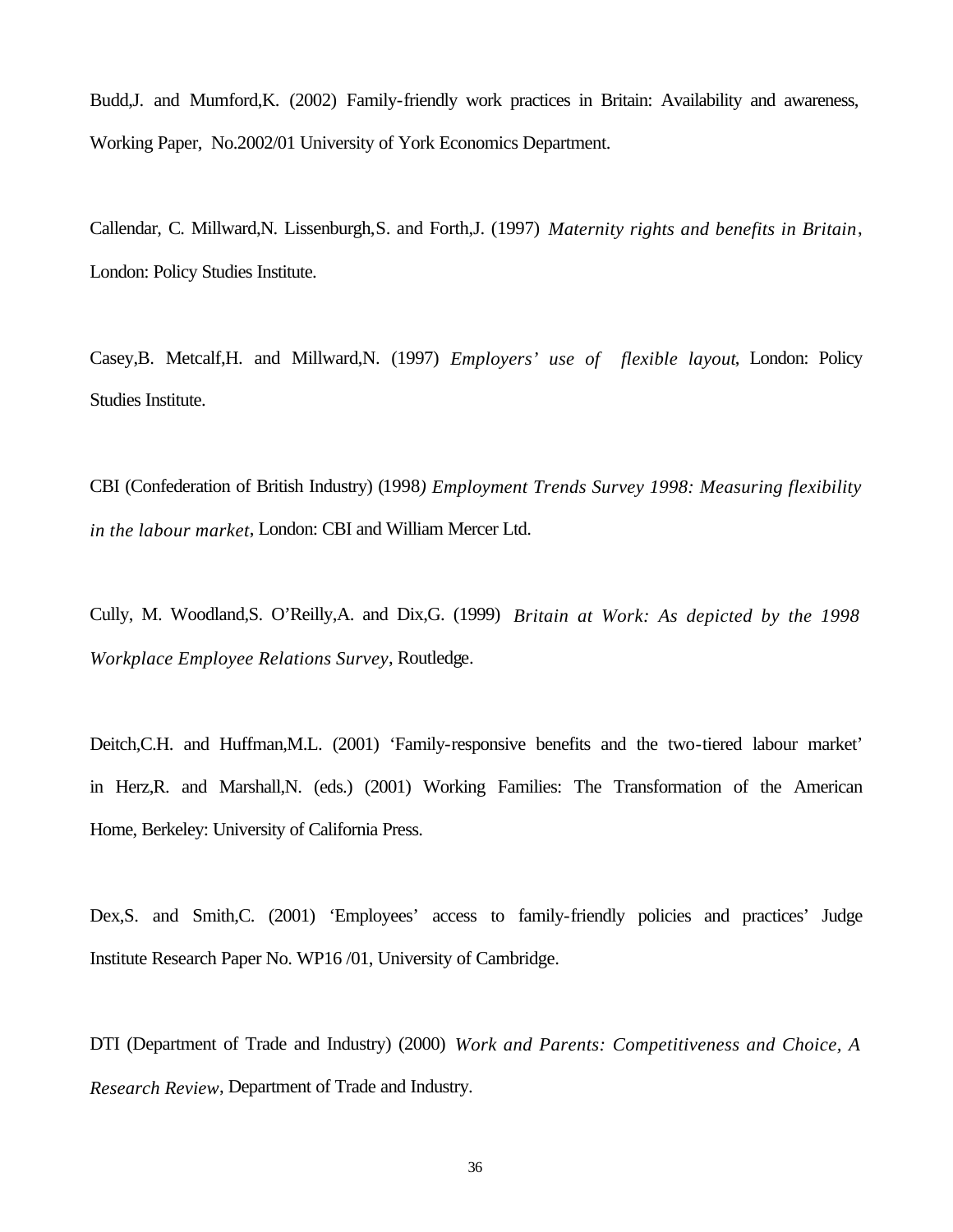DTI (2001) Results of forthcoming Project publications presented at a DTI conference on their latest Research in September 18 2001, DTI, London.

Equal Opportunities Review (1994,1995)*, 55,* 14-16,27;*60,* 20-23; *63*, 9-23; *64*,11-17

Evans,J. (2001) *Firms' contribution to he reconciliation between work and family life*, OECD Labour Market and Social Policy Occasional Papers.

Felstead,A. Jewson,N. Phizacklea,A. and Walters,S. (2000) 'A statistical portrait of working at home in the UK: Evidence from the Labour Force Survey', ESRC Future of Work, Working Paper No.4.

Forth, J. Lissenburgh, S. Callender, C. Millward, N. (1996) *Family Friendly Working Arrangements in Britain* London: Department for Education and Employment Research Report No 16

Gill,J. (1996) 'Communication – is it really that simple?' *Personnel Review*, Vol.25, No.5 pp.23-36.

Hogarth,T. Hasluck,C. Pierre, G, Winterbotham, M. Vivian, D. (2000) *Work Life Balance 2000: Baseline study of work -life balance practices in Great Britain*, Warwick: Institute for Employment Research, Warwick University.

Huselid,M. (1995) 'The impact of human resource management practices on turnover, productivity, and corporate financial performance,' *Academy of Management Journal* 38(3), pp.635-72.

IPD (2000) *Employee Absence*, IPD Survey Report 13, London: Institute of Personnel Development, now CIPD.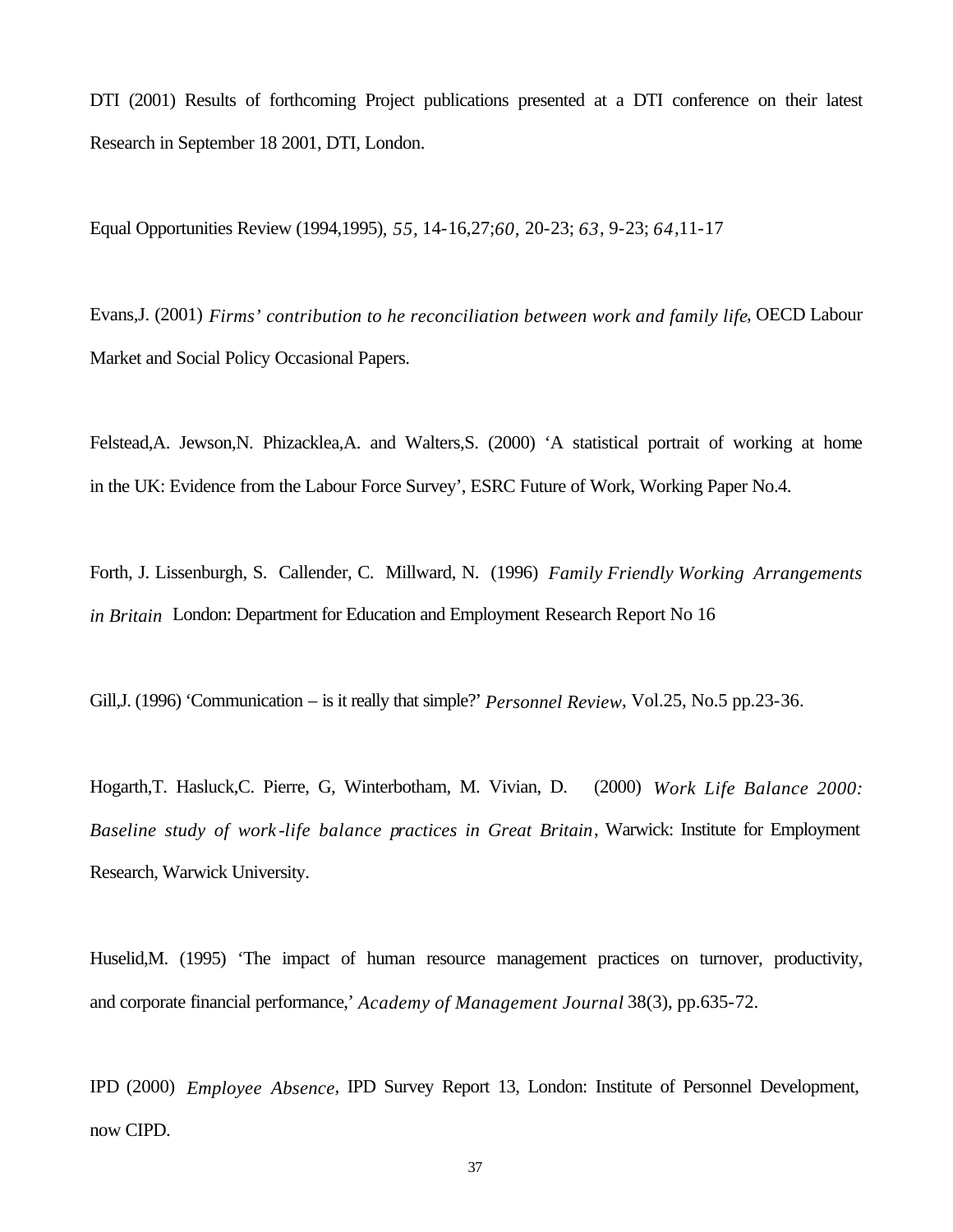Incomes Data Services (1995) *Childcare, Study 574, Maternity and Parental Leave,* Study 578*,* London, Incomes Data Services

Kamerman,S. and Kahn, A.J. (1987) The Responsive Workplace: Employers and a changing labor force, Columbia University Press.

Lewis, S. and Lewis, J. (1996) *The work -family challenge: rethinking employment*, London: Sage.

Lewis, S. and Taylor, K. (1996) 'Evaluating the impact of family-friendly employer policies: a case study', in Lewis, S. and Lewis, J., *The work -family challenge: rethinking employment*, London: Sage.

Miller,D. and Garnsey,E. (2000) 'Entrepreneurship and technological diffusion: A management perspective on the early diffusion of technology innovations in society' Judge Institute of Management, Working Paper WP 02/00, University of Cambridge.

Office of National Statistics and Equal Opportunities Commission (1998) *Social Focus on Women and Men,* London, The Stationery Office.

Osterman, P. (1995) 'Work/family programs and the employment relationship'. *Administrative Science Quarterly.* 40: 681-700.

Thompson,C.A. Beauvais,L.L. and Lyness,K.S. (1999) 'When work-family benefits are not enough: The influence of work-family culture on benefit utilization, organizational attachment and work-family conflict', *Journal of Vocational Behaviour*, 54: pp.392-415.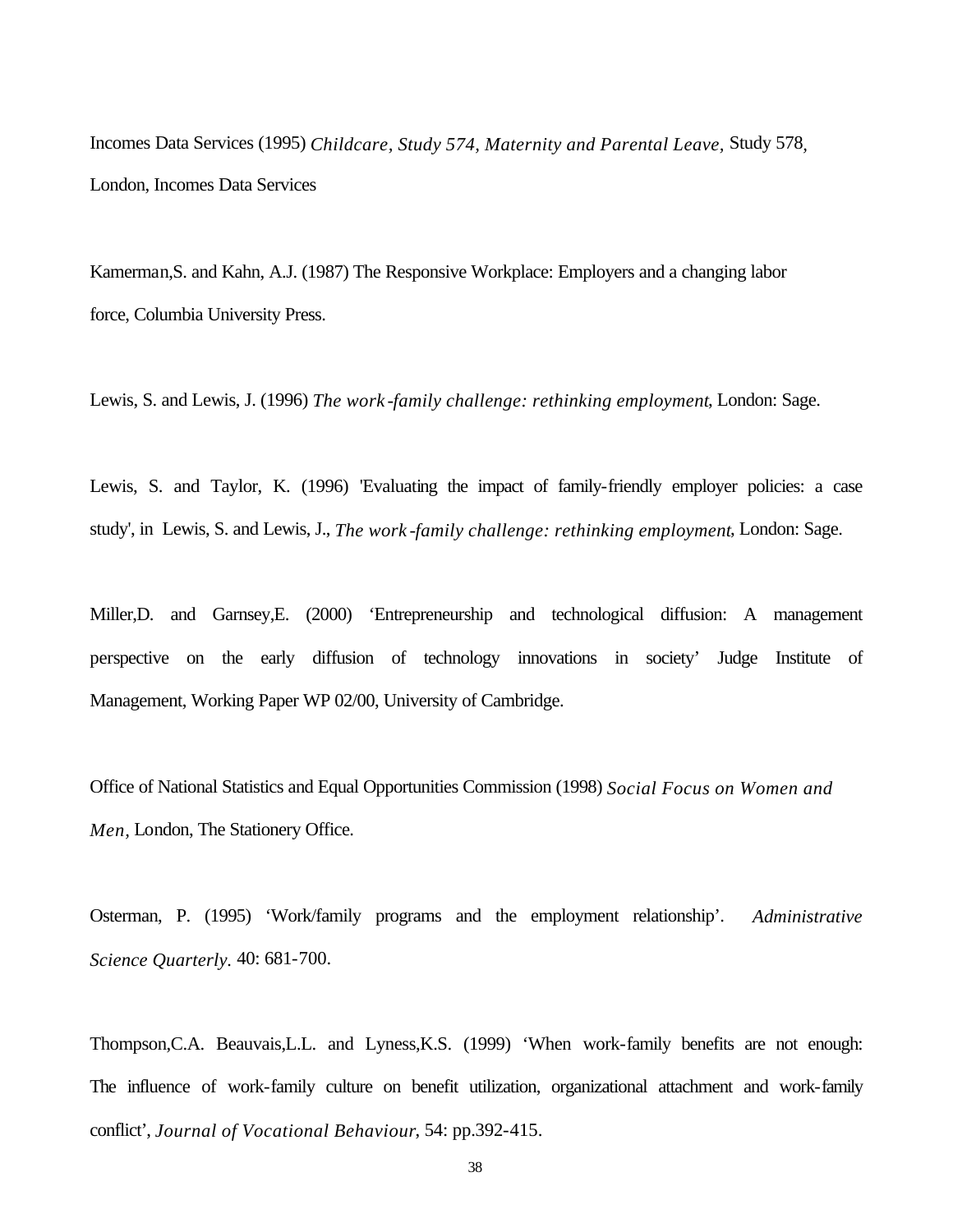Thomson, K. (1995)'Working mothers: choice or circumstance'*. British Social Attitudes, the 12th report.* Social and Community Research Planning. Dartmouth, Hants.

Wood, S. (1999) 'Family-friendly management: testing the various perspectives' *National Institute Economic Review*, April.Vol. 168 , pp.99-116.

Yeandle,S. Wigfield,A. Crompton,R. and Dennett,J. et al (2002 forthcoming ) *Employers, communities and family-friendly employment policies*, York: York Publishing Services for Joseph Rowntree Foundation.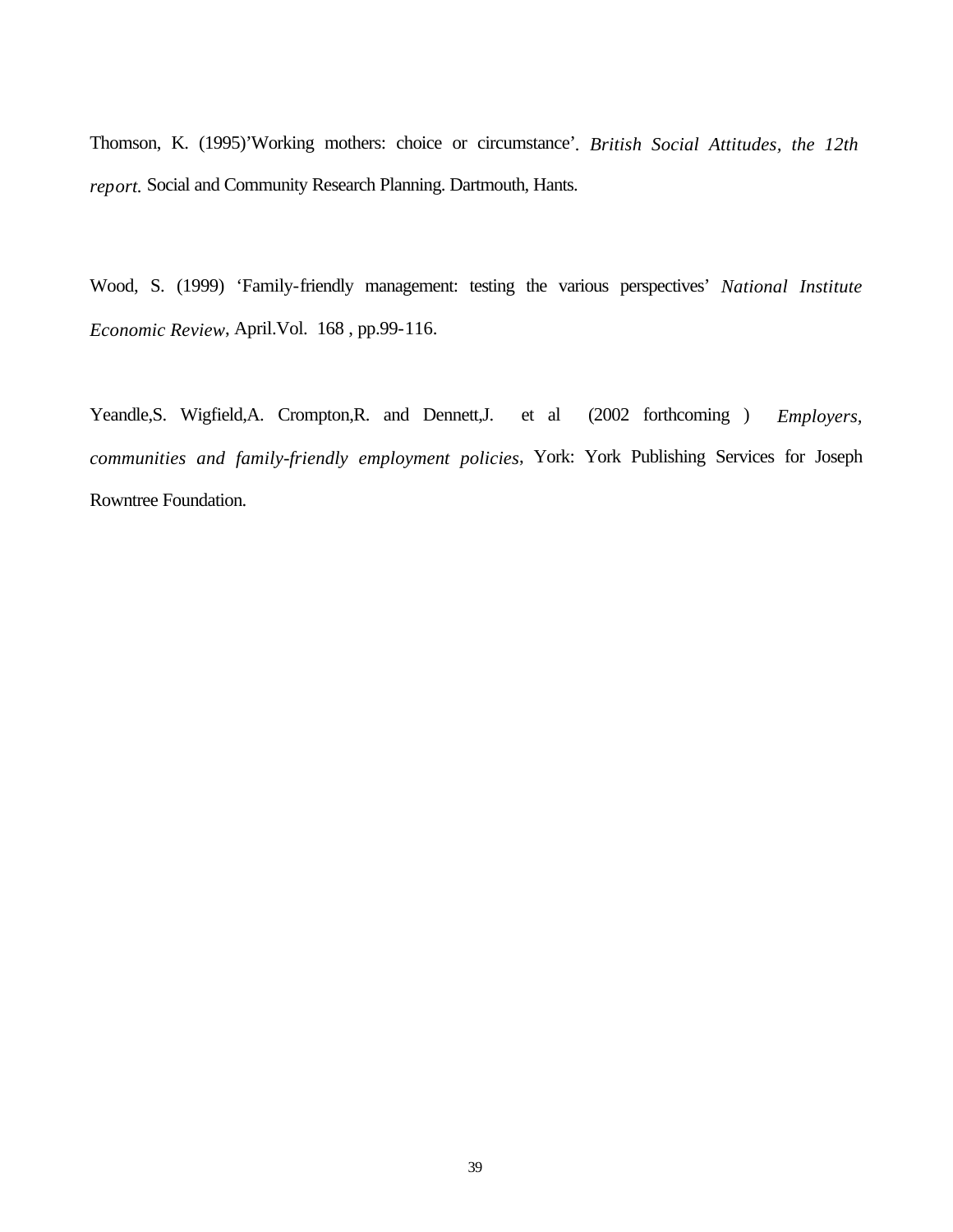## **Appendix Table A1. WERS Variable Definitions**

| <b>Variable</b>             | <b>Mean</b>    | SD             | <b>Definition and WERS source variable</b>                                                                                                                                   |
|-----------------------------|----------------|----------------|------------------------------------------------------------------------------------------------------------------------------------------------------------------------------|
|                             |                |                |                                                                                                                                                                              |
|                             |                |                | <b>Employers' Family-friendly practice variables:</b>                                                                                                                        |
| Parental leave              | 0.434          | 0.496          | Entitlement to non-managerial employees of parental leave 0/1 (ifamily 1-80)                                                                                                 |
| homework                    | 0.182          | 0.386          | Entitlement to non-managerial employees of working at or from home in<br>normal working hours 0/1 (ifamily 1-8)                                                              |
| jobshare                    | 0.389          | 0.488          | Entitlement to non-managerial employees of job sharing schemes 0/1<br>$(ifamily 1-8)$                                                                                        |
| nursery                     | 0.079          | 0.27           | Entitlement to non-managerial employees of workplace nursery or nursery<br>linked with workplace 0/1 (ifamily 1-8)                                                           |
| childcare                   | 0.068          | 0.251          | Entitlement to non-managerial employees of financial help/subsidy to parents<br>for child care $0/1$ (if amily 1-8)                                                          |
| flexitime                   | 0.272          | 0.445          | Employer has flexitime for some non-managerial employees 0/1 (jtimear1-8)                                                                                                    |
| Emergency                   | 0.402          | 0.49           | If employee has need to take time off at short notice, there is special leave or                                                                                             |
| leave                       |                |                | leave without pay to cover this $0/1$ , (if moff)                                                                                                                            |
| Number of<br>policies       | 2.857          | 1.972          | Number of family-friendly policies, up to 9.                                                                                                                                 |
| Costly                      | 0.109          | 0.311          | Entitlement to family-friendly policy has meant substantial or moderate<br>additional costs answered if non-managerial employees have taken any<br>entitlement. 0/1 (icosts) |
| Worth it                    | 0.481          | 0.5            | Entitlement to family-friendly policies has been cost effective answered if non-<br>managerial employees have taken any entitlement 0/1. (iworthit)                          |
| Take up 1                   | 0.077          | 0.266          | Proportion of non-managerial employees taken up entitlement during the last 12<br>months, up to one quarter of the workforce (ifamprop)                                      |
| Take up 2                   | 0.050          | 0.218          | Proportion of non-managerial employees taken up entitlement during the last                                                                                                  |
|                             |                |                | 12months, one quarter or more of the workforce (ifamprop)                                                                                                                    |
|                             |                |                | <b>Structural and performance variables</b>                                                                                                                                  |
| Estab 0-24                  | 0.12           | 0.325          | Reference group. Establishment size 0-24 employees, (Zallemps)                                                                                                               |
| Estab 25-49                 | 0.181          | 0.385          | Establishment size 23-49 employees, 0/1 (Zallemps)                                                                                                                           |
| Estab 50-99                 | 0.179          | 0.384          | Establishment size 50-99 employees<br>$0/1$ (Zallemps)                                                                                                                       |
| Estab 100-199               | 0.177          | 0.381          | Establishment size $\geq 100$ employees and less than 199,<br>$0/1$ (Zallemps)                                                                                               |
| Estab 200-499               | 0.208          | 0.406          | Establishment size $\geq 200$ employees and less than 499,<br>$0/1$ (Zallemps)                                                                                               |
| Estab 500plus               | 0.136          | 0.342          | Establishment size ≥500 employees<br>$0/1$ (Zallemps)                                                                                                                        |
| Org 10-499                  | 0.351          | 0.477          | Reference group. size of organisation 10-499 employees, (Auktot)                                                                                                             |
| Org 500-1999<br>Org 2k-9999 | 0.144<br>0.211 | 0.351<br>0.408 | size of organisation 500-1999 employees, 0/1 (Auktot)<br>size of organisation 2000-9999 employees, 0/1 (Auktot)                                                              |
| Org 10k-                    | 0.15           | 0.357          | size of organisation 10000-49999 employees, 0/1 (Auktot)                                                                                                                     |
| 49999<br>Org $50k+$         | 0.144          | 0.351          | size of organisation $50000 +$ employees, $0/1$ (Auktot)                                                                                                                     |
| public                      | 0.309          | 0.462          | Public sector organisation $0/1$ (astatus)                                                                                                                                   |
| foreign                     | 0.103          | 0.304          | foreign controlled: If private sector - foreign owned/controlled                                                                                                             |
|                             |                |                | or predominantly foreign owned (51% or more)<br>$0/1$ (astatus and acontrol)                                                                                                 |
| owner                       | 0.129          | 0.335          | owner controlled: If private sector but not PLC, and single individual or family                                                                                             |
|                             |                |                | have controlling interest over the company (i.e. at least 50 percent ownership)                                                                                              |
|                             |                |                | $0/1$ (astatus and aconint)                                                                                                                                                  |
| Recognised                  | 0.559          | 0.497          | union recognised by management for negotiating pay and conditions for any                                                                                                    |
| union                       |                |                | section of the workforce in the establishment, (erecog01-10) and has employees                                                                                               |
|                             |                |                | as members (Eanyemp), 0/1                                                                                                                                                    |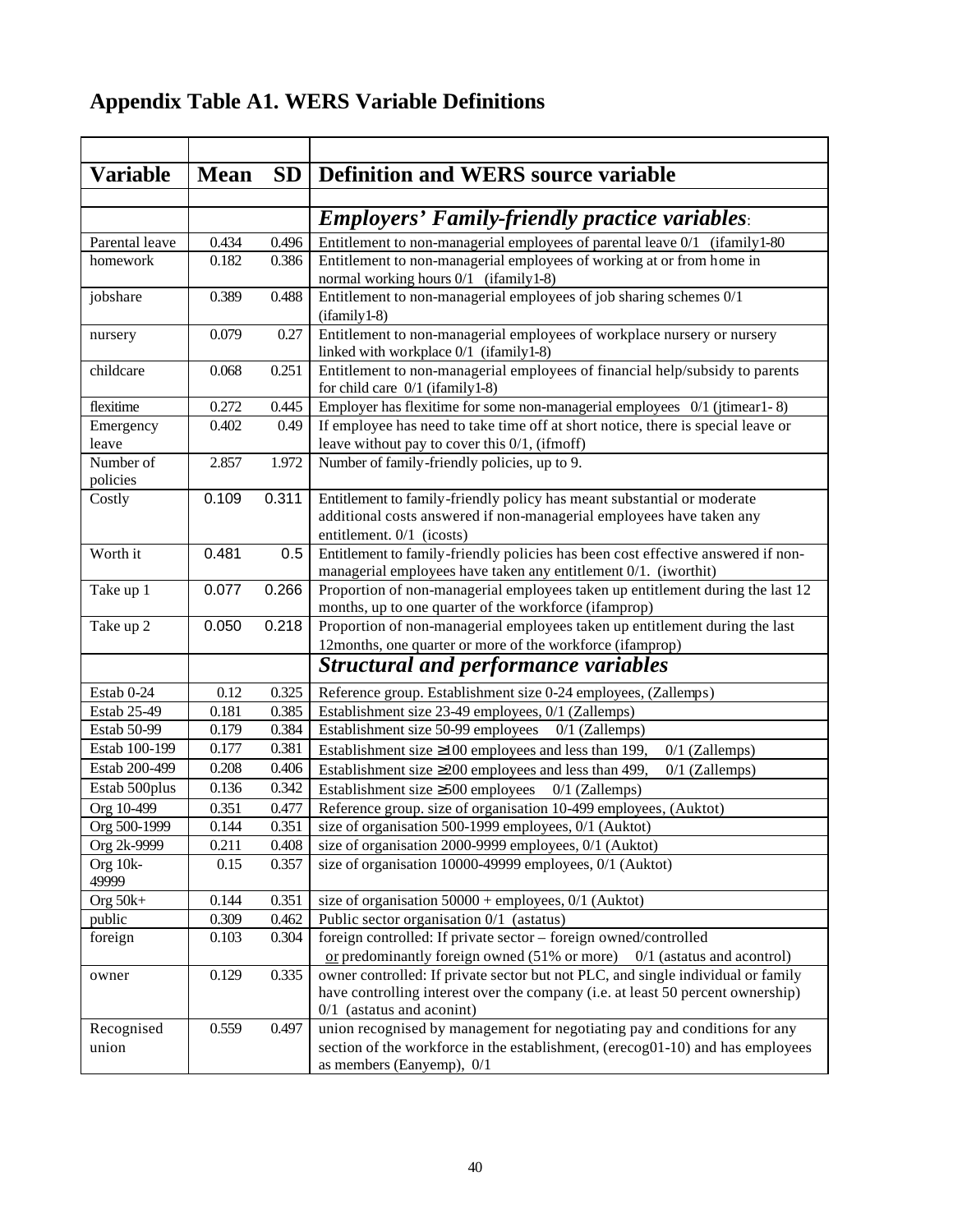|                          |       |       | <b>HR</b> practice and workforce variables                                                                                               |
|--------------------------|-------|-------|------------------------------------------------------------------------------------------------------------------------------------------|
| Ethos                    | 0.186 | 0.389 | Manager thinks it is up to individual employees to balance work/family<br>responsibilities: strongly agrees or agrees $= 1/0$ (aphras04) |
| IiP award                | 0.335 | 0.472 | workplace/organisation accredited as an Investor in People<br>$0/1$ (baward)                                                             |
| HR specialist            | 0.377 | 0.485 | HR specialist at establishment, 0/1. (brelate)                                                                                           |
| at establish             |       |       |                                                                                                                                          |
| HR specialist<br>at HO   | 0.535 | 0.499 | HR specialist at Head office (if multi-site) 0/1 (bsepar)                                                                                |
| Consults on              | 0.425 | 0.495 | Whether workplace consultation committee discusses welfare services and                                                                  |
| FF and EO                |       |       | facilities (eg. child care) or equal opportunities, 0/1<br>(dwhich01 to dwhich12)                                                        |
| Employee<br>involvement  | 12.89 | 2.361 | Scale from aggregation of 4 manager attitude questions scored on 5 point scale<br>strongly agree to strongly disagree.                   |
|                          |       |       | Those at the top are best placed to make decisions (aphras05)                                                                            |
|                          |       |       | We do not introduce any changes here without first discussing the implications                                                           |
|                          |       |       | with employees (aphras08)                                                                                                                |
|                          |       |       | Most decisions at this workplace are made without consulting employees<br>$(\text{aphras}10)$                                            |
|                          |       |       | We frequently ask employees at our workplace to help us in ways not specified                                                            |
|                          |       |       | in their job (aphras01)                                                                                                                  |
| No Equal                 | 0.142 | 0.35  | Reference group                                                                                                                          |
| Opps                     |       |       | No equal opportunity policy - (ipolicy, iwhynot1-7)                                                                                      |
|                          |       |       | Workplace (or organisation of which it is a part of) does not have a formal                                                              |
|                          |       |       | written policy on equal opportunities or managing diversity excluding those                                                              |
|                          |       |       | establishments which have a policy but have not written it down or who aim at                                                            |
|                          |       |       | being an equal opportunities employer.                                                                                                   |
| <b>Equal Opps</b>        | 0.340 | 0.474 | Workplace has a formal written policy on equal opportunities or managing                                                                 |
| medium                   |       |       | diversity or workplace has a policy but not written it down No further action                                                            |
|                          |       |       | taken. 0/1 (ipolicy, iwhynot1-7, ipracti1-7)                                                                                             |
| <b>Equal Opps</b>        | 0.514 | 0.5   | Workplace has a formal written policy on equal opportunities or managing                                                                 |
| high                     |       |       | diversity or workplace has a policy but not written it down and one of following                                                         |
|                          |       |       | done by workplace or applies to workplace:                                                                                               |
|                          |       |       | Collect statistics on posts held by men and women                                                                                        |
|                          |       |       | Monitor promotions by gender, ethnicity etc.                                                                                             |
|                          |       |       | Review selection and other procedures to identify indirect discrimination                                                                |
|                          |       |       | Review the relative pay rates of different groups                                                                                        |
|                          |       |       | 0/1, (ipolicy, iwhynot1-7, ipracti1-7)                                                                                                   |
| % female                 | 0.498 | 0.284 | Proportion of female to total employees in establishment                                                                                 |
| employees                | 0.376 |       | (zfemfull+zfemprt/zallemps)<br>Percent of part time in female workforce $>$ %.                                                           |
| High female<br>part time |       | 0.485 | (Zfemprt/zfemfull+zfemprt)                                                                                                               |
| Discretion               | 0.215 | 0.411 | To what extent do employees in largest occupational group have discretion over                                                           |
| high                     |       |       | how they do their work. Answer = $a$ lot $0/1$ (cdiscret)                                                                                |
|                          |       |       |                                                                                                                                          |

|           |       |       | <b>High Commitment Management Practices –</b>                                                                                                                                                                                |
|-----------|-------|-------|------------------------------------------------------------------------------------------------------------------------------------------------------------------------------------------------------------------------------|
|           |       |       | <b>Factor Analysis variables</b>                                                                                                                                                                                             |
|           |       |       | High Commitment Management Practices - first factor eigenvalue>1. Factor<br>score. Variables included, dummy variables 0/1                                                                                                   |
| teams     | 0.743 | 0.437 | $\geq$ 40% of employees (in largest occupational group) working in formally<br>designated teams                                                                                                                              |
| briefing  | 0.894 | 0.308 | System of briefing for any section or sections of the workforce                                                                                                                                                              |
| committee | 0.328 | 0.469 | At least one committee of managers and employers at workplace primarily<br>concerned with consultation rather than negotiation and committee is very/fairly<br>influential on management's decisions affecting the workforce |
| qualcirc  | 0.477 | 0.5   | Groups at workplace that solve specific problems or discuss aspects of<br>performance or quality                                                                                                                             |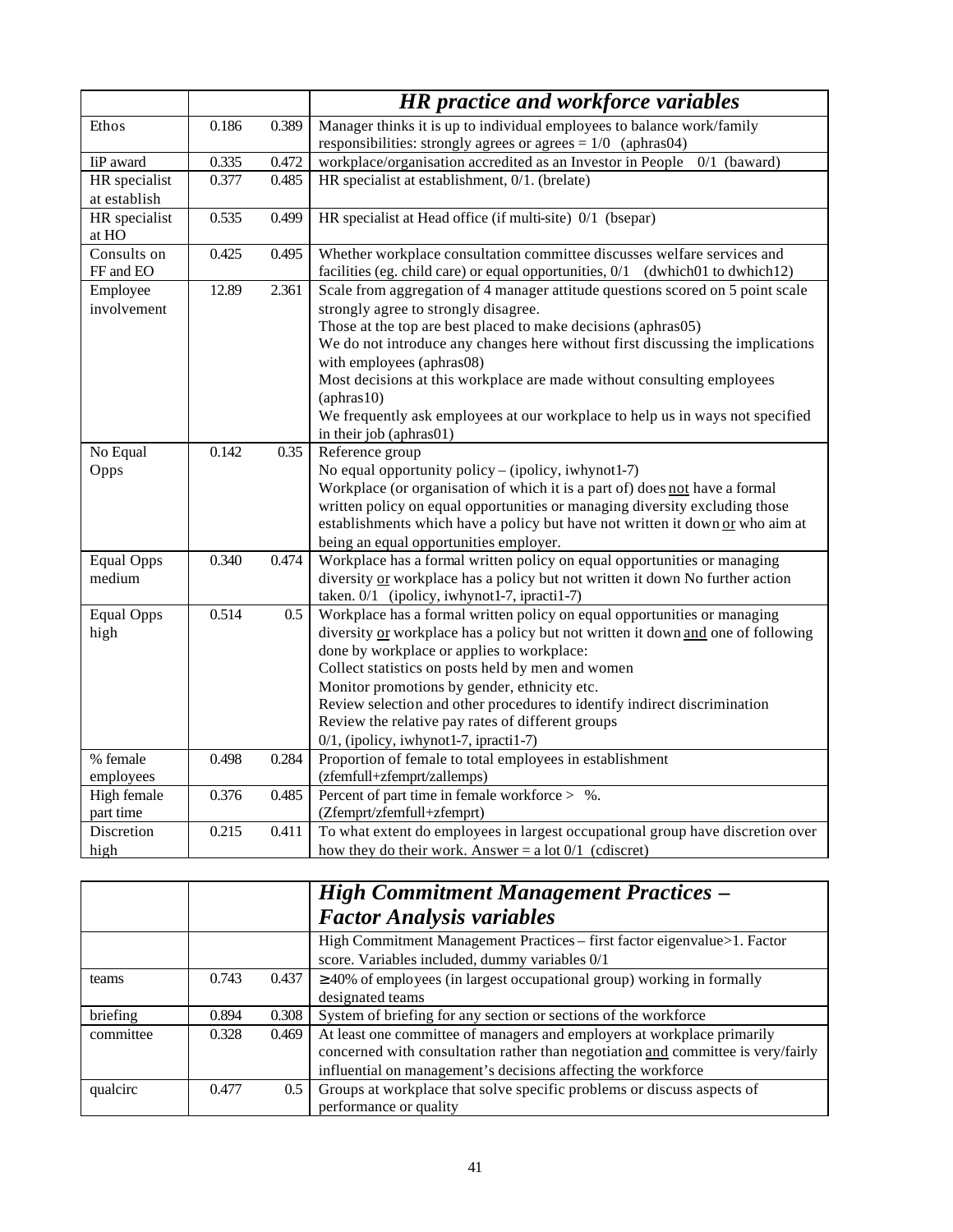| survey   | 0.482 | 0.5   | Management conducted a formal survey of employees' views or opinions               |
|----------|-------|-------|------------------------------------------------------------------------------------|
|          |       |       | during the past five years                                                         |
|          |       |       | Other ways in which management communicates or consults with employees at          |
|          |       |       | establishment:                                                                     |
| othcons1 | 0.388 | 0.487 | Regular meetings with entire workforce present                                     |
| othcons2 | 0.686 | 0.464 | Systematic use of management chain/cascading of information                        |
| othcons3 | 0.286 | 0.452 | Suggestion schemes                                                                 |
| othcons4 | 0.636 | 0.481 | Regular newsletters distributed to all employees                                   |
| manviews | 0.234 | 0.661 | Management's general attitude towards trade union membership among                 |
|          |       |       | employees at establishment – scaled variable, -1 not in favour of it, 0 neutral, 1 |
|          |       |       | in favour of it                                                                    |
| N        | 2191  |       |                                                                                    |

|                    | <b>Mean</b> | <b>SD</b> | <b>Employee questionnaire variables</b>                                          |
|--------------------|-------------|-----------|----------------------------------------------------------------------------------|
| Good               | 0           | 0.959     | composite scale normalised (5 items – scale 1, very good, to 5, very poor): (B8) |
| manager scale      |             |           | How good managers at this establishment are at the following:                    |
|                    |             |           | 'Keeping everyone up to date about proposed changes'                             |
|                    |             |           | 'Providing everyone with the chance to comment on proposed changes'              |
|                    |             |           | 'Responding to suggestions from employees'                                       |
|                    |             |           | 'Dealing with work problems you or others may have'                              |
|                    |             |           | 'Treating employees fairly'                                                      |
| Job is hard        | 0.773       | 0.419     | Strongly agrees or agrees with statement. 0/1                                    |
| work               |             |           | 'My job requires that I work very hard' (A8a)                                    |
| Annual pay         | 16.17       | 8.708     | How much pay received in current job (12 categories recoded and transformed      |
|                    |             |           | to mid-point annual pay in thousands)                                            |
| age                | 4.34        | 1.41      | mid point categorical variable /10.                                              |
| female             | 0.51        | 0.49      | gender dummy variable - 1, female 0, male                                        |
| Poor health        | 0.05        | 0.23      | Has a long-standing health problem or disability which limits what work can do,  |
|                    |             |           | $0/1$ (D7)                                                                       |
| Ethnic             | 0.05        | 0.21      | Belongs to a non-white group on list of 8 (D8)                                   |
| minority           |             |           |                                                                                  |
| Single             | 0.22        | 0.41      | single<br>0/1<br>(D4)                                                            |
| Widowed/sep/       |             |           | Reference group.                                                                 |
| divorced           |             |           | Either widowed, separated or divorced. (D4)                                      |
| Married or         | 0.69        | 0.46      | living with spouse or partner<br>$0/1$ (D4)                                      |
| cohab              |             |           |                                                                                  |
| Child 0-4          | 0.14        | 0.34      | respondent has any children aged 0 to 4 years<br>0/1<br>(D3)                     |
| Child 5-11         | 0.19        | 0.39      | respondent has any children aged 5 to 11 years<br>0/1<br>(D3)                    |
| <b>Child 12-18</b> | 0.20        | 0.40      | respondent has any children aged 12 to 18 years<br>$0/1$ (D3)                    |
| Nokids             |             |           | Reference group. respondent has no children 0/1                                  |
| Degree             | 0.25        | 0.44      | respondent's highest educational qualification is a degree or postgraduate       |
|                    |             |           | degree or equivalent $0/1$ (D5)                                                  |
| Training           | 0.63        | 0.48      | During the last 12 months employee has had 5 or more days training paid for or   |
|                    |             |           | organised by employer, 0/1 (B2)                                                  |
| Part time          | 0.20        | 0.39      | Usually works less than 30 hours per week (A3)                                   |
| hours              |             |           |                                                                                  |
| Temp or fixed      | 0.07        | 0.26      | Job is temporary or fixed term, 0/1 (A2)                                         |
| term               |             |           |                                                                                  |
| Discretion         | 0.47        | 0.49      | Has a lot of influence over 'How you do your work' 0/1 (A9c)                     |
| <b>Job Tenure</b>  |             |           | Reference group. Years in total at this workplace less than 1. 0/1 (A1)          |
| Job tenure 1-2     | 0.12        | 0.33      | Years in total at this workplace 1-less than 2. (A1)                             |
| years              |             |           |                                                                                  |
| Job tenure 2-5     | 0.23        | 0.42      | Years in total at this workplace 2- less than 5. (A1)                            |
| years              |             |           |                                                                                  |
| Job tenure 5+      | 0.48        | 0.49      | Years in total at this workplace more than 5. (A1)                               |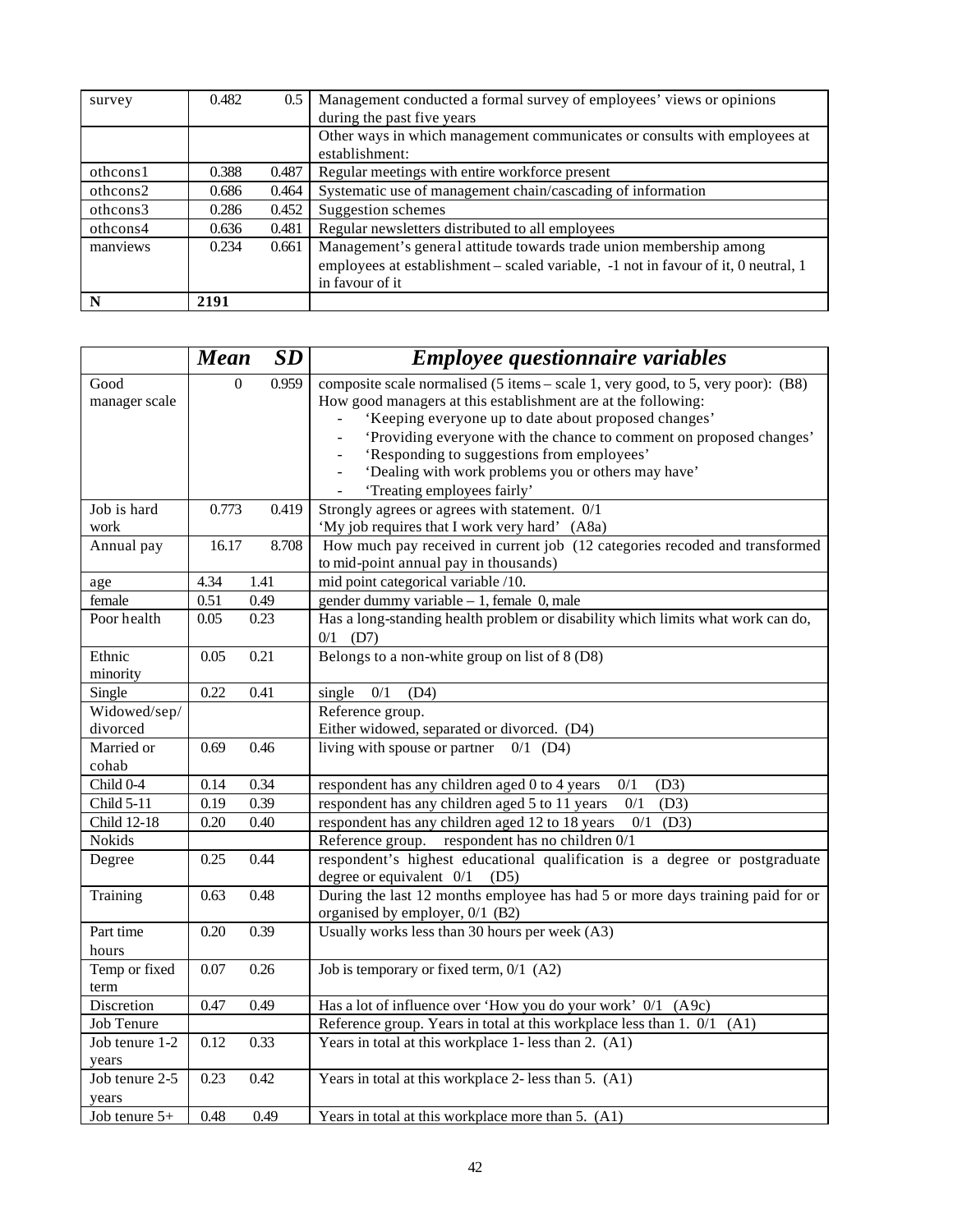| years          |       |      |                                                                                   |
|----------------|-------|------|-----------------------------------------------------------------------------------|
| Job associate  | 0.10  | 0.15 | Associate professional and technical employee (reference category)<br>$0/1$ (D9)  |
| professional/  |       |      |                                                                                   |
| technical      |       |      |                                                                                   |
| Job clerical/  | 0.21  | 0.40 | $0/1$ (D9)<br>Clerical or secretarial employee                                    |
| secretarial    |       |      |                                                                                   |
| Job            | 0.08  | 0.27 | Craft or skilled service employee $0/1$ (D9)                                      |
| craft/skilled  |       |      |                                                                                   |
| Job personal   | 0.15  | 0.35 | Personal and protective service or Sales 0/1 (D9)                                 |
| services+sales |       |      |                                                                                   |
| Job unskilled/ | 0.18  | 0.30 | Reference group<br>0/1                                                            |
| operative      |       |      | Operative assembly or other occupations (D9)                                      |
| Ethos          | 0.53  | 0.49 | Strongly agree or agree with statement.                                           |
|                |       |      | Managers here are understanding about employees having to meet family             |
|                |       |      | responsibilities. 0/1 (B5b)                                                       |
| Good           | 11.33 | 3.86 | Composite scale (1 to 20) constructed from 5 replies – 1, never to 4,             |
| communicatio   |       |      | frequently): $(B7)$                                                               |
| n              |       |      | How often asked by managers for views on workplace issues?                        |
|                |       |      | Future plans for the workplace                                                    |
|                |       |      | Staffing issues, including redundancy                                             |
|                |       |      | Changes to work practices                                                         |
|                |       |      | Pay issues<br>$\overline{\phantom{a}}$                                            |
|                |       |      | Health and safety at work                                                         |
| Union          | 0.40  | 0.49 | Is a member of a trade union or staff association $0/1$ (C1)                      |
| member         |       |      |                                                                                   |
| Represented    | 0.10  | 0.31 | representation at work – member of a trade union or staff association and         |
|                |       |      | frequently in contact with worker representatives<br>$0/1$ (C3)                   |
| Parental       | 0.28  | 0.45 | If you personally needed parental leave would it be available at this workplace?  |
|                |       |      | $0/1$ (B3)                                                                        |
| Job share      | 0.18  | 0.38 | If you personally needed job share would it be available at this workplace? 0/1   |
|                |       |      | (B3)                                                                              |
| Working at of  | 0.11  | 0.32 | If you personally needed to work at or from home would it be available at this    |
| from home      |       |      | workplace? 0/1<br>(B3)                                                            |
| Flexitime      | 0.34  | 0.47 | If you personally needed flexible working hours (flexitime) would it be           |
|                |       |      | available at this workplace? 0/1<br>(B3)                                          |
| Nursery or     | 0.04  | 0.19 | If you personally needed a workplace nursery or help with the cost of childcare   |
| Child care     |       |      | would it be available at this workplace? $0/1$ (B3)                               |
| Emergency      | 0.64  | 0.48 | If you needed to take a day off work at short notice for example, to look after a |
| leave          |       |      | sick family member, how would you usually do it? Use paid leave $=1/0$ (B4)       |
| N              | 28215 |      |                                                                                   |

## **Notes**

l

1 A large-scale employer survey in 1996, (Forth et al, 1997; Callendar et al, 1997), found one quarter of the mothers returning after maternity leave reported that flexitime was available to them and one fifth of them had made use of it since the birth of their children. By contrast, only 12 per cent of fathers had used this provision. The same survey noted that the convenience of working from home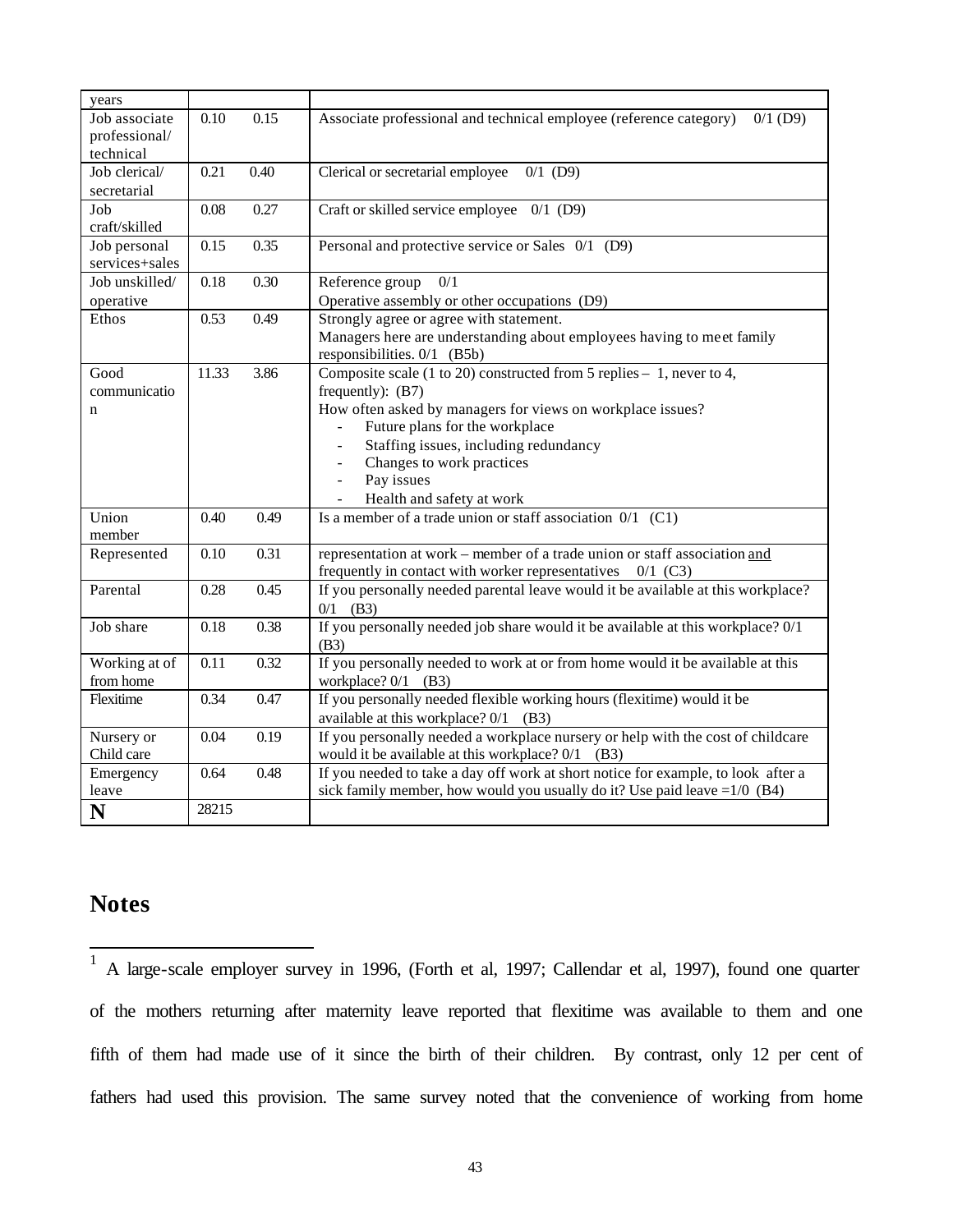was available to just over one tenth of the mothers with 8 per cent reporting that they had worked from home at some time since their child was born. The proportion of fathers who had used this arrangement was about the same as for mothers. Large private establishments were more generous in allowing working from home than the public sector. This privilege was available to 48 per cent of managers but only 4 per cent of women in protective and personal services. Similarly, men in higher grades were far more likely to be able to work at home than ordinary operatives or men working in personal and protective services. Felstead et al's (2000) analysis of homeworking in the Labour Force Survey found that homeworkers were more likely to be low paid, especially if women, female, especially if nonmanual, and women with children. They were less likely to be ethnic minorities except if they were women when they were more likely to be homeworkers. Job sharing, which usually involves splitting a full-time job between two people, was available to only one quarter of mothers and used by less than one in ten (Forth et al).

l

<sup>2</sup> We became aware of the paper by Budd and Mumford (Dec 2001) in January 2002 after completing a first draft of this paper, to find we had been working on similar questions without being aware of each other's work. We have revised this paper to incorporate some reference to this other work, although it uses different dependent variable definitions in some cases, and a substantially different independent variable set, albeit with some overlaps.

<sup>3</sup> The precise results overlap with those of Budd and Mumford where the variables coincide, for example in the proportion of female employees but also differed for some independent variables in some specific policies eg effects of establishment size (measured in different ways by Dex and Smith and Budd and Mumford) on homeworking and of being a union member on flexitime and childcare. <sup>4</sup> Instead Budd and Mumford prefer to draw attention to variables that had an effect across a range of flexible arrangements.

44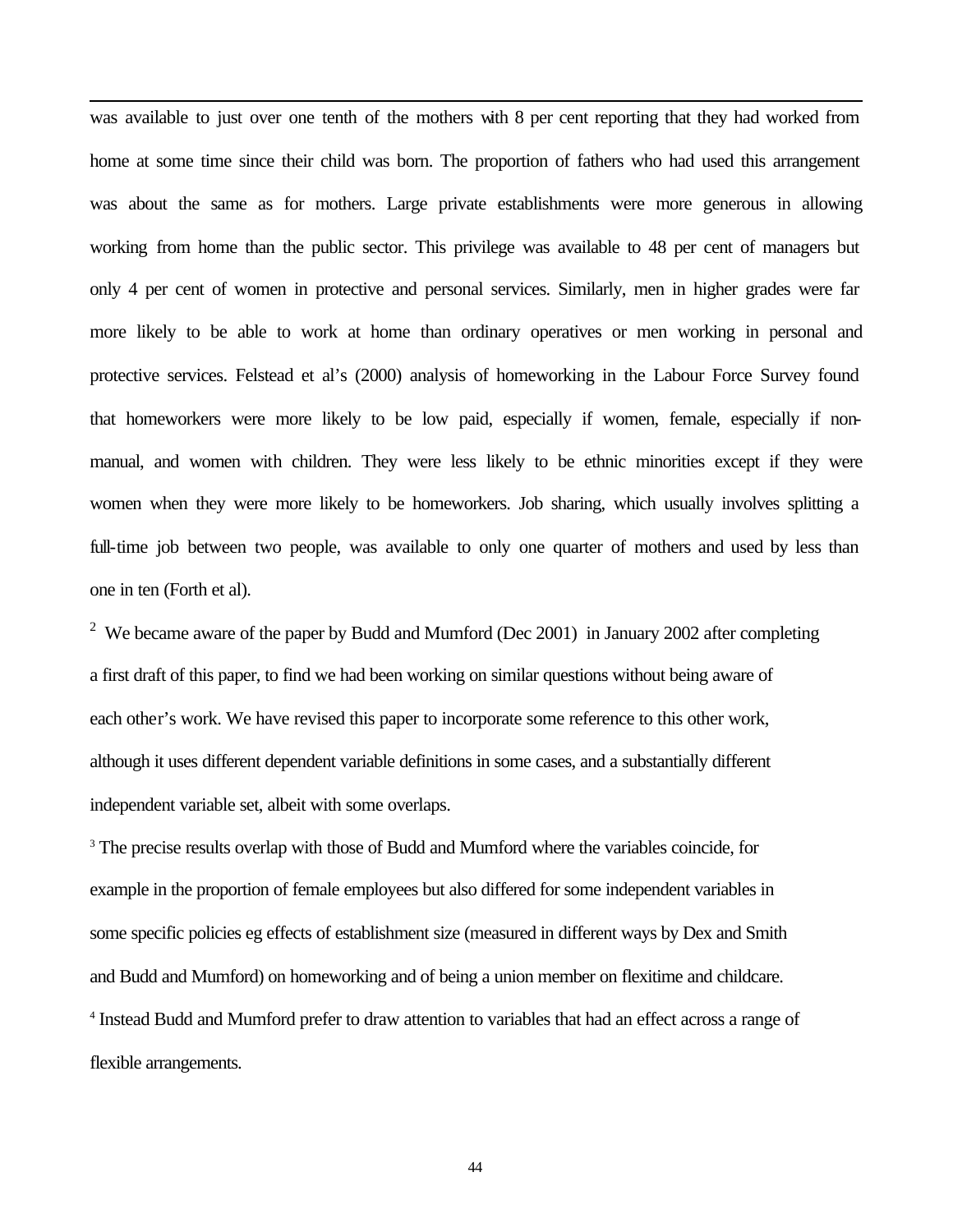<sup>5</sup> The EU data reported in Evans (2001) are from the Second European Survey of Working Conditions and consist of logit models for sick child leave, maternity leave, parental leave and child day care. Unfortunately, the significance levels of the coefficients are not reported. It is difficult, therefore to draw specific comparisons with our data. We can only summarise the main conclusions reported by Evans (2001).

<sup>6</sup> Reliable sources of information about the dissemination of family-friendly practices are scarce and incomplete. The Labour Force Survey is the most long-standing collection of national information on the use of non-standard working time. The Workplace Industrial Relations Survey (WIRS), (Casey et al, 1997) is confined to the use of flexible working. The Maternity Rights Survey (Callender et al, 1997) provides the basic population sample of mothers and fathers after childbirth in Forth et al (1997). The National Child Development Study (NCDS) has limited information of parental working hours and their impact on family responsibilities (Ferri and Smith, 1996). In addition, The Workplace Employee Relations Survey (WERS),(Cully et al,1998) has some information on access to familyfriendly arrangements but not on use, while the British Social Attitudes Survey (BSAS), provides useful material about the gap between access and use (Thomson, 1996). Other surveys of employers, such as Equal Opportunities Review (1995), Incomes Data Services (1995) and CBI (1998) provide differing results from employees' surveys.

<sup>7</sup> Certainly more detail on this topic is provided in the more recent baseline work-life balance survey (Hogarth et al, 2000) but occurring after the WERS survey data were collected.

<sup>8</sup> In the case of working at or from home, a separate question about usage of home workers in the establishment was asked later in the WERS questionnaire. In the total sample, 43 per cent of establishments claimed to have some employees working at home some of the time, but for 39 per cent, the reply was 'hardly any' or 'a small proportion' of their employees used this arrangement. Only 4 per cent of the whole sample allowed one tenth or more of their staff to ever work at home during